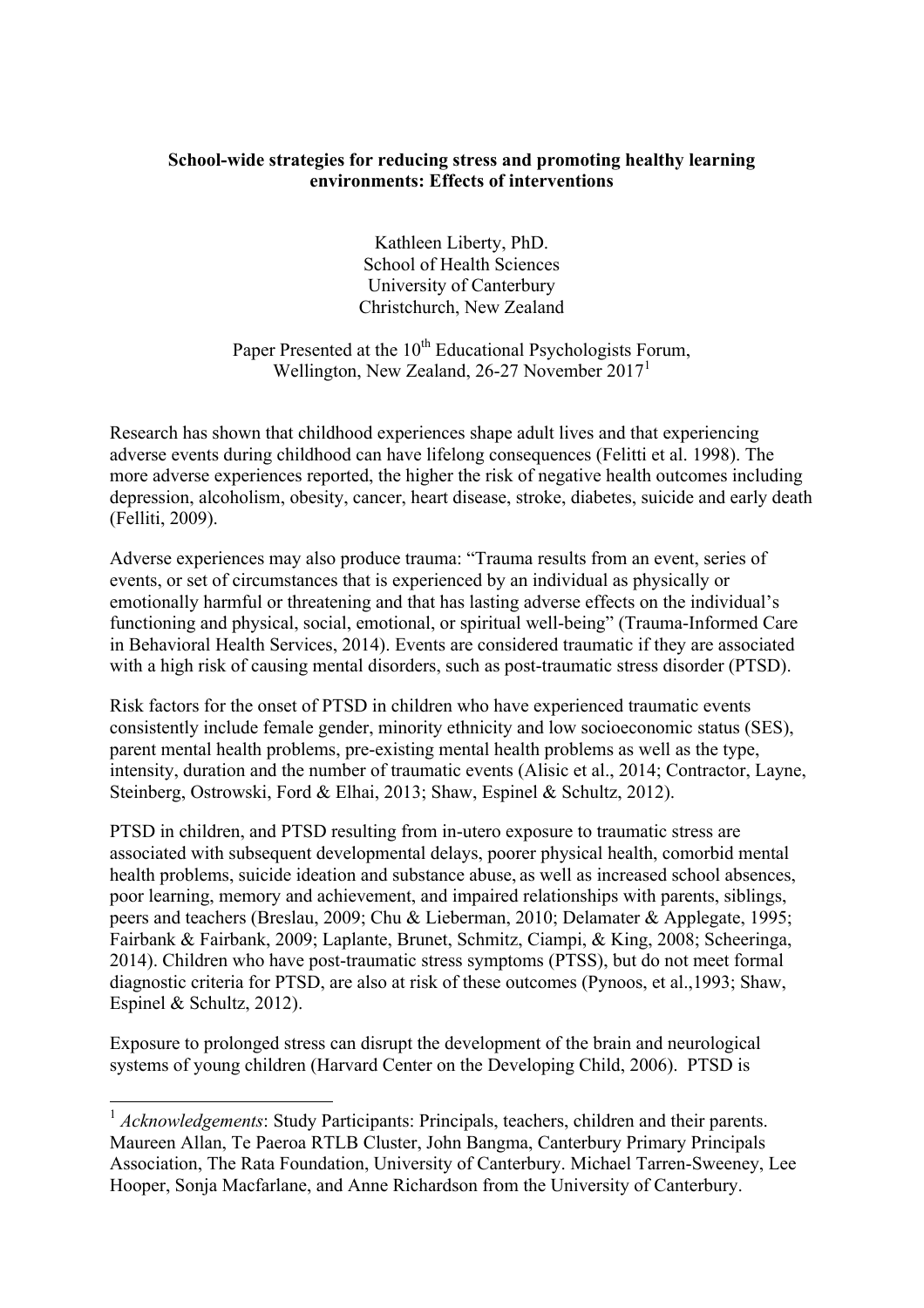associated with changes to structures in the brain, notably the amygdala, hippocampus and prefrontal cortex (Blair & Raver, 2012; De Bellis & Zisk, 2014), and dysregulation of the autonomic nervous system and the hypothalamic-pituitary-adrenal (HPA) axis which control biological functions related to sensory processing, breathing, heart rate, sleep, circadian rhythm, digestion, and so forth (Gupta, 2013; Koss & Gunnar, 2017; Rees, 2014; Weems, 2015).

Studies indicate that PTSD arising in early childhood is likely to persist (Chu & Lieberman, 2010; Scheeringa, 2008). The most effective treatment for children with PTSD is individual or small-group trauma-focused cognitive behaviour therapy (CBT), and this is most suitable once children have reached the ages of 10-12 years (Barrett, Farrell, Ollendick & Dadds, 2006; Smith et al., 2013). Age and developmental status is important because children at these ages are likely to have developed to the stage of cognitive development required to differentiate thoughts, feelings, and emotions, and to be able to retrieve and discuss memories – which are typically involved in CBT (Grave & Blisset, 2004; Salmon & Bryant, 2002; Zilberstein, 2014).

Natural disasters, including earthquakes (EQs), are traumatic events associated with significant and persistent mental health effects in the exposed population that are qualitatively different from the effects of other types of trauma (Carrion, Weems & Bradley 2010; Galea, Nandi & Viahov, 2006). Unforeseen natural disasters affect the entire community simultaneously, significantly changing the types of medical and health services available. Disasters also reduce the community support that is commonly available when individual families experience a traumatic event. Disaters also can result in more than doubling of baseline rates of mental health problems affecting an entire birth cohort (Masten & Narayan, 2012; McLaughlin, Fairbank, Gruber, Jones, Lakoma, Pfefferbaum, Sampson & Kessler, 2012; Overstreet, Salloum, Burch & West, 2011). And these effects are persistent (Moore & Varela, 2010; Najarian, Sunday, Labruna & Barry, 2011; Shaw, Espinel & Schlutz, 2012; Wang, Chan & Ho, 2013).

Although it is commonly believed that younger children would be more resilient, and/or 'forget' disasters they experienced at a young age, research has shown this to be false. Rates of PTSD in young children have been reported to range from 17% post 911 to 50% 2.5 years post-Hurricane Katrina (Schreeinga, & Zeenah, 2008). Developmental delay was reported in 15% of children aged 3-5 years from disadvantaged areas of Miami, Florida (USA), 18 months after Hurricane Andrew (Delamater & Applegate, 1995). In addition to direct experience of traumatic events, children who were exposed to severe disaster-related stress in utero have been shown to be more likely to be born low birth-weight, have lower cortisol levels, and lower IQ scores and language difficulties, as well as lower school achievement (Laplante, Brunet, Schmitz, Ciampi, & King, 2008).

Earthquakes are unique natural disasters because they occur without warning, can have devastating consequences within a few seconds, and the effects are widespread throughout the community (Huang‐Chih Chou et al., 2003; Guha-Sapir & Vos, 2011; Shaw, Espinel & Schlutz, 2012). Unlike other natural disasters, such as hurricanes, floods and bush fires, there is no warning to evacuate, protect one's family, or gather emergency supplies before an earthquake. Stress from unpredictable and uncontrollable events has more severe impacts on the brain, as compared with predictable and controllable sources of stress (Munroe et al., 2017; Tottenham & Sheridan, 2010).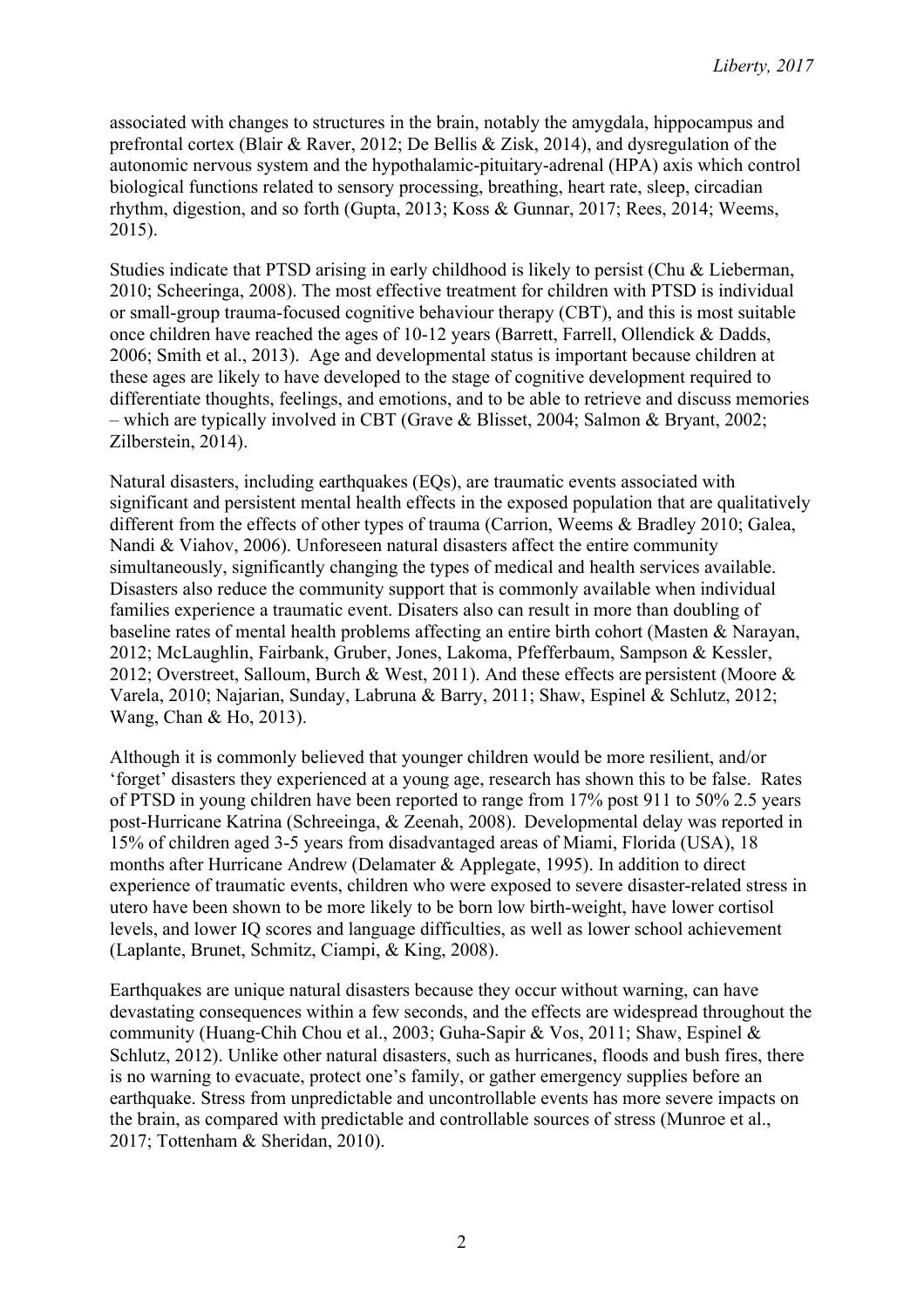Earthquakes also generate unique community-wide post-earthquakes stressors (Galaea, Nandi & Vaihov, 2005; Schiff, 1999; Smith, 2013). Earthquakes are invisible, as they occur beneath the surface of the earth, which makes them much more difficult to explain to children, or for children to understand, as compared to, say, hurricanes or floods, which can be seen coming (Ross & Shuell, 1993). Research has shown that children younger than about seven years do not understand the concept of chance events, and often attribute intention or purpose to such events (Piaget & Inhelder, 2014). Thus, conventional explanations for earthquakes (EQ) as 'chance' or 'accidental' which are used to reassure and help older children and adolescents, cope with disasters, are unlikely to be understood or ameliorate symptoms in young children (Prinstein et al., 1997).

Earthquakes also destroy essential public services to a far greater extent than other disasters. In other disasters, the distribution of the power, water, and sewage services is disrupted, while in earthquakes, both the distribution networks and the substations are destroyed, resulting in much more extensive damage, and more extended rebuild periods (Schiff, 1999; Huang‐Chih Chou, et al., 2003). Damage to buildings is also different in earthquakes, in that the foundations of many frame and masonry buildings are destroyed, and bridges, wells, and river and stream embankments can be damaged (Smith, 2013). Earthquakes have unique impacts on health care systems because of crush injuries, respiratory impacts, and disruption of basic services due to structural damage to medical centres (Norris, Friedman & Watson, 2002; Norris, Friedman, Watson, Byrne, Diaz & Kaniasty, 2002).

Exposure to earthquakes increases the risk of post-traumatic stress disorder (PTSD) and posttraumatic stress symptoms (PTSS) in children (Kar, 2009; Overstreet, Sallooum, Burch & West, 2011; Proctor, Fauchier, Oliver, Ramos, Rios & Margolin, 2007). For example, 71.6% of children aged 4-5 years had distress symptoms 8 months after the Northridge, California M6.7 earthquakes (Proctor et al., 2007); 42.6% of children in grades 1-9 had probable PTSD eight months after the M9.0 Great Japan earthquakes (Usami, Iwadare, Kodaira, Wantanabe, et al., 2012); 22.9% of children aged 6-10 who lived very near the epicentre of the M5.7 L'Aquilla, Italy, earthquakes had PTSS 12-17 months later (Feo et al., 2014); 54.2% of school children had PTSD 18 months after an M6.9 earthquake in Armenia (Goenjian, Pynoos, Steinberg, Najarian et al., 1995) and 28% of children aged 8-15 had severe or very severe PTSS 36 months after an M7.4 earthquake in Marmara, Turkey (Eksi & Braun, 2009).

Another important point is that, in the case of reactive post-traumatic stress (PTS) associated with earthquakes, parenting does not "cause" PTS. The child's fear response system, including the amygdala and the HPA axis, is automatically activated by the sensation of the earth shaking and the accompanying noise and visual signals. It is the child's bodily proprioception of an earthquake that immediately activates the HPA axis, not anything caused by parents, or a parent's reactions at the time an earthquake struck. Children experienced more than 15,000 earthquakes and aftershocks in the Christchurch area (Geonet Science, 2014), and it is the duration, frequency and intensity of earthquakes, the number of repeated HPA activations, and the timing of these events during the sensitive periods of child development that has caused the post-traumatic stress in children.

Research indicates that children can exhibit PTS symptoms independent of parenting styles (Salmon, Sinclair, & Bryant, 2007) and a recent review reported parenting contributed only between 2-5% of the variability in children's symptoms (Williamson, Cresell, Fearon, Hiller, Walker & Halligan, 2017). Two recent reviews of treatments both reported that including parents in the treatment did not have any impact on treatment outcome (Gutermann,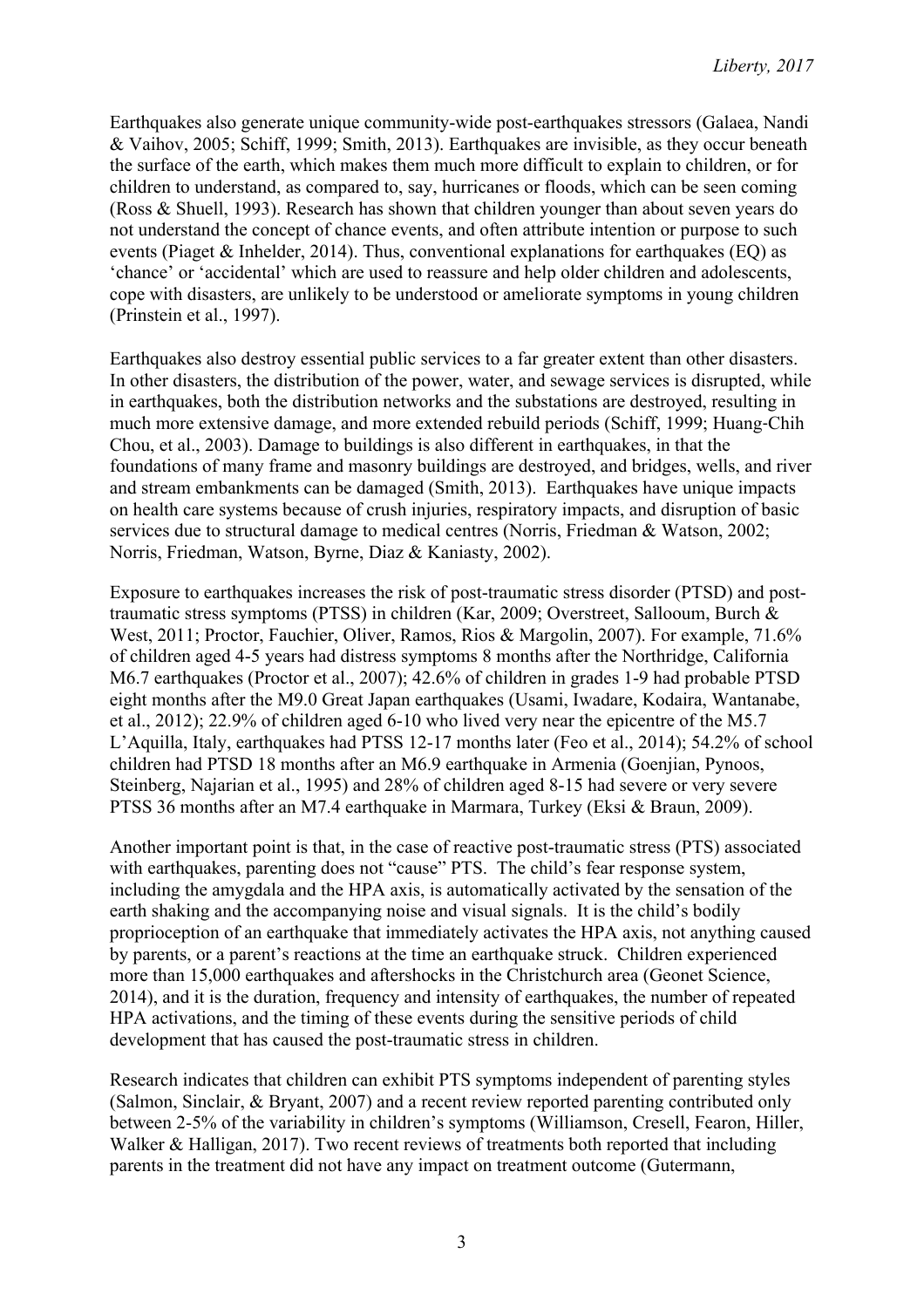Schwartzkopff & Steil, 2017; Morina, Koerssen, & Pollet, 2016), and this may be because parenting behaviour is not the cause of the behaviour problems and because treatments tend not to address the biological roots of PTSD.

It has been estimated that it may take ten or more years for a community to recover to predisaster functioning levels after an earthquake. Interventions to improve mental health are aimed at reducing the length of time needed for recovery. As there will always be a gap between the resources available for individual treatments and the number of individuals in need, communities and researchers have sought to address this gap by providing interventions in schools. Schools, including trauma-informed schools, have implemented interventions to reduce the symptoms of PTSD on affected children. Literature reviews (Forman-Hoffman et al., 2013; Rolfsnes & Idsoe, 2011; Zakszeski, Ventresco & Jaffe, 2017) pointed out that typically schools were only the setting for traditional therapeutic interventions, which were delivered by non-school personnel to only selected children in a school, and were not wholeschool strategies.

Canterbury experienced an unprecedented series of large earthquakes, beginning with an M7.1 earthquake on 4 September 2010, which disrupted the community, closed schools, destroyed much of the infrastructure and damaged family homes (McColl & Burkle, 2012). The September earthquake was followed by 7 earthquakes of M<5.0. Then, on 22 Feb 2011 at 12:51 pm, a shallow M6.2 earthquake with an epicentre within Christchurch city limits and upward ground acceleration velocities of 27.6 -72.6 cm/s hit (Crowe, 2013; Cubrinovski, Huges, Bradley, McCahon et al. 2011; Daily Mail Reporter, 2010). The February 2011 earthquake resulted in 6600 injuries and 185 deaths, in a population of about 440,000 (McColl & Burkle, 2012; Thornley, Ball, Signal, Lawson-TeAho, & Rawson, 2013). The February earthquake was followed by more earthquakes of M5.0 or greater over the next 11 months, and approximately 14,000 aftershocks of lesser magnitude (Crowe, 2013; Geonet Science, 2014).

This series of earthquakes is unique because of the extended period over which large magnitude earthquakes were experienced and because of very strong vertical ground accelerations which lifted buildings off their foundations (McColl & Burkle, 2012; Fergusson & Boden, 2014; Reyners, Eberhart-Philips & Martin, 2014).

The earthquakes caused liquefaction across the central and eastern parts of the city, destruction of the power, water, and sewage systems, extended school closures, destruction of 10,000-15,000 family homes, damage to more than 110,000 family homes of an estimated 140,000 pre-earthquake, and caused a significant drop in the nation's gross domestic product (Chang, Taylor, Elwood, et al., 2014; Cubrinovski, Robinson, Taylor, Hughes & Orense, 2012; Ferris & Petz, 2012; Guha-Sapir, Voc, Below & Ponserre, 2012; Massie & Watson, 2011; Van Ballegooy, Malan, Elwood, et al., 2014).

The frequency, severity and short inter-quake intervals of the Canterbury earthquakes meant that residents repeatedly experienced acute events, immediate disaster responses, and longerterm consequences of the disaster in overlapping pathways. The frequency of the aftershocks impeded recovery and increased the risk of mental health problems, as well as reduced wellbeing. Some researchers believe that it is exposure to the vast number of post-disaster stressors and the duration of the exposure over years that is a contributing cause of posttraumatic stress (Kessler, McLaughlin, Koenen, Petukhova, & Hill, 2012). In 2012, more than half of the respondents to the CERA Wellbeing Survey reported that they lived in a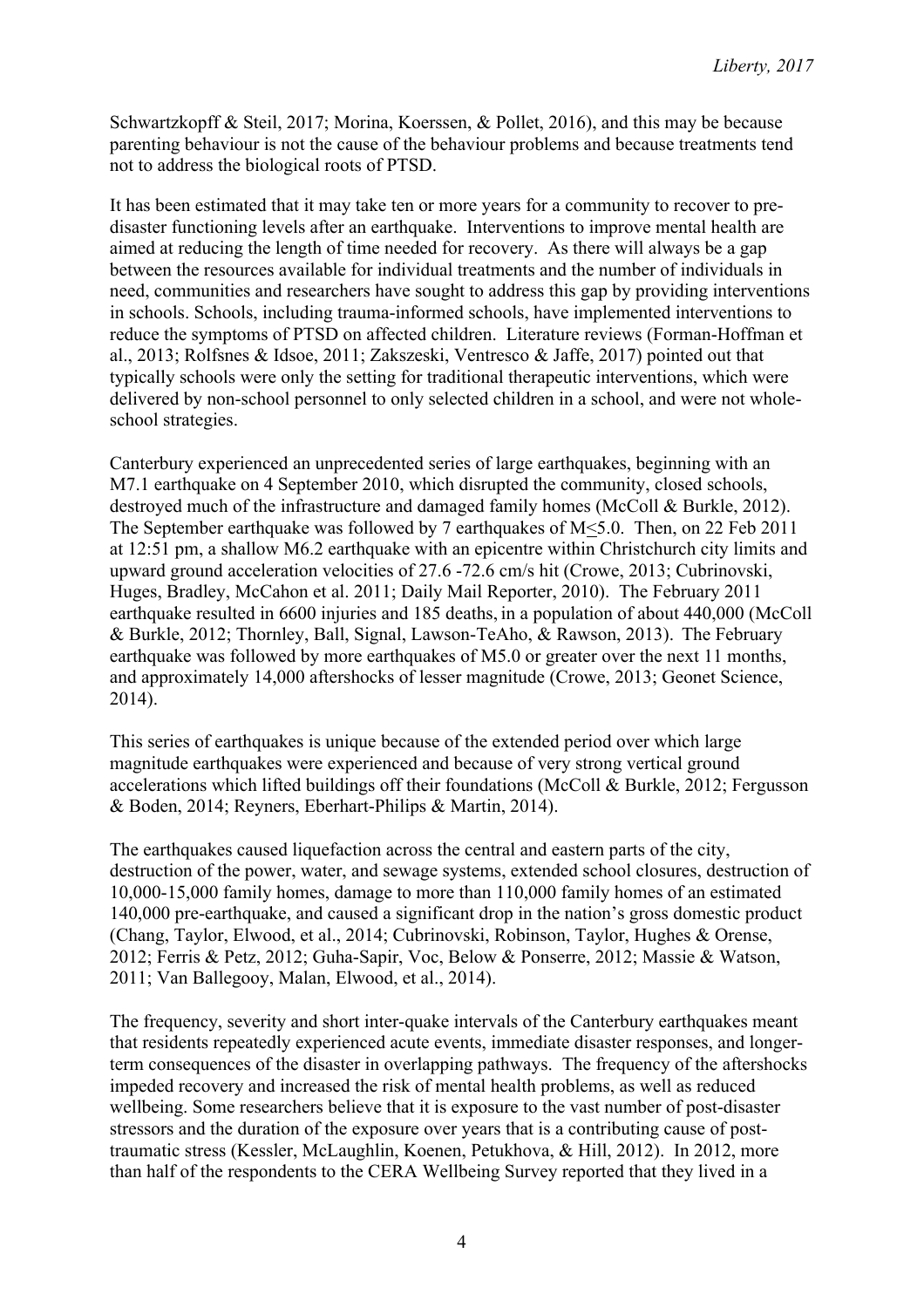damaged home. There was a related loss of social housing, with 95% of social housing units sustaining damage. Subsequently, rents in available homes increased to high levels (35.7% increase from November 2010 to November 2013). Increasing house and rent prices, coupled with the loss of homes due to damage, was associated with crowding, and with more people living in substandard circumstances (CERA Wellbeing Survey, 2013, 2014). Several additional natural disasters – flood and fire – have also occurred in Christchurch neighbourhoods.

Compared with pre-earthquake levels, the demand for mental health services had increased by 700 adults and 300 children per month by March 2017 (Meier, 2017). Secondary students on the East side of Christchurch were particularly noted as suffering from mental health problems including anxiety, low self-esteem and self-harm in April 2017 (Martin, 2017; The Prime Ministers Youth Mental Health Report, 2016). As one principal described the situation in her high school: students were "regularly" self-harming. "It is no longer surprising, and it's happening with students at all year levels we work with" (Carville, 2017).

Liberty, Tarren-Sweeney, Macfarlane, Basu, and Reid (2016) studied the effects of the Christchurch earthquakes and subsequent post-disaster stressors on children's behaviour as they enrolled in five schools in the east and south parts of Christchurch, the part of the city most affected by the earthquakes. They reported a significantly increased prevalence of children with high numbers of behaviour problems and six or more post-traumatic stress symptoms as compared to a group of children who had not been exposed to the earthquakes. assessed before they started school. Their study has continued, with teachers and parents providing information on 308 children who started school in 2012, 2013, 2014, and 2015.

By the end of 2015, principals, teachers and parents in the ongoing study were reporting high levels of stress associated with very concerning child behaviour problems. Strategies implemented by schools, including, for example, programs to reduce anxiety, Positive Behaviour For Learning, mindfulness, and referrals for children to mental health services, had limited impact. Children, parents, principals, teachers, assistants, staff and school volunteers—all were feeling the effects of the accumulation of stressful events. As stress accumulates, everyone becomes less able to cope with the next trigger. In families and schools, if one person is feeling stressed and having difficulty coping, everyone around them will also feel the effects. Children were classrooms where 1 in 5 children had high numbers of PTS symptoms, and more than half of the children had arousal symptoms. That would make the classroom one with many stressors associated with many poorly behaved children who were struggling to learn, were unpredictable and often had angry, irritable or defiant outbursts. This environment would make it more likely that the effects of Trauma-Focused-Cognitive Behaviour Therapy or other psychotherapies provided to individual or small groups of children would not be maintained. An analysis conducted for the school principals indicated that 42.2% of study children showed increasing or high levels of behaviour problems.

Principals and teachers increasing concerns about children's behaviour provided the impetus for the "Reducing Stress in Schools" project. The aim of this project was to evaluate the effects of school-wide interventions designed to improve children's health.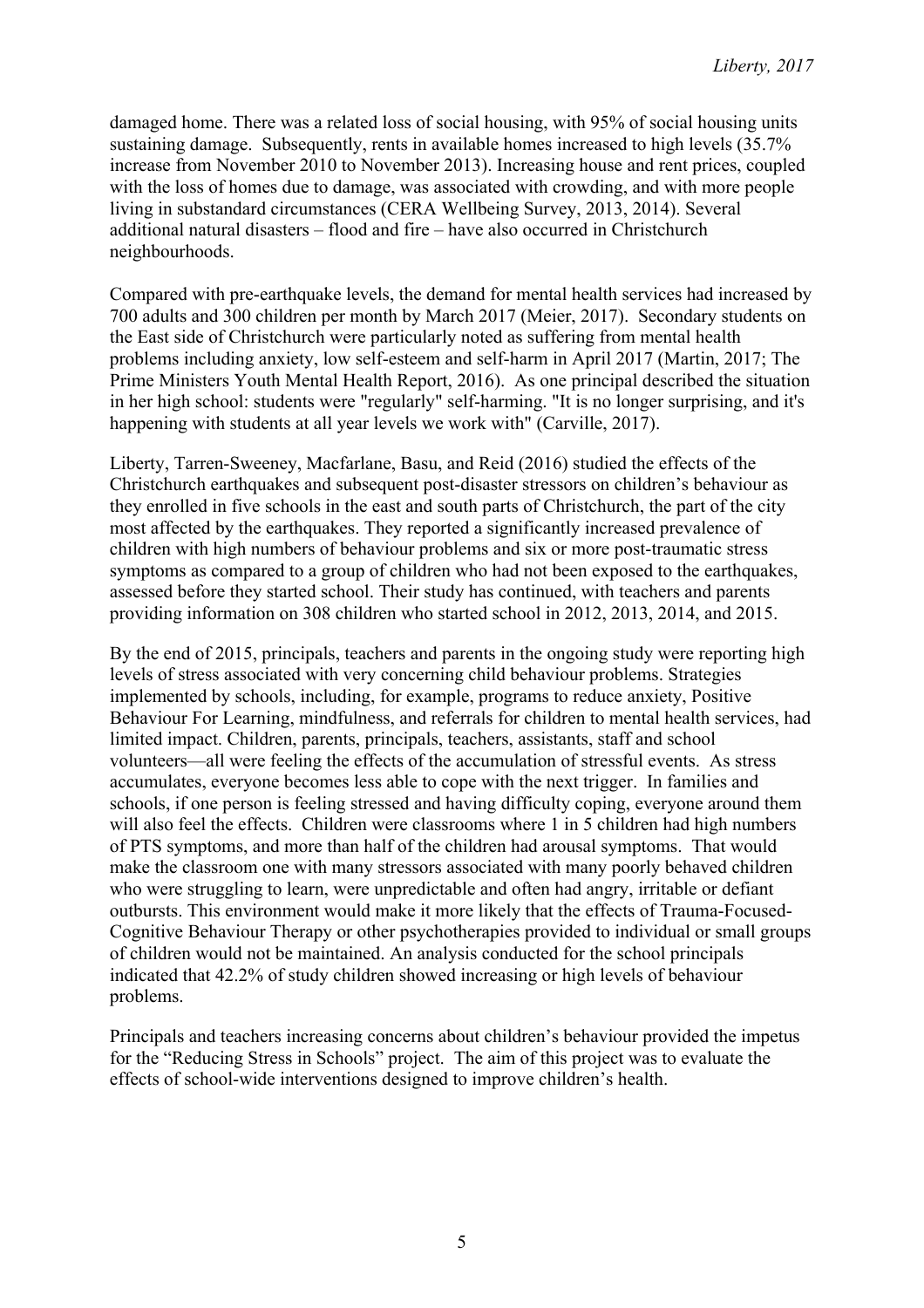### **Methods**

The study utilised an interrupted time series (Bor, 2016), in which the data collected at the end of 2015 before the principals' implementation decisions served as the baseline preintervention. Data collected by teacher-report at the end of 2016, following the implementation of the strategies, was used to evaluate the Reducing Stress project. All procedures were approved by an institutional human ethics committee, and informed consent from schools and parents was obtained. Quality assurance processes were used to estimate validity.

### Participants

A purposive sampling procedure was used to recruit schools and participants in the EQexposed group, similar to that used in other disaster studies (Bal, 2008; Moore &Varela, 2010). Invitations to participate in the study were sent to primary schools from neighbourhoods highly affected by the EQ in the south and east side of Christchurch, and five schools consented. Characteristics of the schools are shown in Table 1.

The participating children entered school between Term 4 2012 through Term 4 2015. Of the 308 children, 54% were boys, and 46% were girls; 74.8% were European, and 17.3% were Māori, and 82.5% were living with at least one biological parent. All attended preschool (New Zealand provides 20 hours free preschool from age 3.5 years).

Parents reported on earthquake exposure. The children were born between 2007 and 2011 and were in Christchurch through the earthquakes to the school entry. All of the children were younger than 42 months of age at the time of the first earthquake, and some were not yet born. Parents reported on additional known factors related to the seriousness of exposure: 1.7% of study children were themselves injured, and 9.7% knew someone who was injured or died. More than 66% of the children lived in a house that was damaged, 94.9% of the children experienced loss of services, water, electricity, and phone and almost 50.2% of the families reported high levels of stress. According to the Land Damage Classification categories (CERA, 2012), 17% had homes with TC3 (severe land damage) classification, 77.8% had homes with TC2 (moderate) classification, and 5% had homes with an unknown classification (social welfare homes). No participants had homes with the TC1 classification. Considering their neighbourhoods, 30.8% lived in low-, 38.0% in mid- and 30% in high-deprivation neighbourhoods. All of these are very important indicators of the severity of exposure to recognised disaster-related stressors.

#### Settings

The school-level characteristics are shown in Table 1 (pseudonyms are used for school names). The school decile, year levels included in the school and roll are publicly available. All schools had buildings that were damaged in the earthquakes, and some schools had ongoing repairs. At the same time, some changes were designed to increase the flexibility of the learning spaces, for example, by removing or widening doorways, as part of the innovative learning environments project (Ministry of Education, n.d.). Between 2012-2016, all schools in the project were using traditional single-cell classrooms.

Pre-Intervention, Alpha School had slightly fewer study families reporting high stress and Beta had the most parents reporting high stress. Kauri School was the only low decile school, and also had the most children with 8+ behaviour problem scores entering school.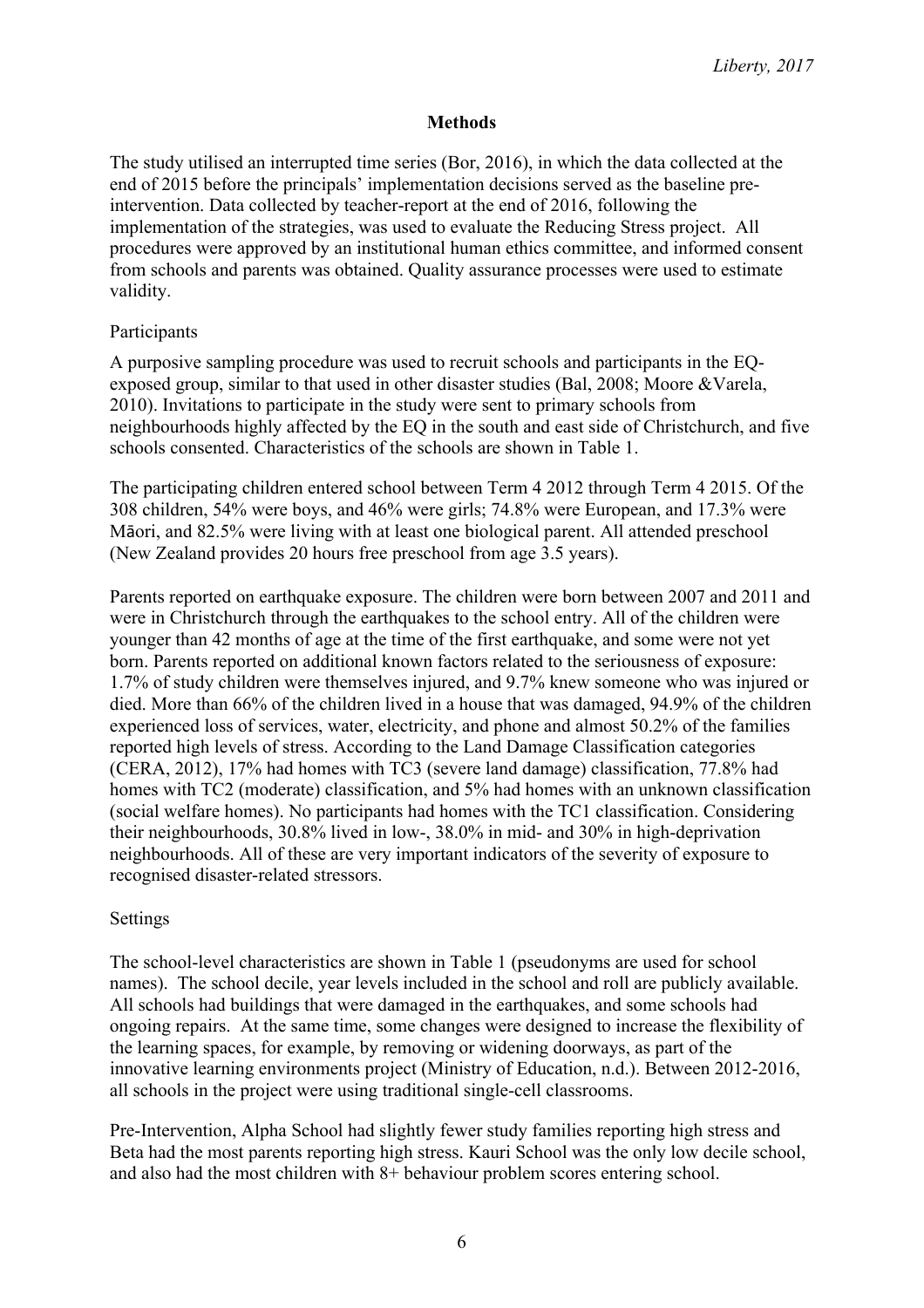| Characteristic                                                | Alpha<br>School | Beta<br>School | Fantail<br>School | Tui<br>School | Kauri<br>School |
|---------------------------------------------------------------|-----------------|----------------|-------------------|---------------|-----------------|
| Years (Grades)                                                | $1-6$           | $1 - 8$        | $1 - 8$           | $1 - 8$       | $1-6$           |
| Roll                                                          | 480             | 350            | 450               | 450           | 300             |
| Decile                                                        | High            | Mid            | Mid               | High          | Low             |
| <b>Study Families with High EQ-Stress</b>                     | 44.4%           | 61.2%          | 47.9%             | 52.3%         | 52.6%           |
| Children with 0 Behaviour Problems                            | 38.8%           | 45%            | 31.6%             | 26.4%         | 18.9%           |
| Children with $8+$ Behaviour Problems<br>when starting school | $16.4\%$        | 6.7%           | 15.8%             | 31.9%         | 48.7%           |

Table 1. Characteristics of Study Schools Pre-Intervention.

## Measures

*Behaviour Problems.* Problem behaviours were measured by teacher report using the *Behavior Problems Index (BPI*). The BPI has been used in longitudinal studies in the United States since the 1990s (Byrd, Weitzman & Auinger, 1997; National Longitudinal Surveys, n.d.; Panel Study on Income Dynamics, 2017; Rodgers et al., 2017). Teachers had no difficulty scoring or understanding the BPI and rated each child on the 26 BPI items using a 3-point Likert scale (0=not true, 1=sometimes true, 2=often true). (For more information, see Liberty et al., 2016).

*Post-traumatic Stress Symptom*s (PTSS). Measuring the number of symptoms in children against a cut-off point is used to define PTSS in many research studies, due to the difficulties of diagnostic protocols and processes in diagnosing young children against specific PTSD criteria, particularly in post-disaster situations, when so many children are affected at the same point in time (Fairbank & Fairbank, 2009; Feo, Di Gioia, Carloni, Vitiello, Tozzi & Vicari, 2014). Fifteen or more different symptoms of PTSD in children have been identified, including irritability, anger outbursts, fear, anxiety, impulsivity, social withdrawal, sadness, difficulty concentrating and sudden mood changes (American Psychiatric Association, 2013; Scheeringa, Zeanah & Cohen, 2011).

Respondents in studies of PTSS in young children are typically the child's parent or main caregiver. However, teachers may be more reliable reporters of children's behaviour including PTSS (Chemtob, Nomura, Rajendran, Yehuda, Schwartiz & Abramovitz, 2010; Widyatmoko, Tan, Seyle, Mayawaati & Silver, 2011), because they can report more conservatively on children's symptoms, possibly due to the fact that they have a far wider experience-base of typical and atypical behaviours as compared to parents, or might have less bias (Maoz, Goldstein, Goldstein, Axelson et al., 2014).

For the present study, a 10-item screening-type subscale for PTS symptoms in young children was constructed from teacher-reported BPI items matched to the CBCL PTSD subscale items suitable for children aged 6 and younger, as described by Dehon and Scheeringa (2006). Teachers were blind as to which items were used to estimate PTS. This approach to estimating symptoms of post-traumatic stress was approved by a peer-review process (Liberty et al., 2016).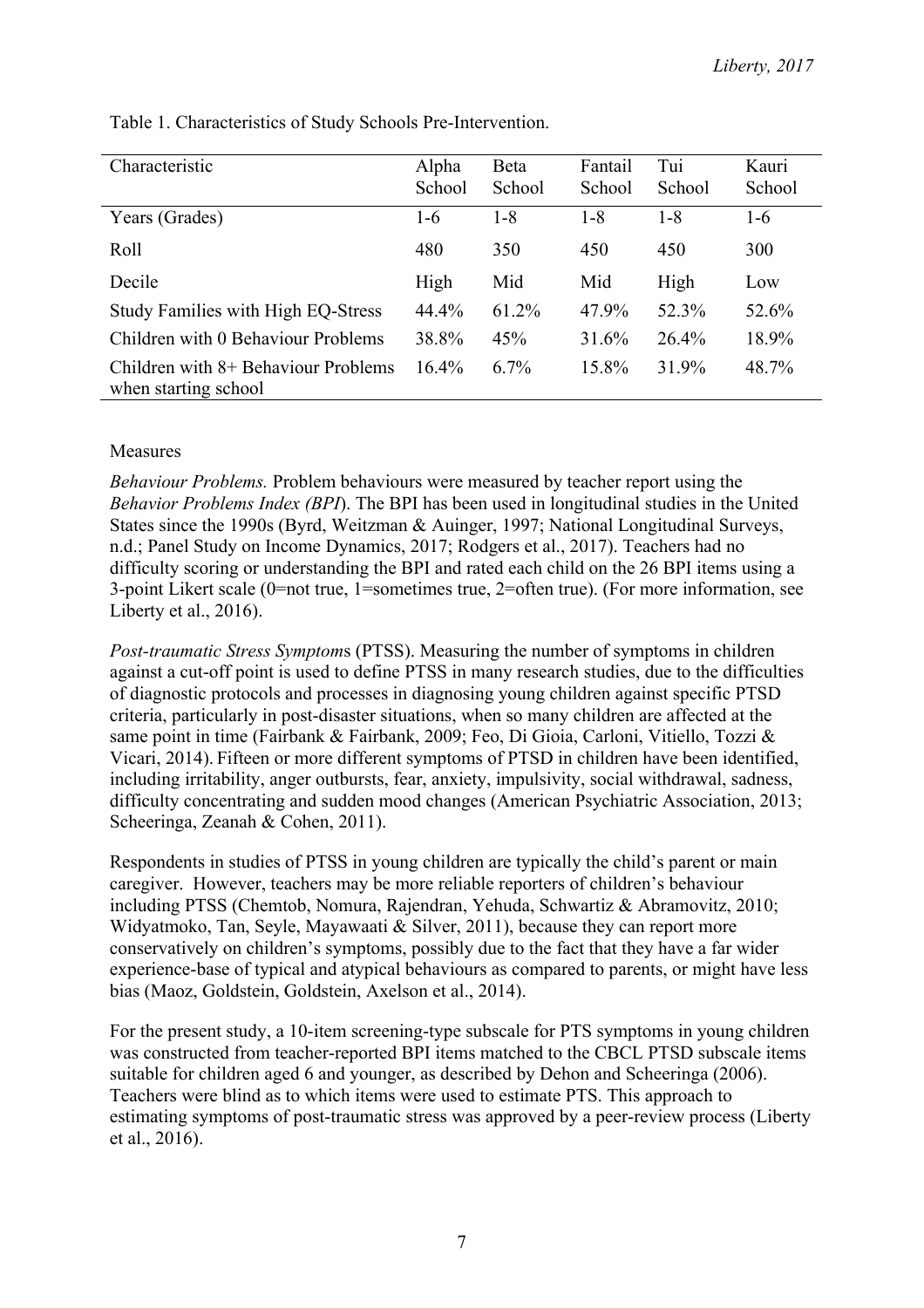*Environmental Stressors*. Informal observations were conducted in the fourth term of 2015 to determine the presence, or absence, of environmental variables that were reported to be associated with stress in the literature review. These included (a) observing the colour of classroom walls, the type and density of room decorations, (b) estimating noise levels using an iPad app, SPLnFFT Noise Meter and (c) estimating light levels using an iPad app, Light meter by Vlad Polyanskiy). Teachers reported times of day that were best for learning and the times that behaviour problems were high in their classrooms, and their observations as to the causes of behaviour problems. Principals reported the overall schedule of the school day.

### Reducing Stress Intervention Strategies

"Reducing Stress" Strategies consisted of a package of interventions that met the following criteria: (1) fit within the national bicultural context of New Zealand, as established by the Treaty of Waitangi; (2) suit educational considerations of conditions at study schools and within the context of learning in New Zealand schools (e.g., inclusive, Positive Behaviour for Learning, Ka Hikatea; national standards) (3) be age and developmentally appropriate (4) fit with the psychological research into the effects of natural disasters on children (5) promote wellbeing rather than focus on deficits (6) have research evidence that children's mental health and wellbeing was improved (7) fit with the biological impacts of trauma on young children.

Seventeen interventions were recommended as a package for reducing stress in schools (the interventions are listed in Table 2). The individual interventions in the Reducing Stress Strategy are described in the following section.

## *Improving Teacher and Principal Wellbeing*

Three interventions were recommended to improve teacher and principal wellbeing.

*Professional Development*. Psychoeducation is a strategy that is highly recommended for all professionals post-disaster (Shaw, Espinel & Schlutz, 2012), is a component of cognitive behaviour therapy, and is acceptable within the context of professional development. Professional development would deliver information to address teachers' misconceptions, such as that the children's problems are a result of a breakdown in their teaching competence, or their parenting, or that children are 'born naughty' (Tremblay, 2010).

The recommended intervention was that professional development is provided to teachers about the effect of natural disasters and post-disaster stressors on children's behaviour and learning.

*Teacher and Principal Wellbeing*. Child behaviour problems predict teacher stress and classroom emotional climate (Friedman-Krauss et al., 2014). The greater the number of behaviour problems, the higher the degree of teacher stress. However, teacher health and safety is a regulatory matter for schools, and a teacher's wellbeing is a private matter that teachers may well not wish to discuss in their place of employment.

The recommended intervention was that teachers be invited to consider a range of wellbeing strategies within their school, and several suggestions about these were made.

For principals, The Reaching-In Reaching-Out Resiliency Training Programme for Service Providers (RIRO) strategies have been specifically designed for young children and their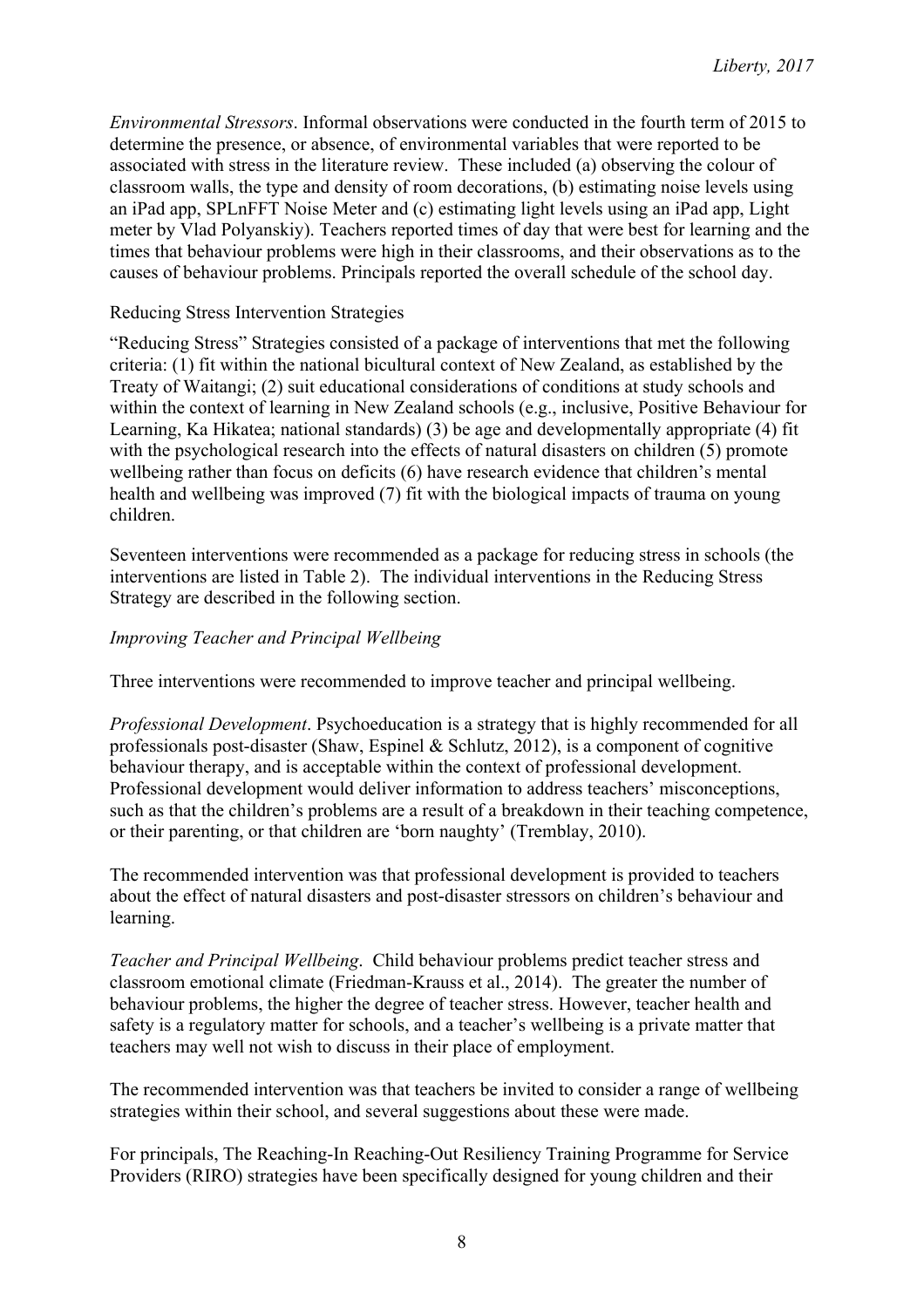teachers to build positive relationships toward resilience and coping skills (Pearson & Hall, 2017).

The recommended intervention for principals of strategy schools who were implementing strategies was training in RIRO, and to evaluate its suitability for the teachers during 2017.

# *Improve Classroom Environment*

*Calm-Down Room Decor*. Recent studies have shown that classrooms that are overly decorated or cluttered, particularly with hanging objects or artwork, are associated with reduced concentration and learning for children with attention problems, as compared to classrooms with low levels of decorations (Barrett, Davies, Zhang & Barrett, 2015; Fisher, Godwin & Seltman, 2014). One of the symptoms of chronic stress is reduced attention, and highly decorated classrooms may exacerbate this problem.

An additional consideration is that 83% of study children saw falling objects during the earthquakes, according to their parents' reports. It is hypothesised that a hanging decoration in a fearful child's peripheral vision may be associated with an unconscious fear that objects above them will fall. The hanging decorations, flickering in the child's upper peripheral vision, may be a trigger for intrusive thoughts, a loss of concentration or other reactions associated with posttraumatic stress. Observations showed that approximately 94% of the school classrooms had hanging decorations. All of the classrooms were more decorated than the minimum recommended in the reviewed studies. However, classroom decorations can also have an instructional purpose, such as providing cues and information useful for learning (Imuta & Scarf, 2014), and displaying children's work may improve children's self-belief about the value of their work (Maxwell & Chmielewski, 2008).

The recommended interventions were to remove all hanging decorations and to remove all wall decorations above the child's eye level and to limit wall displays of instructional aids and children's work to the child's eye level and below.

*Wall Colour*. Studies that have evaluated wall colour have reported that children's achievement is lower in red-painted rooms compared with green rooms (Elliot & Maier, 2012) and that children feel more excited in red and purple conditions (Brooker & Franklin, 2015). Pale blue has been associated with lower levels of arousal (Küller & Janssens, 2009).

The recommended intervention was that paper of a suitable shade of pale blue be used to make a temporary wall covering to obscure the dark or intense walls of classrooms.

*Light Levels.* Light levels are thought to affect mood, in that brighter light is associated with increased dopamine and serotonin production (Golden, Gaynes, Ekstrom, Hamer, Jacobsen, Suppes, et al., 2005); serotonin is also hypothesised to have an important role in the overall functioning of the autonomic nervous system (Grider, Bertrand & Bornstein, 2017). Sitting next to the window on a sunny day will provide more than the 1000-lux of bright light that is associated with full alertness and better moods. Focus lighting of 1000lux at desk level has been shown to improve the reading of children in USA grade 3 who are struggling (Mott, Robinson, Williams-Black, & McClelland, 2014). Dim light may reduce hyperarousal levels and may also signal 'sleep' to the autonomic nervous systems of children who are tired, and teachers noted that turning off the lights or pulling the curtains across windows were sometimes used to quieten class activity. However, dim light is not suitable for optimum learning (Sleegers, Moolenaar, Galetzk, Pruyn, Sarroukh, & van der Zande, 2012). The lux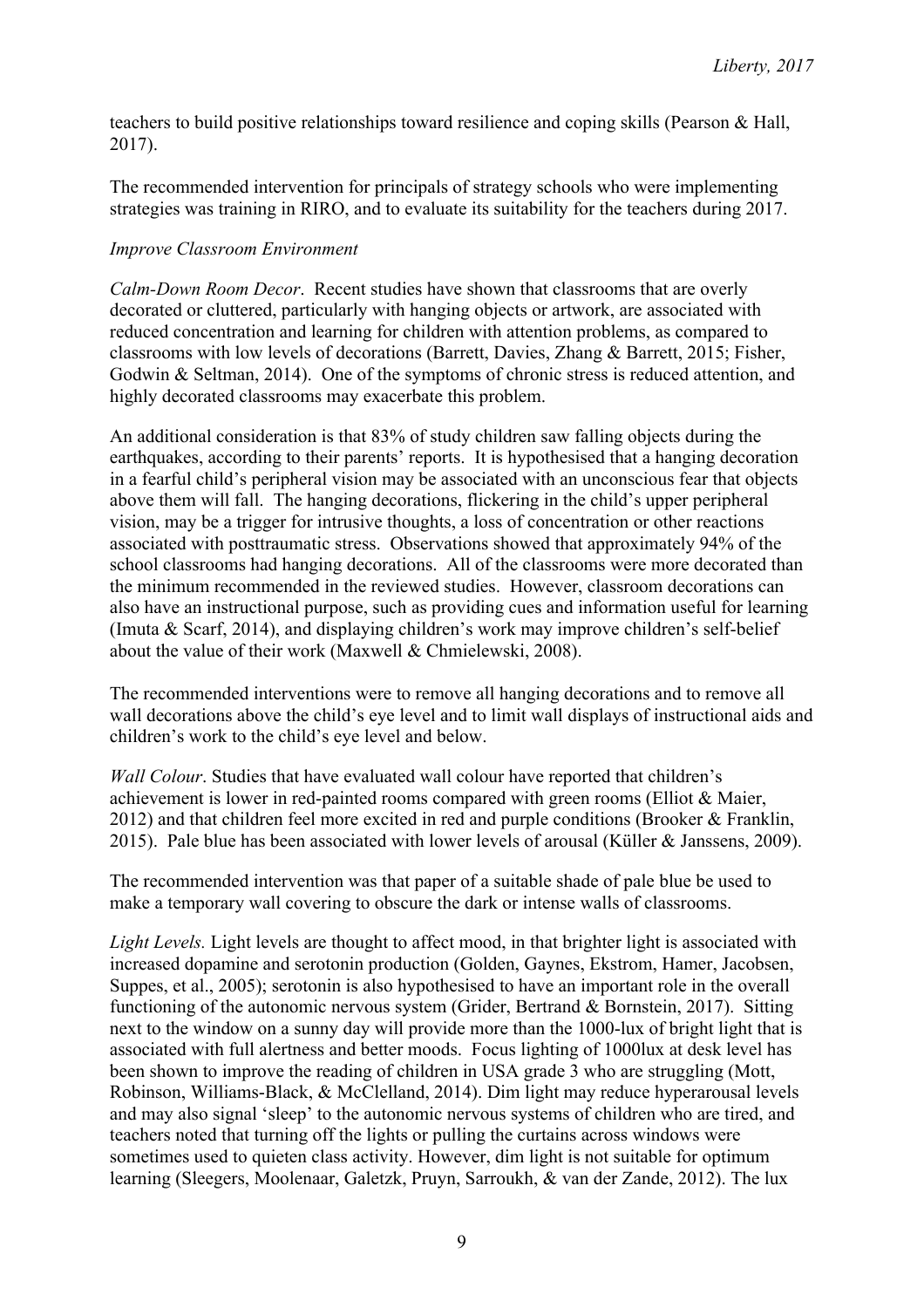level needed for reading, writing, and tasks at desks or tables and for listening to teachers has been reported at 300 lux in research studies and this is the standard for learning set by the New Zealand Ministry of Education (n.d.). Observations of the level of light in the centre of the classrooms showed that 51.5% of the observations were not in the acceptable range – with light that was too dim for learning.

The recommended interventions were to (1) remove decorations from windows (2) seat children with learning problems near the window during instruction, (3) open curtains during instructional sessions and (4) turn on lights during instructional sessions.

*Noise Levels.* Noisy classrooms reduce children's learning and collaboration (Maxwell & Evans, 2000; Mealings, Buchholz, Demuth & Dillon, 2015; McKellin, Shahin, Hodgson, Jamieson & Pichora -Fuller, 2011). Stress-sensitive children are likely to be more sensitive to noisy classrooms, as high noise can trigger a fear reaction, and they also will speak more loudly to be heard. A noisy classroom is very stressful for teachers, as well, because the teacher must speak an average of 10 decibels louder than the class to be heard (Pereira, Tavares, & Martins, 2015), so noise levels can rise quickly. Noisy classrooms can act as a constant source of stress for children, particularly children with dysregulated autonomic nervous systems which modulate and interpret sounds from their environment (Horn et al., 2017).

A noise level within the range of 35 to 40 decibels is considered to be optimum by the Ministry of Education (n.d.). In the Strategies classrooms, the range of mean noise levels across the schools was between 61 and 71 decibels.

The recommended intervention was to reduce noise using a freely available app, Too Noisy Pro (http://toonoisyapp.com/), which could be displayed in each classroom, although only anecdotal evidence was available to support this intervention. Other possibilities, such as installing noise cancelling wall panels, were beyond the scope of this project.

## *Improve Child Health*

*Play Eat Learn*. One aspect of the autonomic nervous system that is disrupted by chronic stress is circadian rhythm – the 'body clock' (Rees, 2014). According to the principals of our Strategy schools, the general timetable begins with some children arriving at school from 8 o'clock, and school starting at 9 o'clock. The times of day that teachers find the most and least productive for learning were determined through the interviews. There was a consensus that the best times for learning were approximately between 9 and 11:30 in the morning and the most difficult times for classroom behaviour were following tea and lunch breaks, and late afternoons, before the end of the school day at 3 pm. Some teachers commented that some children are already upset and frazzled by the time school begins. A common trigger was that behaviour was affected by conflict and excitement in the playground during play times in the morning and at lunch, and "this spills over into the classroom". Other teachers explained: children are tired and have done a lot already [at the time behaviour problems occur; children may not have eaten enough lunch, as some eat a lot of [the food sent with them to school by their parents] at morning teatime; there are low energy levels and high arousal, issues arising on the playground, hot or raining weather, and large gaps between eating times."

The identification of possible relationships between scheduled eating times and behaviour problems provides a key factor to understanding the context in which behavioural problems were occurring in the Strategy Schools, as circadian rhythm, a function of the autonomic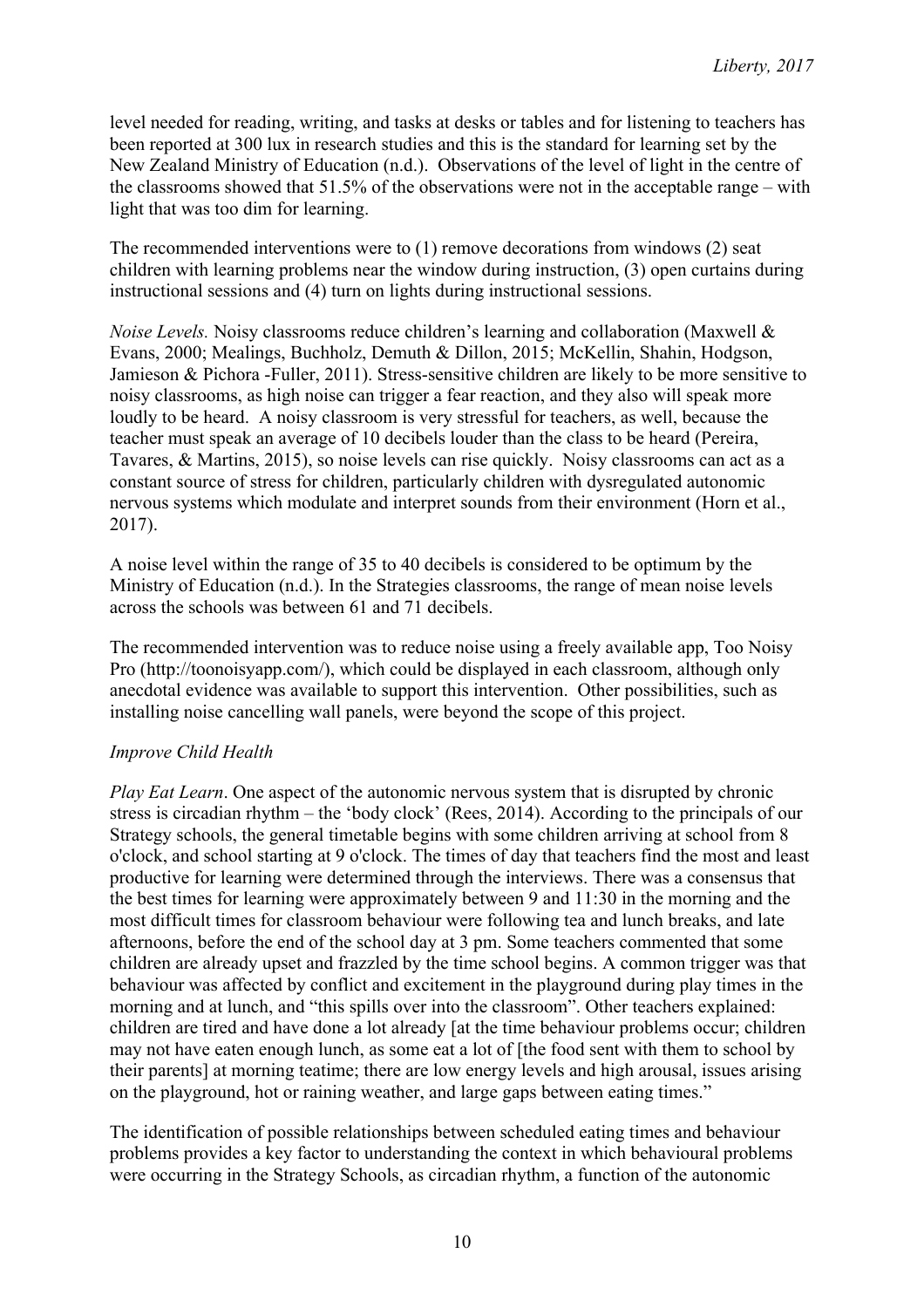nervous system, is disrupted by PTSD. Traditionally, morning teatime and lunchtime include a time set aside to eat followed by a time to play. Circadian rhythm is affected by the time of day that eating occurs, and sufficient energy from food is needed for learning. According to Getlinger and colleagues (1996), "It is crucial that children of primary school age receive adequate meals to eliminate transient hunger, which may interfere with classroom performance. Proper nutrition has been linked to readiness to learn, decreases in discipline problems, and increased alertness in the classrooms." Thus, one important environmental context was the schedule of eating in relation to children's learning and energy levels.

Playtime is vital to children's development and learning, and having play breaks during the school day can improve children's thinking, appetite and learning. However, physical activity and eating are also body functions of the autonomic nervous system, and, in children with post-traumatic stress symptoms, these functions are highly likely to be dysregulated (Gupta, 2013; Rees, 2014). The dysregulation of the autonomic nervous system associated with PTSD means that appetite and the processing of food by the body are also affected. PTS can affect the digestion and processing of nutritional food (Chrousos, 2009; Van der Kolk, 2004; Zhang, Zhang et al., 2015). It is estimated that about 87% of New Zealand school children eat a healthy breakfast before school while 13% do not (Ministry of Health, 2013). Children who miss breakfast, or children who have dysregulated autonomic nervous systems may be missing out on the food necessary to sustain attention and maintain control over their behaviour (Adolphus et al., 2013; Wesnes, Pincock, Richardson, Helm, & Hails, 2003). One approach to assisting in the healthy re-regulation of the autonomic nervous system may be to align the activity and eating functions with normal body rhythms (Yoshizaki et al., 2013), a form of chronotherapy.

Changing the order of recess or playtime and lunch has been shown in overseas studies to be associated with more food being eaten, a calmer lunchroom atmosphere, a dramatic decrease in disciplinary problems during play time, and improvement in children's ability to pay attention in classrooms (Bark et al., 2010; Hunsberger, McGinnis, Smith, Beamer, & O'Malley, 2014). This may be because the children are not rushing their lunch to get out to the play with friends, or to claim a particularly desirable piece of play equipment, or similar reasons.

The recommended intervention involved changing the schedule of the school day – reversing the order of eating and playing for morning tea and lunch. In the USA, this intervention is called "Recess Before Lunch" or 'reverse recess.' As New Zealand schools do not use the term 'recess' and refer to "playtime', the phrase "Play Eat Learn" was invented as a name for this strategy.

*Drink-to-Think, Think to Drink*. Research has shown that children are often dehydrated, and dehydration can affect the growth of their brain, as well as negatively affect their thinking during the school day (Bar-David, Urkin & Kozminsky, 2005; Kempton et al., 2011; Kenney, Long, Cradock, & Gortmaker, 2015). Many children are likely to be dehydrated following play and lunch, and dehydration can contribute to poor concentration, memory and increase impulsive behaviour. Water can be drunk with lunch, but children might still be dehydrated after lunch, as children's needs for water are different to adults (D'Anci, Constant & Rosenberg, 2006; Kenney et al., 2015). The brain is comprised of up to 73% water (Department of the Interior, 2016) and water is required to think (Gowin, 2010). Research has shown that PTSD can also affect dehydration (Turnbull, 2006). When children are dehydrated, their cognitive function can be impaired. Giving children water to drink can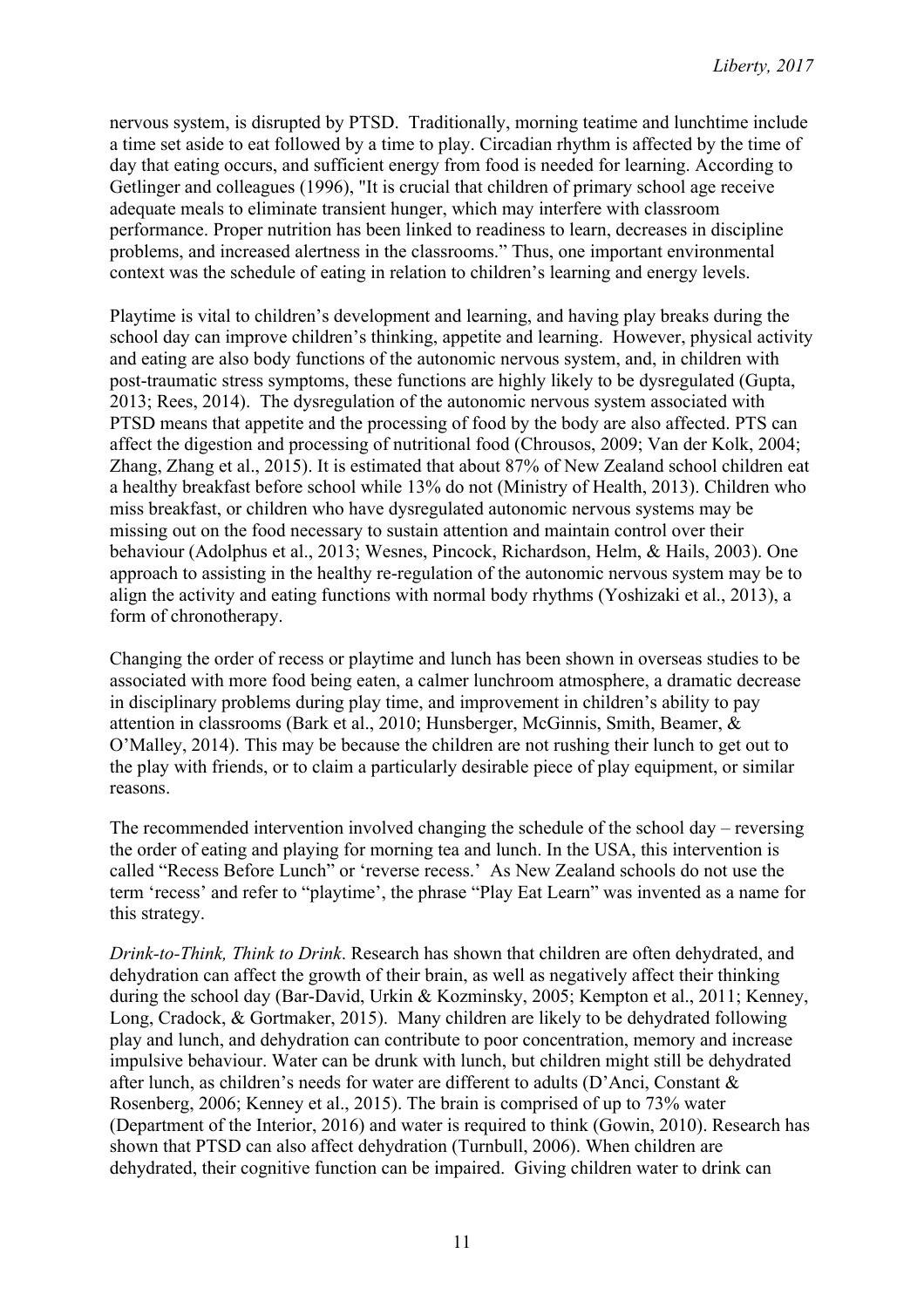make an immediate and dramatic impact on their cognitive ability (Fadda et al., 2012; Fuchs et al., 2016)

The standard recommendation for children is five glasses per day (1 litre) for 5 to 8-year-olds, seven glasses (1.5 litres) for 9 to12-year-olds, 8 to 10 glasses (2 litres) for 13+ years (Gibson-Moore, 2013; Ministry of Health, 2015).

The recommended intervention is a health education programme, "Drink to Think, Think to Drink" (McClelland, Ismail, Liberty & Hooper, 2016). This programme is comprised of the following elements: Teacher Professional Development, Parent Information, a programme for students, including self-monitoring, and a transparent water bottle for each teacher (to model drinking water) and each student for in-classroom use. Each pupil received a drink bottle during the information session (Sistema Water systems). The bottle was introduced as a gift to help the child look after themselves. As this intervention was developed for this project because no suitable programme could be identified in the literature, there is no evidence to support its use. However, each component of the programme is evidenceinformed.

*Whole Meal+ Snack.* As many children do not eat breakfast, or may eat a breakfast that is high in sugar, research into improving children's health and academic achievement has studied the effect of a mid-morning snack on children's learning (Benton & Jarvis, 2007; Smith & Wilds, 2009). These studies provide evidence that adding a high carbohydrate snack to the school day has potential benefits, particularly for children who do not eat breakfast and for those with PTS symptoms whose digestion of foods may be affected.

The recommended intervention was the introduction of a mid-morning snack consisting of complex carbohydrates (wholemeal bread) with dietary supplements from spreads (i.e., butter, marmite, vegemite) into the Play Eat Learn schedule. The composition of the recommended snack was based on nutritional analysis of foods available in the community.

## *Parent Strategies*

*Parent Information*. The provision of psychoeducation through schools has shown promise for parents of children with emotional or behavioural disorders and in understanding PTSD (Lukens & McFarlane, 2004; Pollio et al., 2005). Psychoeducation is also a positive focus, rather than a deficit focus, and emphasises understanding and prevention, rather than labelling and blame, and fits within the inclusive society that New Zealand is building.

The recommended intervention was that information is disseminated to parents about the effect of natural disasters and post-disaster stressors on children's behaviour and learning.

*Omega 3 Diet Supplementation*. Research indicates that, on average, New Zealand children are likely to have low levels of omega 3-fatty acids (Harika et al., 2013). Biological psychiatric research indicates that stress during sensitive periods of development, such as the years from 0 to 4 years, may affect the myelination of neurons (Schuchardt, Huss, Stauss-Grabo & Hahn, 2010). Stressed neurons and dysregulation of the autonomic nervous system can cause the types of stress-related behaviours and health problems reported in the study children (Hibbeln, Ferguson, & Blasbalg, 2006). Lack of Omega 3 is associated with poor health and behaviour problems including aggression, especially in boys (Stevens, Zentall, Abate, Kuczek, & Burges, 1996).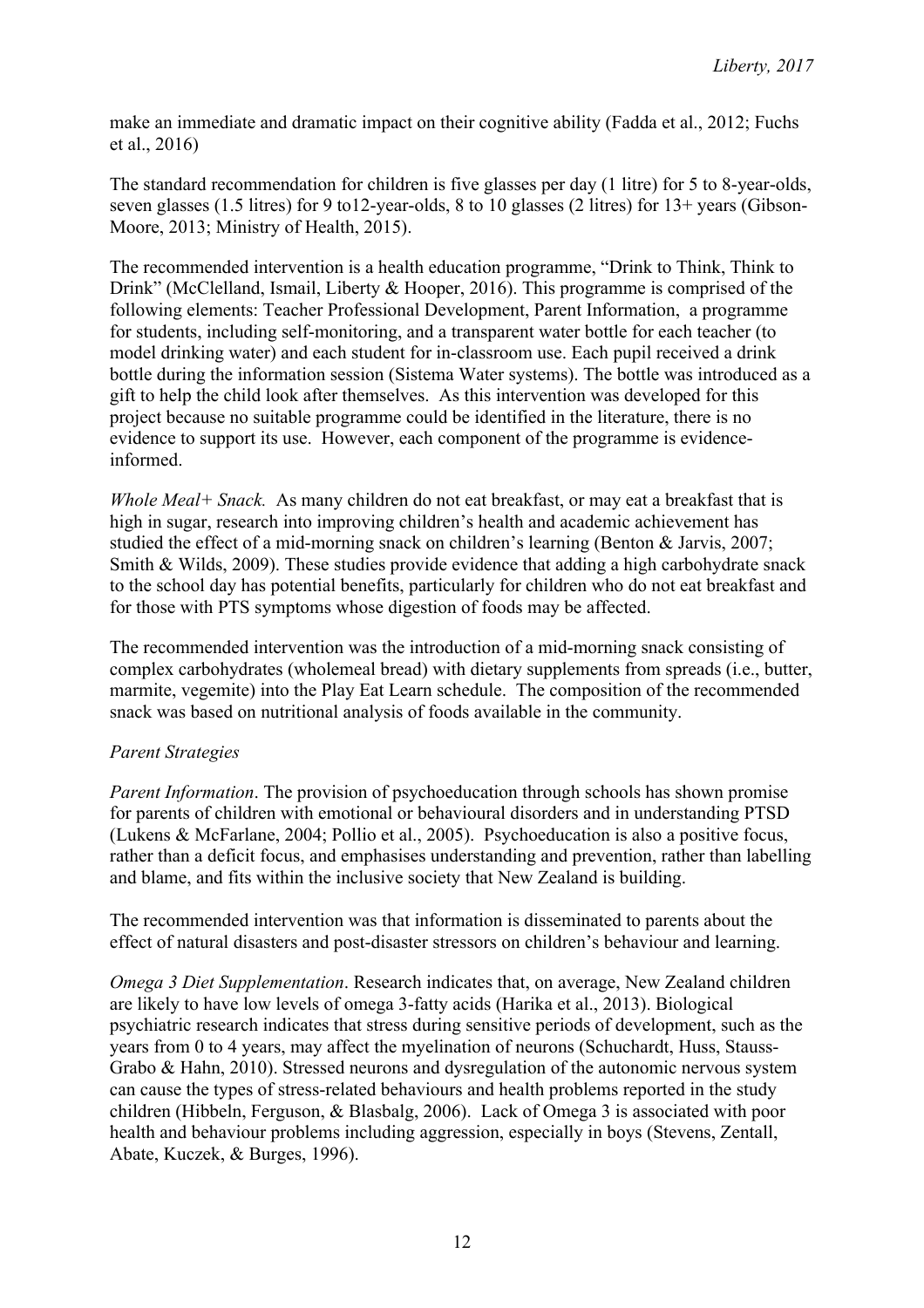Good neuron connectivity is vital for emotional regulation. If children do not have good brain health, this can contribute to behaviour and body stress problems (Klengel, Pape, Binder, & Mehta, 2014). A recent meta-analysis of 73 studies reported that adding Omega 3 to the diet could produce significant reductions in children's aggressive (Gajos & Beaver, 2016), and studies have shown Omega 3 can make significant reductions in behaviour problems of school-age children (Raine, Portnoy, Liu, Mahoomed, & Hibbeln, 2015).

Diet supplementation can be a contentious issue, and the decision to recommend diet supplementation for very stressed children is not one to be taken lightly. Even children eating a healthy diet may benefit from diet supplementation because their body stress may be affecting their digestion. This is because stressed neurons with little or thin myelin sheaths and dysregulation of the autonomic nervous system may reduce the body's ability to make use of the good healthy diets provided by parents as the autonomic nervous system affects digestion. An addition to the diet is recommended to help support healthy neurons and benefit the health of the autonomic nervous system.

The recommended intervention was that information is disseminated to parents of children identified by the principal as having high numbers of stress-related behaviour problems about the effect Omega 3 dietary supplement children's behaviour and learning, and that parents would be able to access 6-12 months of Nutralife Smart Bites for their child without cost.

#### Data Analysis Plan

The data collected by the teacher reports at the end of 2015 (Pre-Intervention) and the end of 2016 (Post-Intervention) was used to estimate the effects of the strategies. An additional analysis forcused on a sub-set of study children continuously enrolled from their enroment in school to the end of 2016. This was to exclude potential confounding of results due to children who moved.

As a rough guide to indicate differences between schools, an Implementation Score was calculated from the total number of strategies implemented, with one 'point' per strategy. Schools that modified or delayed a strategy, for whatever reason, were given a half-point for that intervention. The average intensity of interventions was also estimated by assigning one point for each school term of implementation. These points were summed to produce a "Total Implementation Score" to estimate the variation across schools in adoption of the interventions.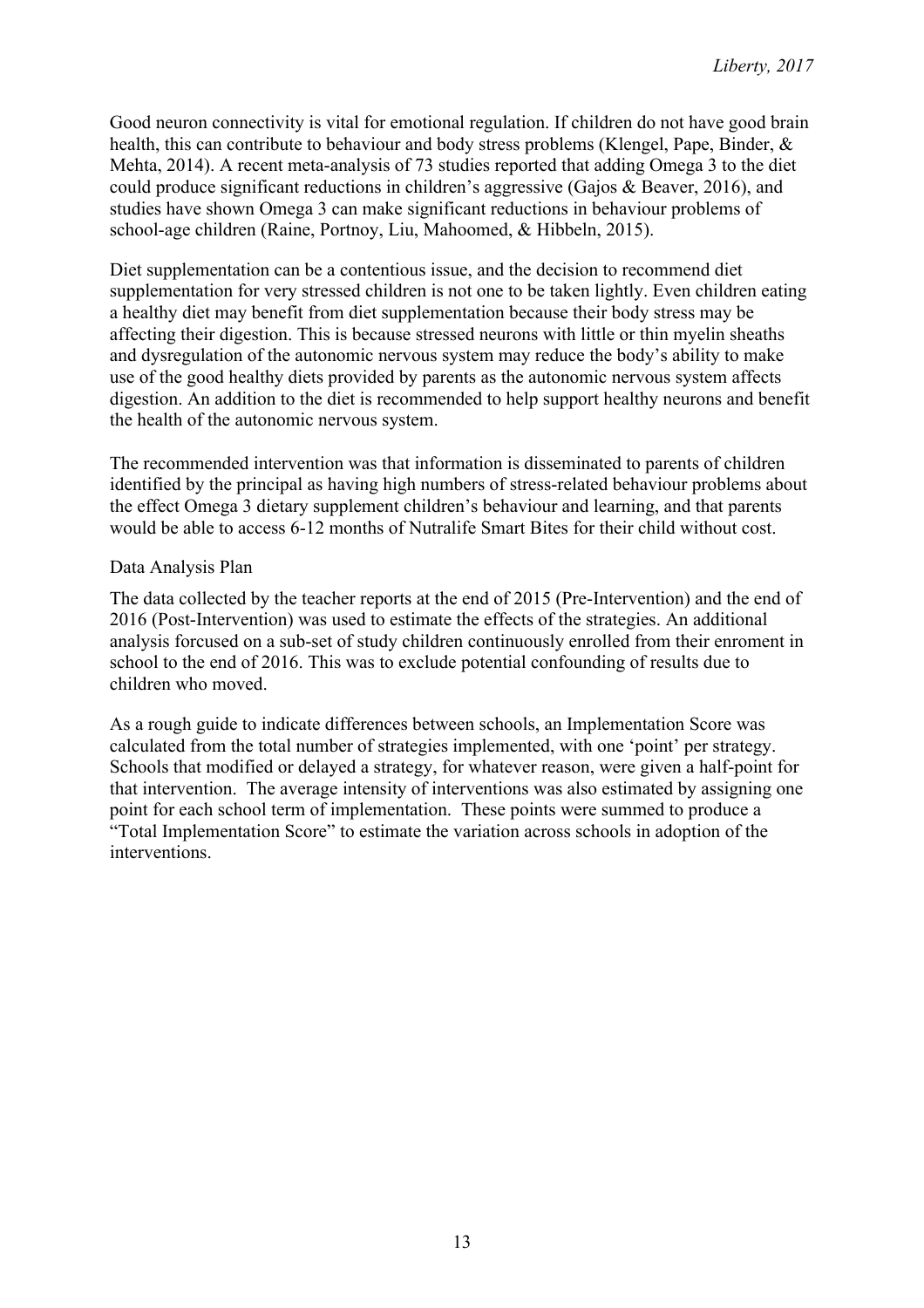## **Results**

## *Adoption of Interventions*

The school community under the leadership of the school principal made the final decisions as to the acceptability of each intervention (Table 2). Resourcing was made available through donations to cover the costs associated with implementation. It was estimated that the first step would involve five to eight weeks for planning and initial implementation, after which time schools might see an initial reduction in problem behaviours over the subsequent six or more months.

## Table 2 Implementation of Recommended Interventions

| <b>Interventions</b>                  | <b>Alpha</b><br><b>School</b> | <b>Beta</b><br><b>School</b> | Fantail<br><b>School</b> | Tui<br><b>School</b> | Kauri<br><b>School</b> |
|---------------------------------------|-------------------------------|------------------------------|--------------------------|----------------------|------------------------|
| Teacher & Principal Wellbeing         |                               |                              |                          |                      |                        |
| Professional Development              | $\theta$                      | V                            | V                        | V                    |                        |
| Teacher Well-being                    | $\overline{0}$                |                              |                          |                      |                        |
| Principal Well-being (RIRO programme) | $\overline{0}$                | $\theta$                     |                          |                      |                        |
| <b>Improve Classroom Environment</b>  |                               |                              |                          |                      |                        |
| Remove hanging decorations            | $\theta$                      | V                            | V                        |                      |                        |
| Reduce wall decorations               | $\Omega$                      |                              | V                        | V                    |                        |
| Change wall colours                   | 0                             | $\Omega$                     | 0                        | 0                    | 0                      |
| Remove decorations from windows       | $\Omega$                      | V                            | V                        | V                    | V                      |
| Seat children near windows            | $_{0}$                        | $\Omega$                     | $\theta$                 | 0                    | $\theta$               |
| Open curtains during instruction      | 0                             | $\Omega$                     | 0                        | 0                    | 0                      |
| Turn on lights during instruction     | $\Omega$                      | $\theta$                     | $\theta$                 | $\theta$             | 0                      |
| Too Noisy App                         | $\theta$                      | $\theta$                     | $\theta$                 | $\theta$             | $\theta$               |
| Improve Child Health                  |                               |                              |                          |                      |                        |
| Play Eat Learn Schedule               | $\theta$                      | Term 4                       | $\frac{1}{2}$ Day        | V                    |                        |
| Drink to Think-Think to Drink         | $\Omega$                      | Term 4                       | $\theta$                 | $\theta$             |                        |
| <b>Water Bottles</b>                  | 0                             | Term 4                       | $\sqrt{}$                |                      |                        |
| Whole Meal + Snack                    | $\overline{0}$                | $\overline{0}$               | Parent                   | Parent               |                        |
| <b>Parent Strategies</b>              |                               |                              |                          |                      |                        |
| Parent Information                    | $\boldsymbol{0}$              | N                            | V                        |                      |                        |
| Parent-child Omega 3                  | $\theta$                      | V                            | V                        | V                    | V                      |
| <b>School Terms</b>                   | $\theta$                      | 1                            | 3                        | 3                    | 3                      |
| <b>Total Implementation Score</b>     | $\boldsymbol{0}$              | 9.5                          | 13                       | 13.5                 | 15                     |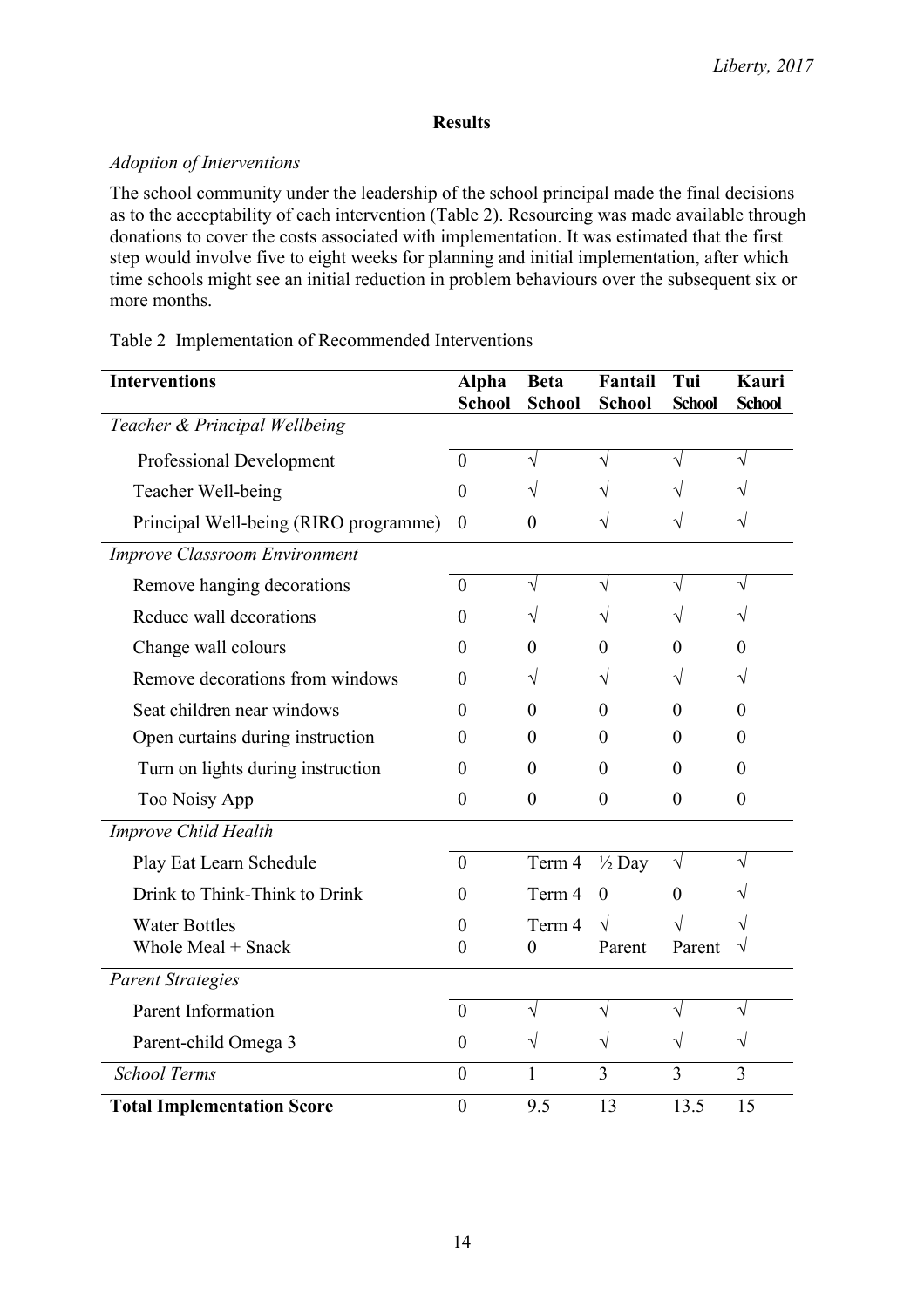All of the schools were invited to participate in the Strategies Project in September/October 2015. Alpha School declined to participate in the strategies project, because, as the principal explained, the staff were tired of trying new things since the earthquakes and had decided to keep the status quo for 2016. Among the other schools, there were differences in the uptake of individual interventions. Beta School had wanted to participate, but the resignation of the principal and delays in finding a new principal meant that some strategies were not introduced until the fourth term.

The Too Noisy App was trialled and rejected as not suitable to activities in a collaborative classrooms. The recommended intervention of keeping the curtains open during instruction was rejected as the curtains were needed to reduce glare and sunstrike. The recommended intervention of seating children with learning problems next to the window during instruction was rejected as those spaces were hot and used for other non-learning activities. The recommended intervention of turning on the lights during instruction was rejected as the fluorescent lighting was noisy, flickered, and was not suitable.

The strategies associated with child health, including Play Eat Learn, and the water and whole meal snack programmes were more challenging for schools to implement. Although Tui and Fantail schools did not reject the strategies, the school community did not see the school as needing to be the provider of water and food in addition to their usual practices and felt that parents could support this change. Also, school budgets could not sustain the costs of soleschool provision beyond the end of the resource period and parent-provision was sustainable in these mid and high decile schools.

# *Effects of Strategies*

Evaluation of the effects of the strategies naturally fell into two groups. Group 1, Schools Alpha and Beta, were identified as having no, or limited strategy implementation, and comprise the "Low/No Implementation Group. Group 2, Schools Fantail, Tui, and Kauri had Implementation scores of 75% or more, and comprise the "High Implementation Group."

There were very negative and concerning changes in the None/Low Implementation Group (Table 3). By the end of 2016, the proportion of children with zero behaviour problems had dropped by 33%, and the overall proportion of children in the 8+ problem group had increased by 13%, with the greatest increase in the 15+ group. The opposite was true at the High Implementation Schools.

Table 3. Percent of Children by Behaviour Problem Category at the at the end of 2015 (Pre-Intervention), and at the End of 2016 (Post-Intervention) in the Implementation Groups (same children at all time points).

| <b>Behaviour</b>        | <b>Implementation Group</b> |          |       |             |  |  |  |
|-------------------------|-----------------------------|----------|-------|-------------|--|--|--|
| Problem<br><b>Score</b> |                             | None/Low |       | <b>High</b> |  |  |  |
|                         | <b>Pre</b>                  | Post     | Pre-  | Post        |  |  |  |
| Zero                    | 46.6%                       | 31.2%    | 30.9% | 39.5%       |  |  |  |
| $1 - 2$                 | 17.8%                       | 26.0%    | 17.0% | 21.6%       |  |  |  |
| $3 - 7$                 | 15.1%                       | 16.4%    | 21.2% | 18.0%       |  |  |  |
| $8 - 14$                | 11.0%                       | 9.6%     | 14.5% | $10.2\%$    |  |  |  |
| $15+$                   | $9.6\%$                     | 13.7%    | 16.4% | 10.8%       |  |  |  |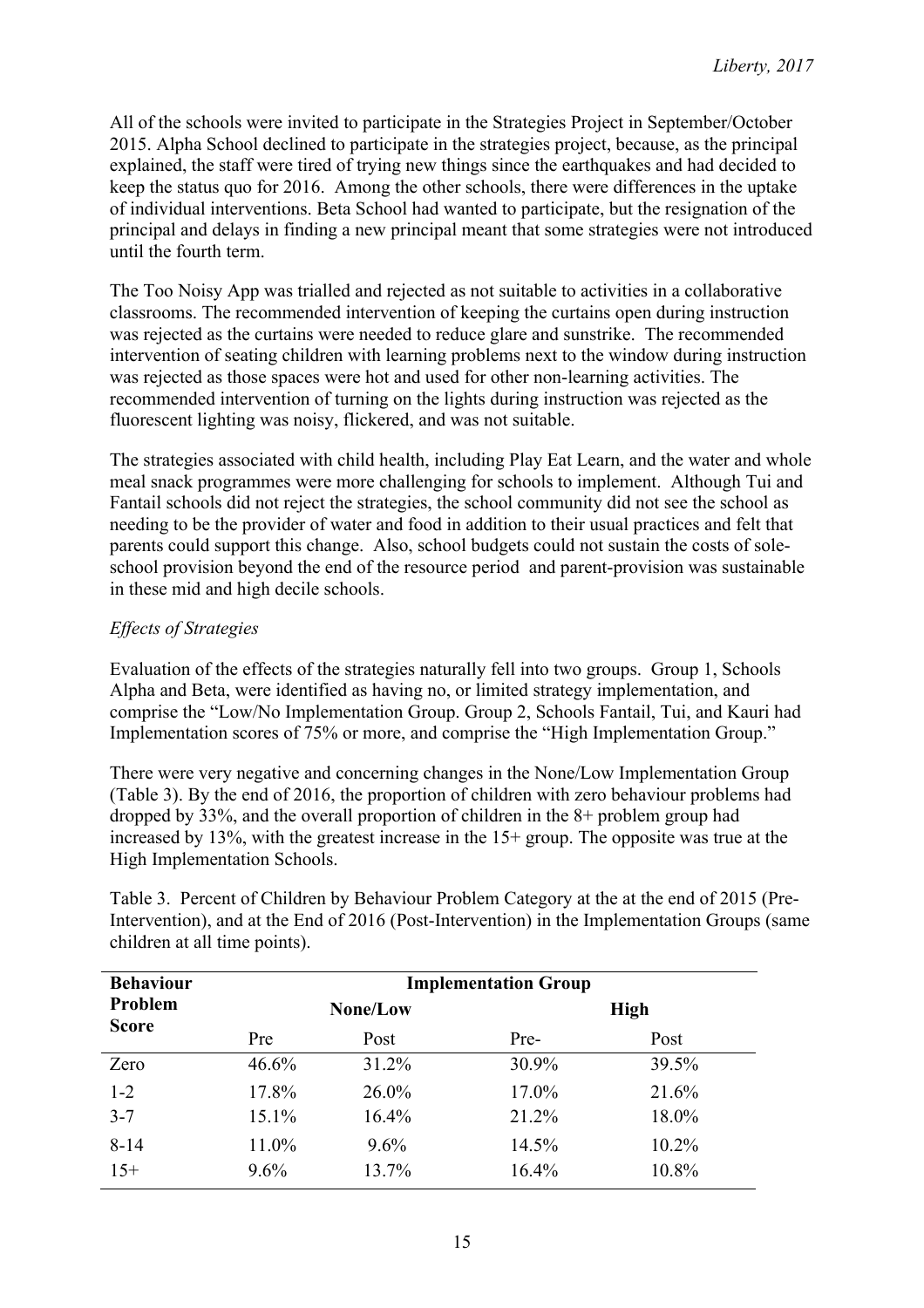At the High Implementation Schools, following the first year of implementation of the Reducing Stress Strategies, and for the first time since these children began school, the proportion of children with zero behaviour problems increased to 39.5%. This indicates that the implemented Reducing Stress strategies helped these children develop or improve their self-regulation skills.

If one or two behaviour problems are considered as an acceptable level, 55.5% of the Pre-Earthquake group had Behaviour Problem scores of 0-2, and, following the first year of strategy implementation, 61.6% of children in these schools also had scores in this category.

Considering children with 8+ behaviour problem score, this also showed an impressive result. For the first time since the children entered school, the proportion of children with high behaviour problems decreased. Although there were still 21% of the children with scores in the 8+ categories, this was a decrease of 32.9%.

### *School-Level Results*

The percent change in the 0 behaviour problems and the 8+ behaviour problems groups by individual school (Table 4, Figure 1) was examined in order to evaluate whether the change was related to strategy implementation. These data indicated that the degree of change appears to be related to the degree of implementation, with schools which implemented more of the strategies showing greater change.

The data indicate that Alpha School, which implemented no strategies, had a substantial increase in children with 8+ behaviour problems. In contrast, Beta School, and all of the high implementation schools had a decrease in the proportion of children with high behaviour problem scores. There is an observable relationship between the degree of implementation and the effect (Figure 1, black bars).

| <b>Characteristic</b>              |      | Alpha<br><b>School</b> | <b>Beta</b><br><b>School</b> | Fantail<br><b>School</b> | Tui<br><b>School</b> | Kauri<br><b>School</b> |
|------------------------------------|------|------------------------|------------------------------|--------------------------|----------------------|------------------------|
| <b>School Implementation Score</b> |      |                        | 95                           | 13 0                     | 13.5                 | 15                     |
| Zero Behaviour Problem Score       | Pre  | 48.9%                  | 50%                          | 38.9%                    | 29.7%                | 18.2%                  |
|                                    | Post | 27.6%                  | 37%                          | 44.4%                    | 43.1%                | $30.0\%$               |
| 8+ Behaviour Problem Score         | Pre  | 21.2%                  | 22.0%                        | 24.1%                    | 23.1%                | 49.1%                  |
|                                    | Post | 37.9%                  | $17.4\%$                     | $17.7\%$                 | $12.5\%$             | $36.0\%$               |

Table 4. The Percentage of Children by School in Zero and High BPI Categories (same children at both time points).

The data shown in Figure 1 indicate that the two schools with None/Low Strategy Implementation had a decrease of more than 20% each in children with zero behaviour problems (dotted bars), indicating a decrease in children with good self-regulation.

However, the opposite is shown in the High Implementation Schools, with increases relative to the estimated intensity of implementation. Tui and Kauri Schools, with the highest level of implementation, had the strongest positive change. These schools also had the most children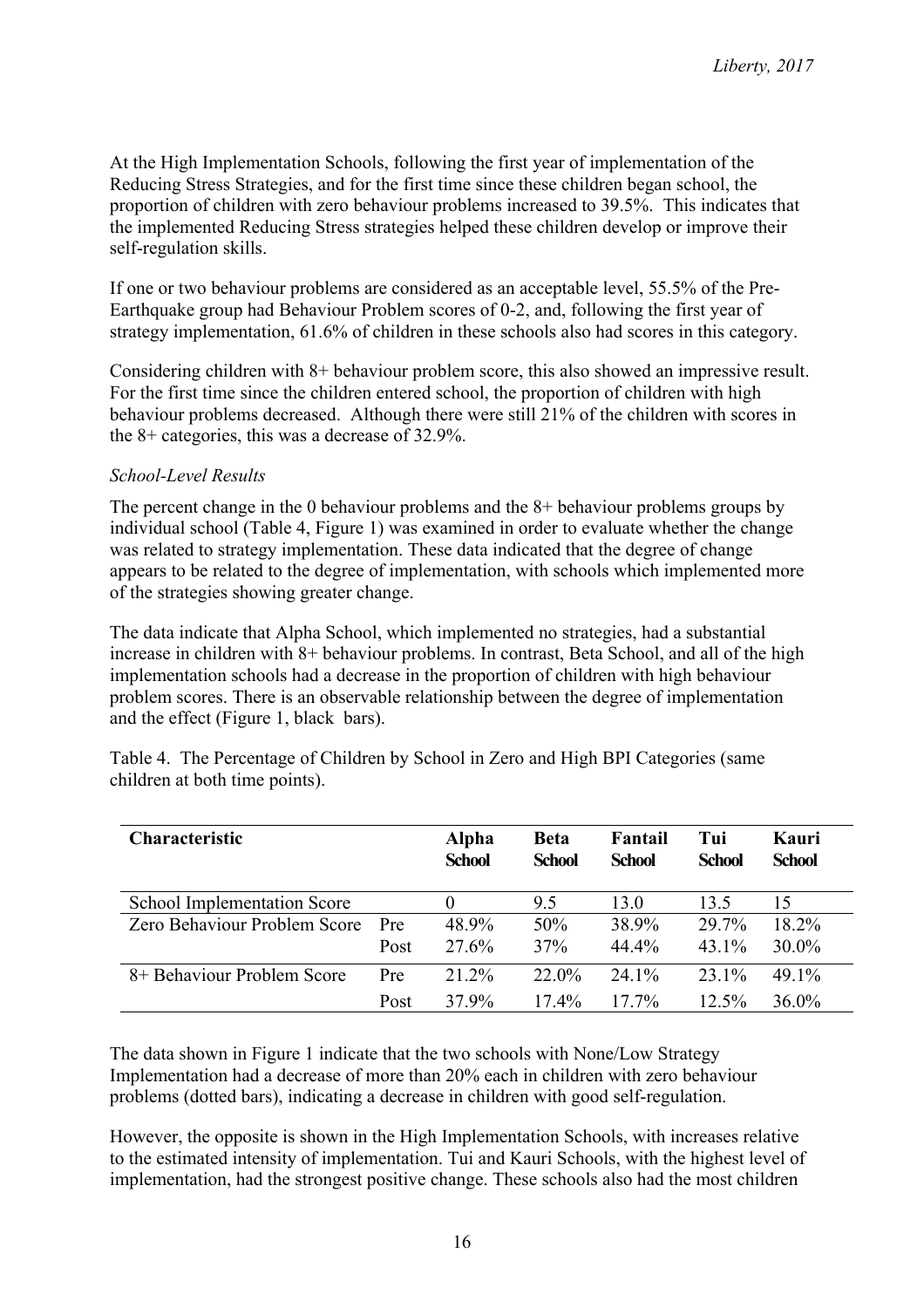

with 8+ behaviour problems at school entry, and the fewest children with zero behaviour problems (Table 1).

Figure 1 The Percentage of Pre-Post Change in Children with 0 and Children with 8+ Behaviour Problems in the schools, from the end of 2015 to the end of 2016. The Implementation Score for each school is shown.

# *Change in Prevalence of Children with Posttraumatic And Arousal Symptom*

As the Reducing Stress Strategies aimed to promote calm and reduce arousal, the data were also examined to determine if the changes in the behaviour problem scores reflected changes in children with PTS and arousal symptoms. The data shown in Table 5 indicates a similar pattern to previous results, with Alpha and Beta Schools showing a reduction in children with zero scores, and Fantail, Tui and Kauri showing an increase in the children with zero teacherreported PTS or Arousal symptoms.

Table 5. Percent Change in Children with Zero PTS and Zero Arousal Symptoms by School

| Characteristic                                                    | Alpha<br>School        | <b>B</b> eta<br>School | Fantail<br>School   | Tui<br>School      | Kauri<br>School   |
|-------------------------------------------------------------------|------------------------|------------------------|---------------------|--------------------|-------------------|
| Children with 0 PTS<br><b>Symptoms</b><br>Children with 0 Arousal | $-41.7\%$<br>$-37.8\%$ | $-18.4%$<br>$-10\%$    | $+14.7$<br>$+6.3\%$ | $+50\%$<br>$+19.4$ | $+65%$<br>$+44.1$ |
| <b>Symptoms</b>                                                   |                        |                        |                     |                    |                   |

## *Changes in Mean Scores*

Changes in mean scores are calculated to show a different, complementary, impact of the strategies. Principals and teachers are more interested in the frequency of children with behaviour problems, as, in their experience of teaching children, they differentiate by the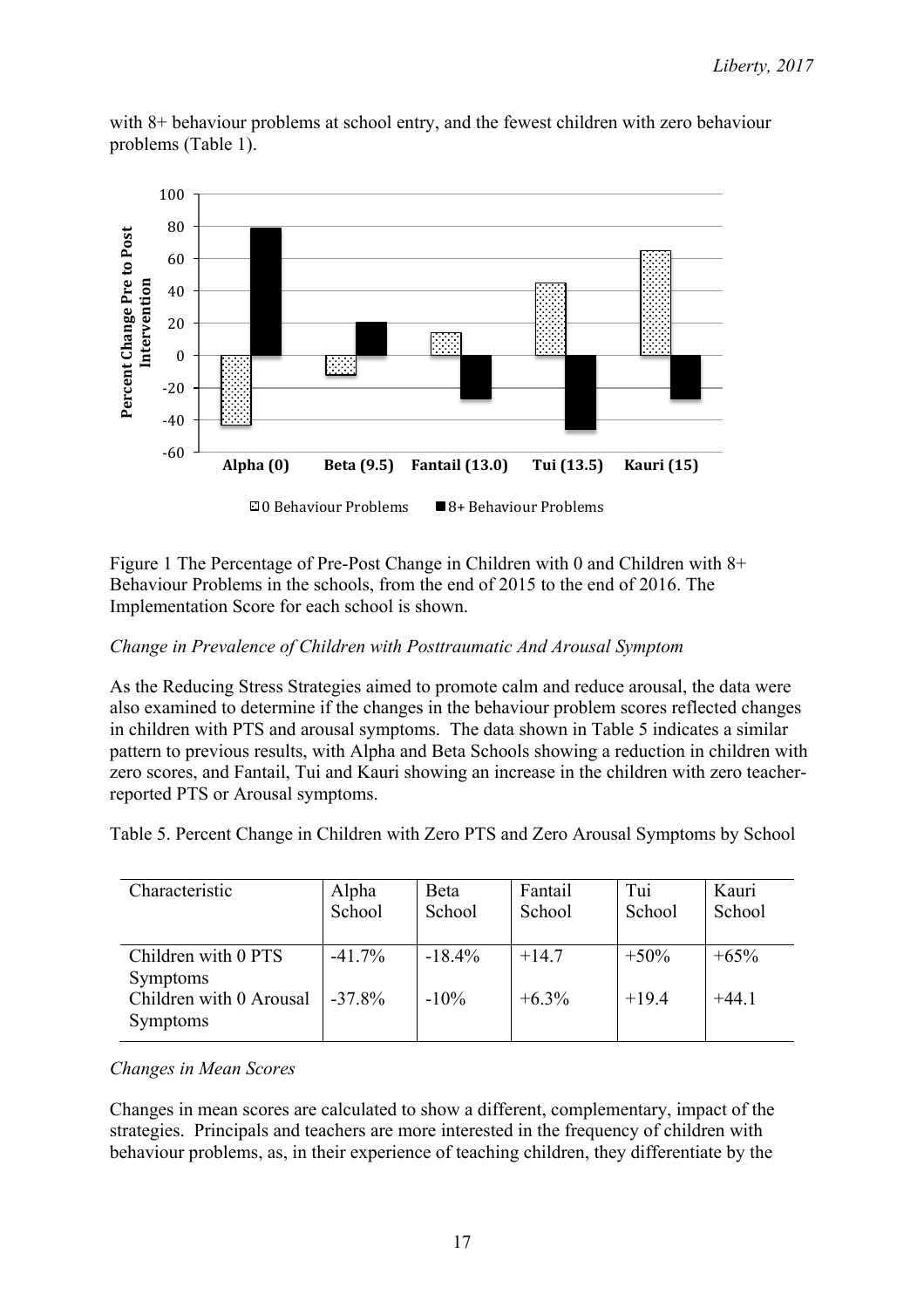number of children with behaviour problems in their school or classroom. An average across the school does not appear as meaningful as the number of children with behaviour problems.

The mean changes in school BPI scores, PTS, and Arousal symptoms (Figure 2) show similar patterns, with increases in the No/Low Implementation schools and decreases in the High Implementation schools (Figure 1). In the three High Implementation schools, the mean change was from 6.8 behaviour problems per pupil at the end of 2015 to 4.8 per pupil at the end of 2016 (p=0.001). This is an average reduction of 2 behaviour problems per pupil.



Figure 2. Pre-Post Changes in Group Means by Implementation Groups for Behaviour Score, PTS Symptoms, and Arousal Symptoms

#### **Discussion**

The results show that the implementation of the Reducing Stress strategies was associated with a 27.5% increase in the proportion of children with zero behaviour problems as rated by their teachers, in schools with high implementation levels. The schools that did not implement the strategies, or reported a low or delayed implementation, had a 33% decrease in the proportion of children with zero behaviour problems. Children with zero behaviour problems may be considered as children with strong self-regulation skills. As these are the same children followed from school entry through the end of 2016, and since such an increase has not been shown previously, this is strong support for the impact of the Reducing Stress strategies. The fact that the schools that implemented more of the interventions had greater effects gives weight to the interventions being the proximal cause of the change.

Results also show that the implementation of the Reducing Stress strategies produced a 32.9% decrease in children with 8+ behaviour problems. Over the same period, schools that had no or low implementation saw an increase of 13% in the proportion of children in the 8+ behaviour problem score categories. As these are the same children followed from school entry through the end of 2016, and since such a decrease has not been shown previously, this provides strong support for the impact of the Reducing Stress strategies, which was an average reduction of 2 behaviour problems per pupil. The fact that the school that implemented the most interventions had a larger proportionate increase in children with zero behaviour problems suggests the importance of considering Reducing Stress strategies as a holistic package. The results for Beta School also suggest that the duration of implementation is important. Considering both Beta and Fantail Schools, the results also suggest that Play Eat Learn, implemented throughout the school day and over several school terms, may be a key element in achieving additional benefits from the strategy implementation.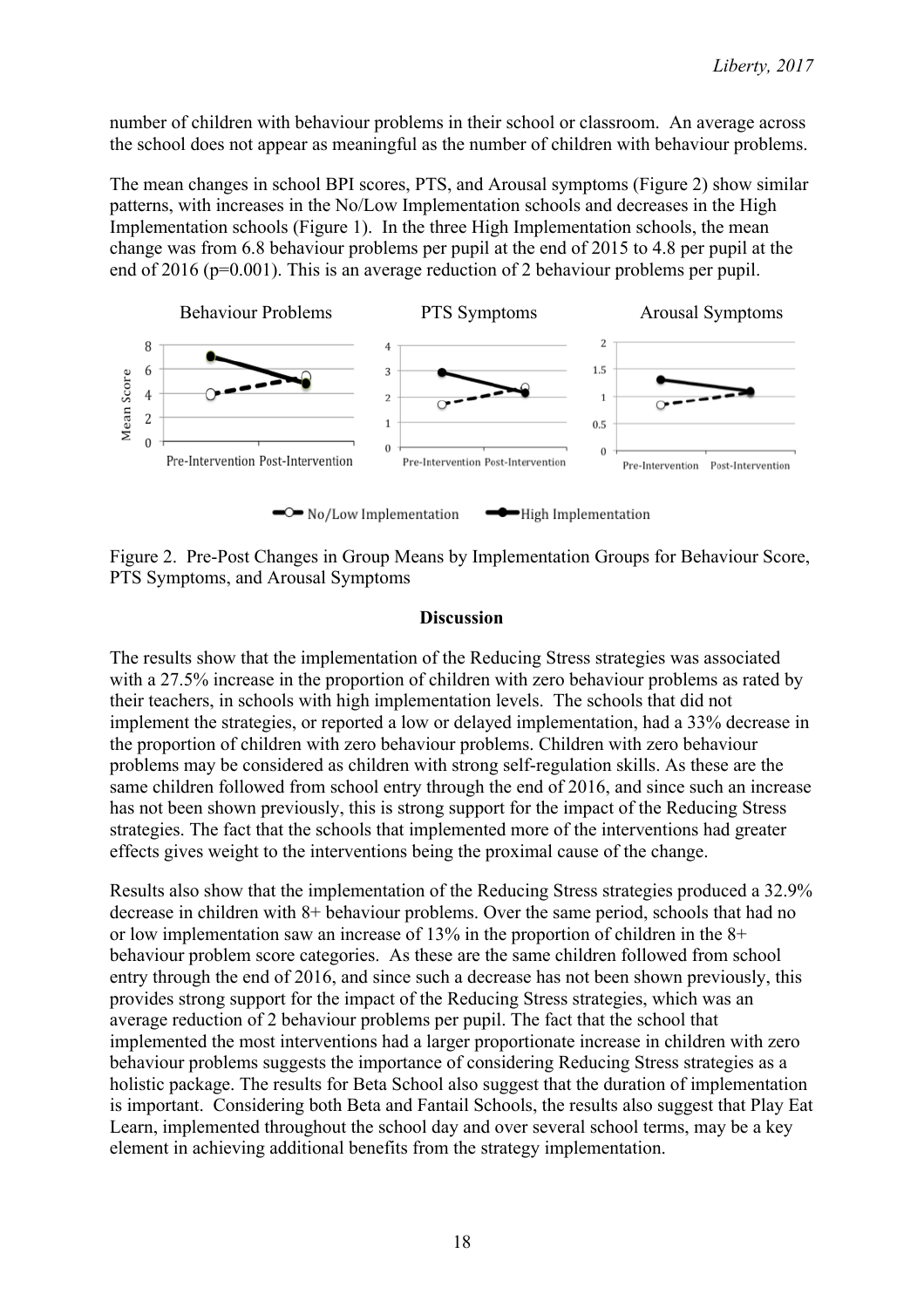### Limitations and Strengths

This study has limitations as it is missing experimental controls normally present in experimental designs (e.g., fidelity of intervention implementation), including quasiexperimental design (Bärnighausen, 2017), and it has not been submitted to a journal for peer review. There were also some limitations to the measures (e.g., multi-informant measures) and there was lack of randomisation (Liberty et al., 2016). It was not possible, for example, to randomly select schools in the environment of on-going aftershocks and changes announced by the Ministry of Education. Similarly, since Play-Eat-Learn involved changing the entire school schedule, and since children in all schools moved from room to room during each school day, it was not possible (nor desirable) to randomly assign classrooms.

In the present context, a RCT or tightly controlled experiment was not available for several reasons. 1) Schools had volunteered their participation and were not randomly selected, and would not accept randomisation. 2) Strategies involved the whole school, so selecting classroom-level randomisation would not be possible. 3) Random assignment undermines the authority and leadership of the school principal. 4) Planning and obtaining ethical consents for a quasi-experimental study might lead to a delay. Since behaviour had reached unmanageable levels, a delay was ethically questionable. 5) Even a wait-listed control group could be regarded as having negative consequences or ethical implications (Bor, 2016) in delaying access to the interventions, as previous results had shown that a substantial number of children had worsening problems. Other researchers in another setting, with suitable funding, may be able to conduct a RCT of the intervention strategies.

Another limitation is a lack of any conventional measure of fidelity of implementation. In controlled experiments, it is essential that interventions be implemented as precisely as possible. However, this need for precise implementation for experimental control is one of the limitations in translating interventions into the 'real world', where such tightly controlled conditions are not possible. Attempting to quantify how the schools implemented the strategies using the Implementation Score is one limitation of this study because it cannot provide assurance that the strategies were implemented as intended. In fact, it is clear in the information from principals that strategies were adjusted and adapted in each school community. For instance, the principals could have differed in how they identified children for Omega-3 supplementation. On the other hand, the principals' control is a likely contributor to the principals' decision to adopt interventions and to continue them the following year.

Another limitation in regards to the Implementation Score has to do with its sensitivity. As there were no metrics or research available for indicating the relative "weight" or importance of any given strategy, all strategies were considered to contribute equally to the effects of the intervention. While this aligns with research on protective factors, which, similar to risk factors, have a cumulative effect, rather than a weighted effect (Klasen, 2015; World Health Organization, 2014), there is no empirical evidence to support this approach to quantifying intervention implementation. For example, it may be that Play Eat Learn was less important than removing hanging decorations in reducing symptoms. With the present study, there would be no means of determining this. A factor analysis in subsequent research is advocated because such experimentation would be of enormous usefulness for schools to identify which interventions produce the greatest effects.

Most importantly, these limitations mean that there exists a strong possibility that the results obtained may be due to other factors, such as, perhaps, changes in teaching style between the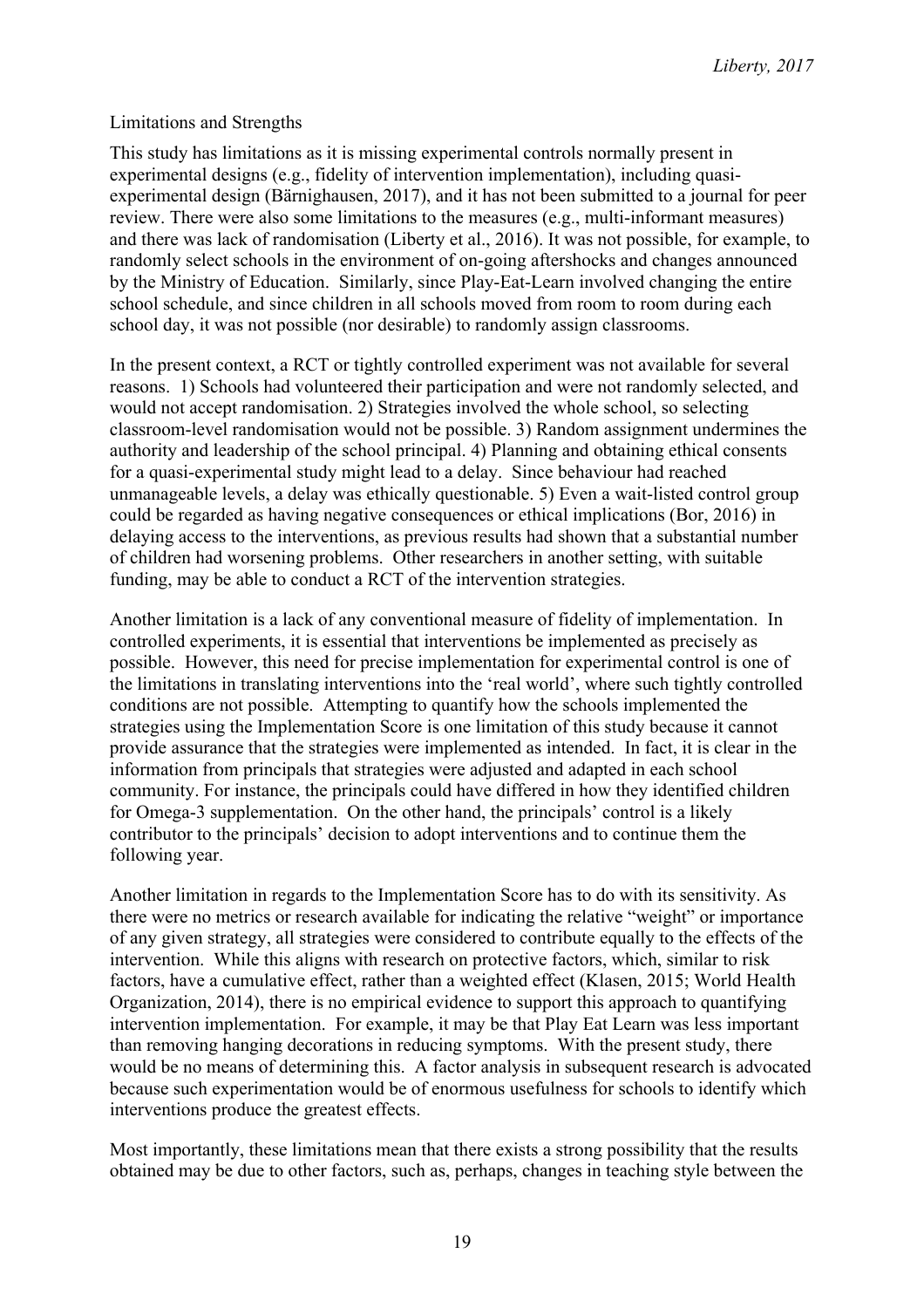schools or natural recovery rates after a disaster, chance, or to other, unidentified events. Although it would seem unusual that children attending Alpha and Beta schools showed less "recovery" as compared to children attending Fantail, Tui and Kauri schools, as children were of similar ages, and had similar exposures to the earthquakes and post-disaster stressors, it is a possibility that cannot be ruled out. Continuing data collection during 2017 to 2018 may provide additional information relevant to this limitation.

Interpreting the results is also limited by a failure to identify a suitable comparison in the published literature. Although it is perhaps inappropriate to compare the results of this study with results of other school-based studies, particularly as the results represent only the first step of a planned three-step intervention sequence and follow-up results are not yet available, such comparisons are commonly discussed in experimental studies. Tol and colleagues (2014) conducted a clustered randomised controlled trial of the effects of a multi-tiered intervention, including universal, targeted and indicated strategies with 329 children affected by war, and found no significant reduction in PTSD symptoms, as compared to the small to moderate change in the present study. However, the intervention studied by Tol and colleagues (2014) included targeted and individual treatments. It was the hypothesis of the present study that targeted, and individual, treatments would be more effective and durable if the levels of classroom behaviour problems were reduced before the introduction of targeted interventions. Therefore, comparison with the results of Tol and colleagues' (2014) study would be more relevant following the introduction of the interventions planned for 2017 and 2018.

In searching for a comparison, Pfeferbaum, Varma, Nitema and Newman (2014), in a review of whole school interventions, identified that whole school interventions had only been studied as preventive interventions (i.e., before an adverse event), while after a traumatic event, interventions were almost entirely based on cognitive behaviour therapy and delivered in groups to targeted students. Brown and colleagues (2017) identified 36 studies, 15 of which were conducted after natural disasters. Of the studies, one group included a classroom-based programme, ERASE-Stress, but this was for older children, aged 12-15 years. A similar classroom programme was delivered to adolescents who experienced the Great Japan Earthquake and Tsunami of 2011 (Okuyama, Funakoshi, Tomita, Yamaguchi & Matsuoka, 2017). A programme for younger children was delivered following the Sichuan earthquake. This involved non-verbal arts and play activities suitable for grade four students (61.8% girls) delivered about once per month by specially trained art teachers and therapists. However, as Ho, Lai, Lo, Nan and Pon (2017) report, there were no significant results.

Zakszeski, Ventresco, and Jaffe (2017) critically reviewed school-based interventions and identified the need for new approaches because the existing approaches "incorporated largely reactive, direct services to students provided by external clinicians or researchers" (p. 316). In particular, the researchers identified the importance of the education of school personnel about the effects of traumatic events, not only in terms of improving the adoption of strategies but because "student outcomes may differentially improve and sustain when interventions are implemented by school personnel with whom students have consistent contact" (p. 317).

As this paper is prepared, no study with a similar approach to assisting a community of children affected by a long series of disasters and disaster-related events has been identified. Thus, the results are difficult to contextualise within the existing literature.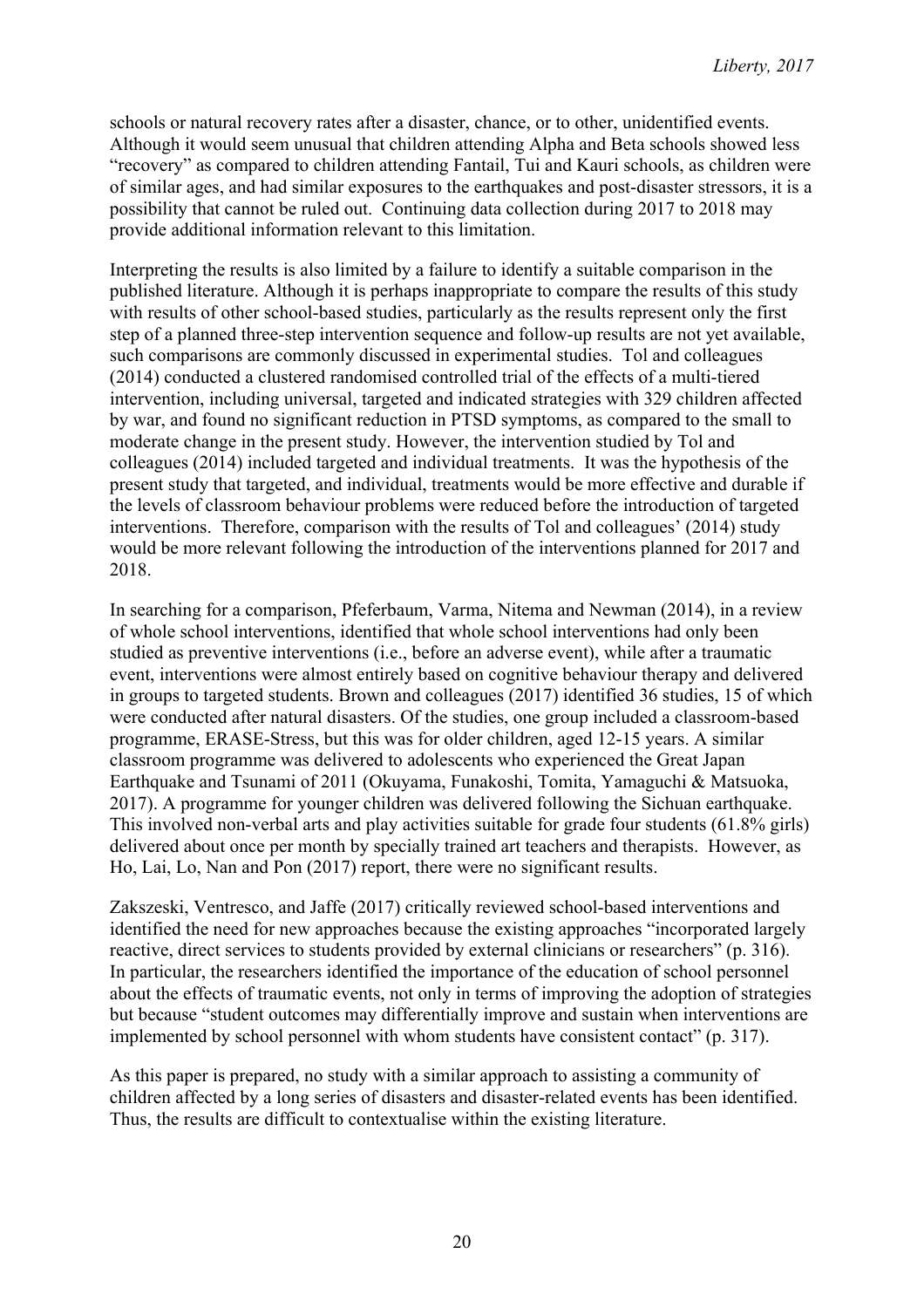## *Bicultural Limitations and Strengths*

This study is limited in that the interventions have not been reviewed for cultural acceptability or studied according to Kaupapa Māori processes (Macfarlane & Macfarlane, 2012; Mane, J., 2009; Walker, Eketone, & Gibbs, 2006). This is important because Maori may be especially vulnerable to the effects of traumatic events, as many experience additional adverse events associated with inequality, poverty and racism; particularly racism in housing and health services (Flett, Kazantzis, Long, MacDonald, & Millar, 2002; Marriott, & Sim, 2015). Hirini, Flett, Long, and Millar (2005). and Reid, Taylor-Moore and Varona (2014) reported that Māori are also more likely to experience traumatic events, including historical trauma.

Te Whare Tapa Whā is one Māori model of wellbeing that metaphorically rests on the four walls of a whare, as described by Mason Durie (1994: Ministry of Health, 2017a). These "walls" are Taha Tinana, Taha Wairua, Taha Whānau and Taha Hinengaro. Although these terms are not easily translated into English, they may be considered as representing the dimensions of physical health, spiritual health, family health and mental health. On the positive side, the interventions, considered as a package, provide positive support to children from professionals for health and wellbeing, which is a key to resilience for Māori (Lambert, Mark-Shadbolt, Ataria, & Black, 2012).

In terms of diet, Maori traditionally ate Toheroa (paphies ventricosa), which is high in Omega-3, and many other kinds of seafoods as a staple of their customary diet, but dietary changes in the  $20<sup>th</sup>$  century, and the apparent collapse of some seafood habitats seem to have reduced fish and shellfish consumption (Anthoni, 2009) and may have resulted in Omega-3 deficiencies. This information may be useful in cultural responses to the suggestion of Omega 3 dietary supplement (Rei & Hibbeln, 2006).

The whare model reminds us that wellbeing is not something that can be parcelled out or divided up and that mental health is always entwined with physical health. Supporting child health is respectful, and does not have implicit blame that is inherent in some behavioural parent-training interventions.By addressing both Taha Tinana and Taha Hinengaro, the inventions in the present study indicate one possible pathway toward acceptability for Māori. This model is also a reminder that it is not sufficient when planning interventions to consider only one aspect of stress, such as psychological impacts, but strategies must seek to improve holistic wellbeing as mental health cannot be separated from physical health or other factors.

#### *Strengths*

One major strength of this study is the innovative combination of evidence-informed strategies to address the biological symptoms of PTS in the schools attended by children who had experienced a very extended period of earthquakes, floods, and other disaster-related events. In comparison with other studies, these strategies do not rely on professional clinicians for implementation and do not require teachers to engage in additional teaching activities. The innovative strategies are suitable for all children in primary school settings, and require few additional resources. All of these considerations are especially important in a community struck by disaster, with limited mental-health resources and clinicians. The quality assurance procedures are also strengths of this study.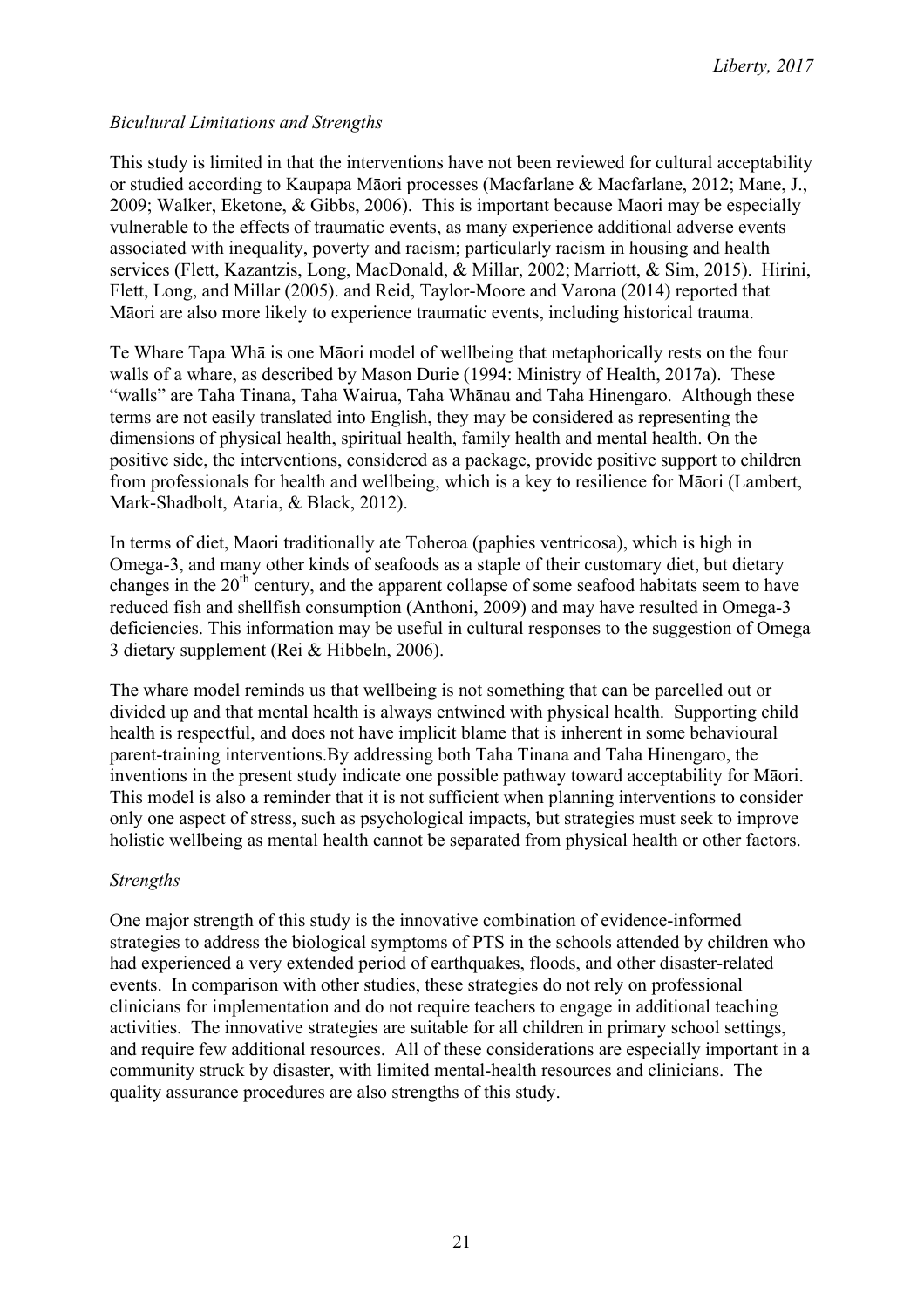### **Quality Assurance**

This study was limited in experimental controls. However, quality assurance procedures suitable for schools were implemented to strengthen the study (Cuttance, 2003).

#### *Acceptability*

The quality of the interventions can be determined by their acceptability to the schools. Of the 17 interventions shown in Table 2, only wall-colour changes were not able to be implemented due to lack of suitable resources. This left 16 strategies (16 of 17, 94.9%). Of these, four interventions were rejected by the schools. Thus, four interventions (4/17, 23.5%) were rejected by teachers in all schools. All of the other recommended interventions were adopted by at least one school (12/17). Of these 12 interventions, those that were less likely to be adopted were the Drink To Think, Think to Drink programme (2 schools) and the Whole Meal+ Snack (1 school).

Considering the four schools that received recommended intereventions, the interventions for the Calm Down the school environment and Omega 3 were implemented by all of the schools. Thus, these strategies have a quality assurance associated with social valdity.

Quality assurance can be estimated using an alternative metric based on the implementation score. Overall, if all five schools had implemented all 17 potential strategies over the three terms possible, an implementation score of 20 for each school would provide an overall score of 100. Considering all of the schools, the total achieved implementation score is 51. If only the three schools who received descriptions of the strategies, and the rationale for their implementation are considered, the overall implementation score is 41.5/60 (69.2%). This gives an estimated metric as to the quality of the recommended interventions.

## *Social Validity*

Social validity, or "consumer satisfaction" with the goals, methods and outcomes of intervention is an important quality-assurance factor in whether evidence-based practices are selected and implemented in educational settings (Cook & Odom, 2013; Kazdin, 1977; Rapp et al., 2010). Another quality assurance step was to ask principals at the end of 2016 if they planned on continuing the strategies in 2017. The principals of the four schools who had implemented strategies all said they would continue them. As the principals made this decision in November of 2016, based on their own experiences in the schools, without the benefit of the end of year data, this was a significant social validation of the goals, methods and impact of the strategies, and assisted them in the decision to continue with the strategies.

One principal shared the email received from a parent.

*May 2016*

*Hi [Principal]\**

*As we discussed this morning, the new play/eat arrangements are working really well for my boys. X and Y are far more pleasant in the afternoons.* 

*Previously after school time has been very fraught with lots of meltdowns and frustration from both boys. They would come around after a huge afternoon tea and lots of downtime, but it was very stressful for everyone.*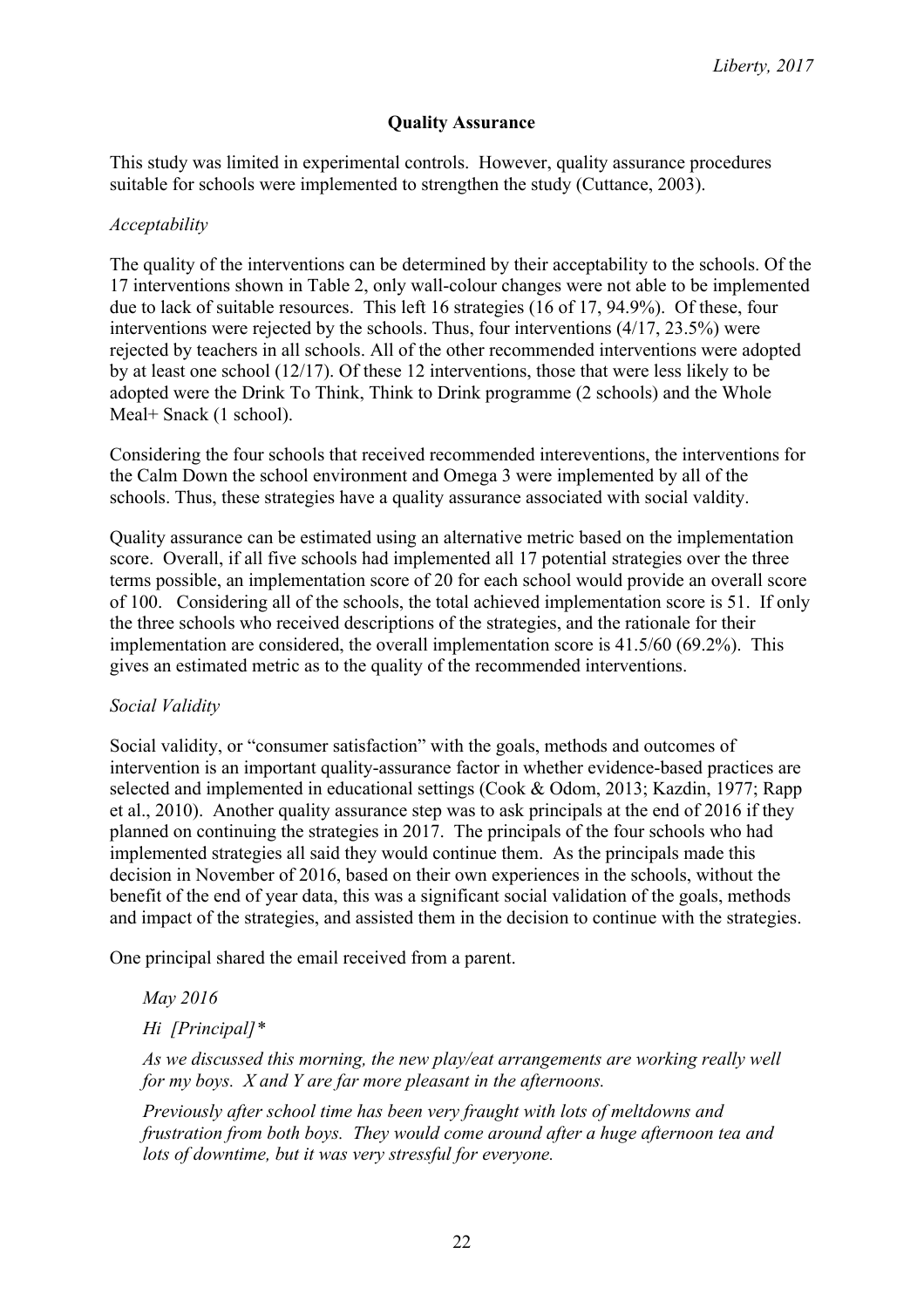*The difference over the past week has been huge. The boys were clearly tired after their first week back, but still coping well with life which is a much appreciated improvement! We've had conversations on the way home instead of tears. Afternoon tea is a pleasant shared catch up time, not a desperate attempt to shovel food into them while they argue with each other. They're much more able to independently play and get started on their own activities - even playing together without much fighting! ...has even expressed interest in completing some home learning where previously he would be 'too tired'.*

*I can only put this down to the change in the eating schedule. I'm putting a lot more into their lunchboxes and it is all being eaten. They're not ravenously hungry when they get home.*

*While this outcome is not the main intention of the new arrangements, I can only imagine you're receiving some of these benefits at school too.* 

*I'm a fan.*

#### *Consumer Confidence in Results*

Although this study is missing experimental controls that can be used to assess the efficacy of the intervention, quality assurance procedures can provide an estimation of whether the results reported on the study children (research sample) can be generalised to the school as a whole. The results were presented to the principals in March of 2017. At that time, the principals of four schools confirmed that the data from the study children matched up with their overall analysis of the behaviour in their school by the end of 2016 (the principal of Alpha School declined to participate in the discussion). This discussion also considered that the results had been influenced by teachers' perception of the strategies and their overall purpose. However, it is very unlikely that these results are due to the teachers in the High Implementation group reporting overly positive results, because, as the principals admitted, the teachers were not informed that the changes at the school, for instance, Play Eat Learn, were related to the pre-intervention teacher reports. Also, when the data were collected at the end of the year, teachers would have become accustomed to the strategies and are very unlikely to have associated them with the child's behaviour at the time they were completing the reports. In the anecdotal notes provided by the teachers during the teacher-report process, not a single note mentioned Omega 3, water bottles, scheduling changes or anything that could be construed as being related to the strategies. Finally, the changes were reported across many teachers, not just one or two. Thus, this can give some confidence that the results accurately reflect the impact of the Reducing Stress Strategies.

In May 2017, the results were shared with local principals at the invitation of the Canterbury Primary Principals Association, who had donated funding to support school implementation. Following this presentation and subsequent meetings, nine primary schools and five early childhood centres volunteered to trial the Reducing Stress Strategies in their schools to determine whether the results could be replicated. These schools serve more than 4000 pupils. At present, baseline data collection of a sample (e.g., every  $5<sup>th</sup>$  child on the school roll) from each replication school and preschool is underway, under the leadership of the Te Paeroa RTLB Cluster, led by Maureen Allan and Liz McNaughton. Post-intervention will be collected after 12 months. In addition, a high school has expressed an interest in adapting strategies as appropriate for their age levels. Data from the replication study will provide additional evaluation of the interventions.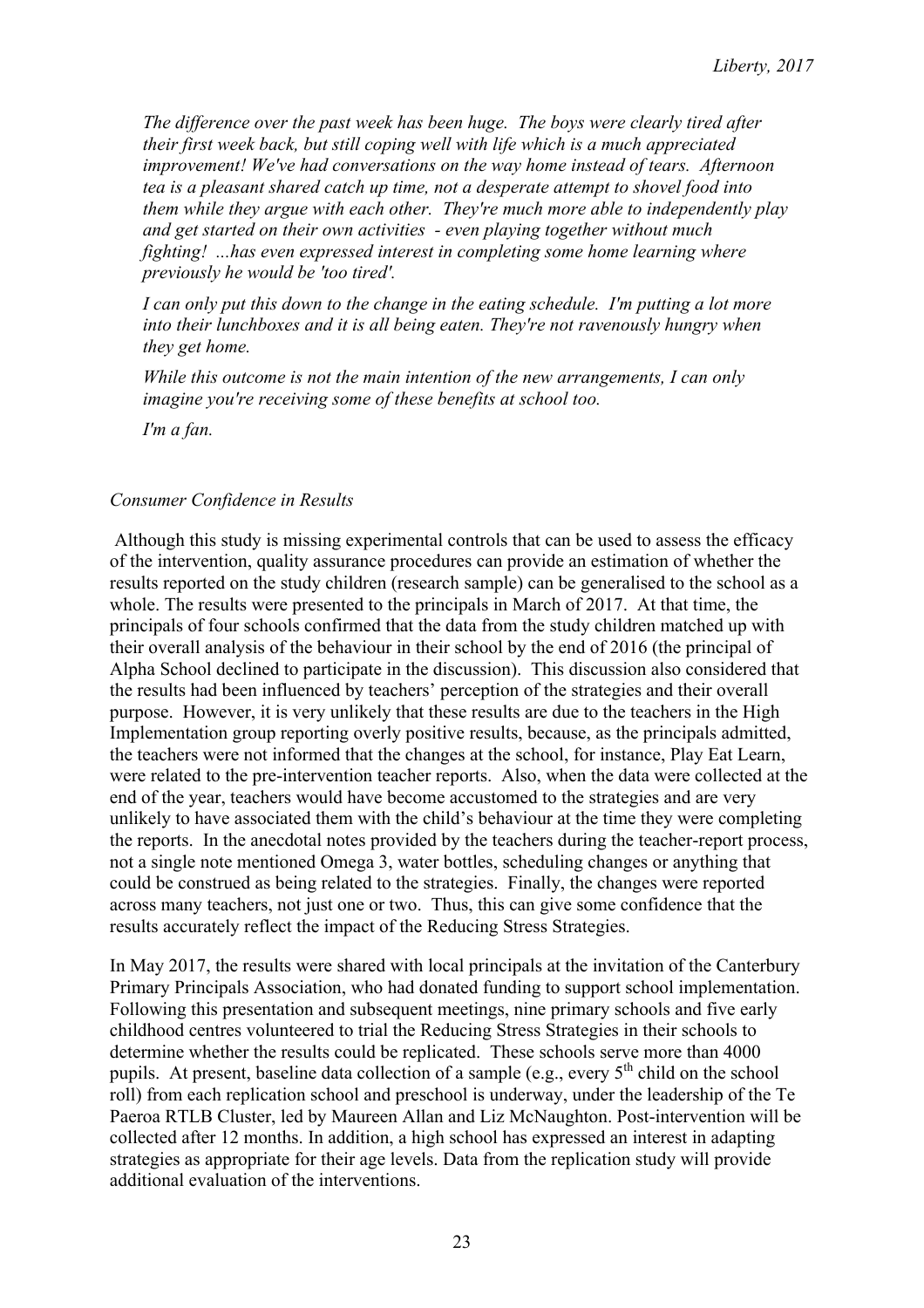### Implications

Controlled experiments by other researchers in additional schools are required to further examine the effects of the interventions. This is required because of the need for effective whole-school interventions for children with stress-related disorders (Zakzeski, Ventresco & Jaffe, 2017).

The results of this study are encouraging, because reducing behavioural problems associated with PTS may provide a developmental window for the improvement of the functioning of the amygdala and hippocampus, as these continue developing at least until age 18 years (Barsglini, Sartori, Benetti, Pettersson-Yeo, & Mechelli, 2014; Tottenham & Sheridan, 2010). In the Christchurch earthquakes, fear activation of the amygdala and the HPA axis occurred many times, and, most likely, more than 100 times. These repeated experiences may dysregulate the autonomic nervous system, as previously explained, and lead to PTSD, or PTS, with the symptoms expressed in children's behaviour.

Studies have shown that positive intervention results can improve brain function associated with some mental health problems, including PTSD (Davidson & McEwen, 2012, Zhu et al., 2017). The non-psychological interventions used in the present study may also be associated with improvement in brain functioning. Hydration with 150 ml water to individuals in a 30°C environment produced significant changes in the parts of the brain associated with stress, including the amygdala, and improved mood and cognitive function (Young, Johnston, & Benton, 2017).

The strategies may be helpful for children who have experienced other types of adverse events and developed similar symptoms. According to Stoddard (2014), this can include: "attachment disorder, disinhibited social engagement disorder, adjustment disorder, acute stress disorder, posttraumatic stress disorder (PTSD), and PTSD for children 6 years and younger, separation anxiety disorder, persistent complex bereavement disorder, mood disorders, disruptive behavior disorders, borderline personality, psychoses, somatoform disorders, and substance abuse disorders" (p. 243). Children with ADHD have recently been shown to have disrupted circadian rhythm (Coogan & McGowan, 2017), and omega 3 has shown promise in re-regulation of dysregulated circadian rhythm in children with attention problems associated with ADHD (Buchhorn et al., 2017).

The results suggest a role for physical and environmental characteristics of schools, in conjunction with dietary supplementation for some children, that affect stressed children's behaviour independent of various common explanations for child behaviour problems, such as socio-economic status of the children's families. As schools are part of complex systems contributing to mental health and wellbeing, future research should include the possibility that factors of the school environment, such as physical characteristics of classrooms, the daily schedule, and the availability of water and food may have a contribution to child behaviour problems beyond individual interventions or classroom management strategies.

Resilience and vulnerability to stress are intricately associated with the autonomic nervous system and brain functions (Franklin, Saab & Mansuy, 2012), although the tendency is to focus on mentation and psychological functions. As stated most eloquently by Boden and colleagues (2016), in reference to a study of positive outcomes in youth transitioning to adulthood, "Rather than a static, individual trait, resilience becomes a set of resources that are able to be enhanced by the actions of others, such as the professionals and caregiving adults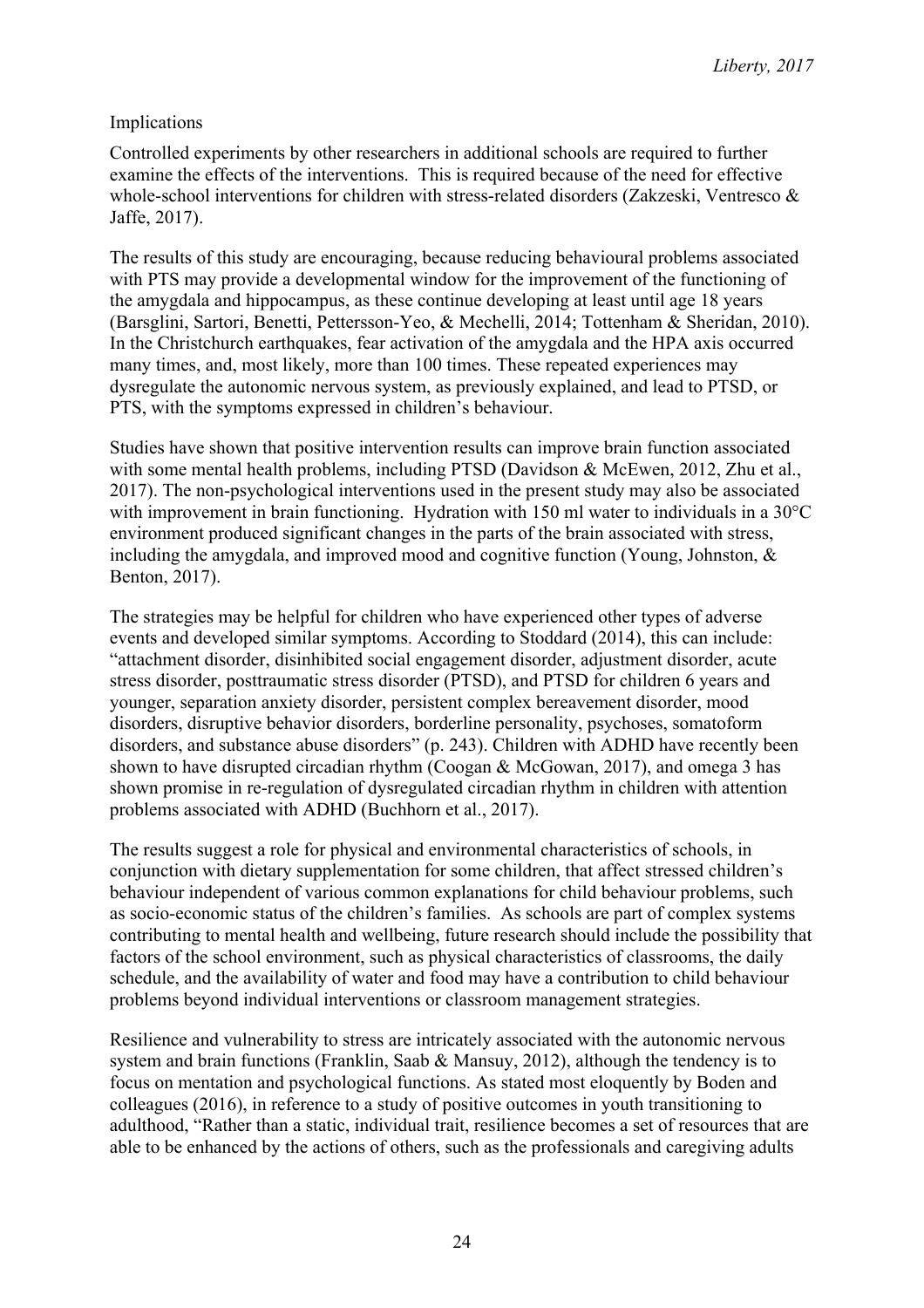who are involved in the lives of vulnerable children, and in this way the impact of risks on later outcomes can be modified."

Based on this study, principals, teachers and parents can trial the present study's relatively simple interventions to improve children's resilience to stress. As there is a biological correlate of children's responses to disaster (Weems, 2015), it is only logical to consider biologically correlated interventions.

I hope that these conclusions motivate interest in how environmental aspects of schools affect child behaviour and mental health. I encourage educational psychologists to think broadly about how to support better mental health in schools.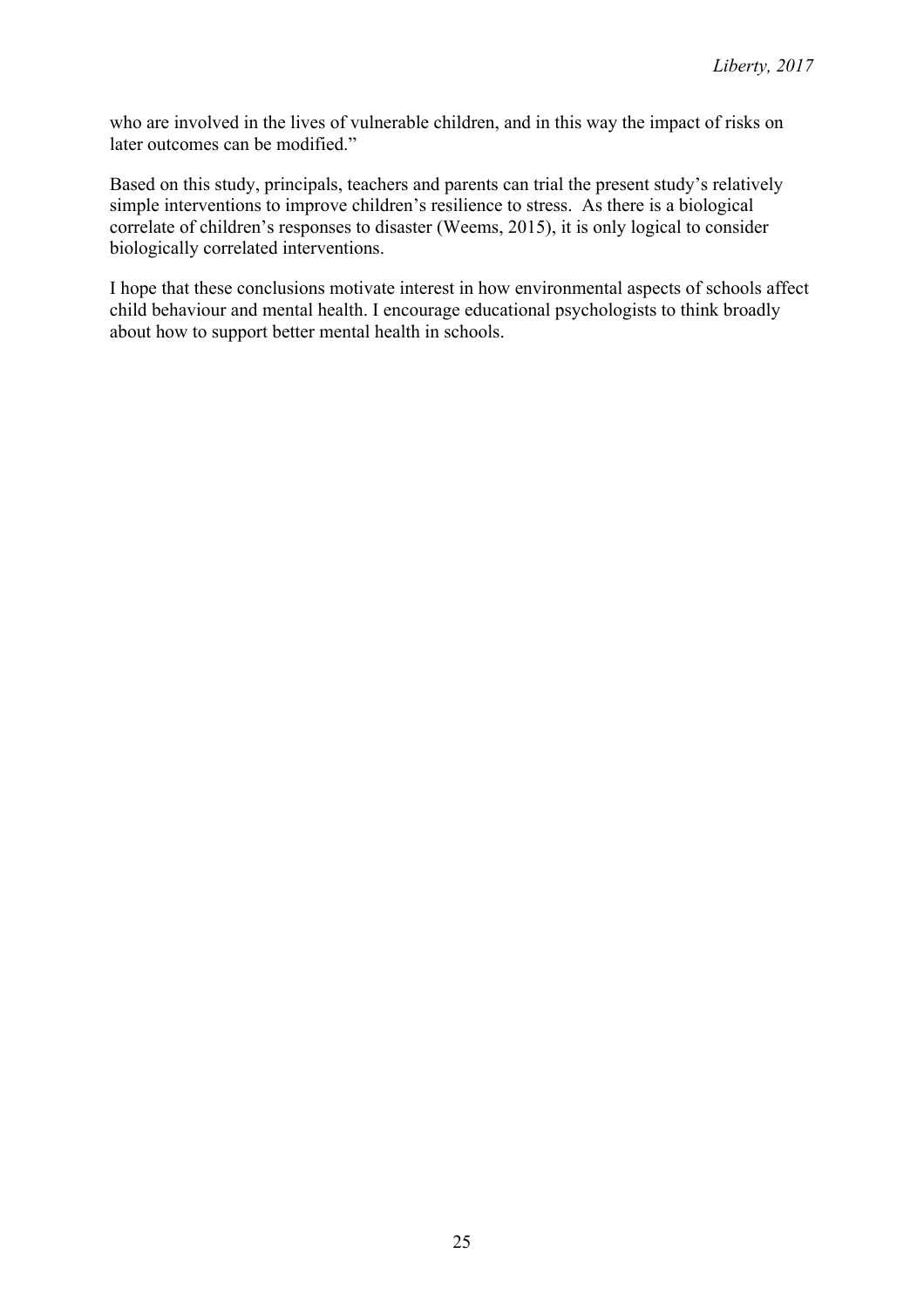#### **References**

- Adolphus, K., Lawton, C. L., & Dye, L. (2013). The effects of breakfast on behavior and academic performance in children and adolescents. *Frontiers in Human Neuroscience*, *7*, 425.
- Alisic, E., Zalta, A. K., van Wesel, F., Larsen, S. E., Hafstad, G. S., Hassanpour, K., & Smid, G. E. (2014). Rates of post-traumatic stress disorder in trauma-exposed children and adolescents: meta-analysis. *The British Journal of Psychiatry, 204(*5), 335-340. (inc. Supplemental Tables).
- American Psychiatric Association. (2013). *Diagnostic and statistical manual of mental disorders (DSM-5®).* American Psychiatric Pub.
- Anthoni, F. (2009). Shellfish collapse in New Zealand. http://www.seafriends.org.nz/indepth/shellfish\_collapse.htm
- Bal, A. (2008). Post-traumatic stress disorder in Turkish child and adolescent survivors three years after the Marmara Earthquake. *Child Adolescent Mental Health, 13(*3), 134-139.
- Bar-David, Y. A. I. R.,Urkin, J., & Kozminsky, E. L. Y. (2005). The effect of voluntary dehydration on cognitive functions of elementary school children. *Acta Paediatrica, 94*(11), 1667-1673.
- Bark, K., Stenberg, S., & Hayes, D. (2010). Scheduling Recess Before Lunch: Exploring the Benefits and Challenges in Montana Schools*. Journal of Child Nutrition and Manage*ment. 34 (2).
- Bärnighausen, T., Oldenburg, C., Tugwell, P., Bommer, C., Ebert, C., Barreto, M., ... & Sianesi, B. (2017). Quasi-experimental study designs series–Paper 7: assessing the assumptions. *Journal of Clinical Epidemiology*, *89*, 53-66.
- Barrett, P., Davies, F., Zhang, Y., & Barrett, L. (2015). The impact of classroom design on pupils' learning: Final results of a holistic, multi-level analysis. *Building and Environment, 89*, 118-133.
- Barrett, P., Farrell, L., Ollendick, T & Dadds, M. (2006). Long-term outcome of an Australian Universal Prevention Trial of anxiety and depression symptoms in children and youth: An evaluation of The Friends program. *Journal of Clinical Child and Adolescent Psychology, 35*(3), 403-411.
- Barsaglini, A., Sartori, G., Benetti, S., Pettersson-Yeo, W., & Mechelli, A. (2014). The effects of psychotherapy on brain function: A systematic and critical review. *Progress in neurobiology*, *114*, 1-14.
- Benton, D., & Jarvis, M. (2007). The role of breakfast and a mid-morning snack on the ability of children to concentrate at school. *Physiology & Behavior*, *90*(2), 382-385.
- Blair, C., & Raver, C. C. (2012). Child development in the context of adversity: experiential canalization of brain and behavior. *American Psychologist*, *67*(4), 309.
- Boden, JM., Sanders, J., Munford, R., Liebenberg, L., & McLeod, G. F. (2016). Paths to positive development: A model of outcomes in the New Zealand youth transitions study. *Child Indicators Research, 9*(4), 889-911.
- Bor, J. (2016). Capitalizing on natural experiments to improve our understanding of population health. *American journal of public health*, *106*(8), 1388.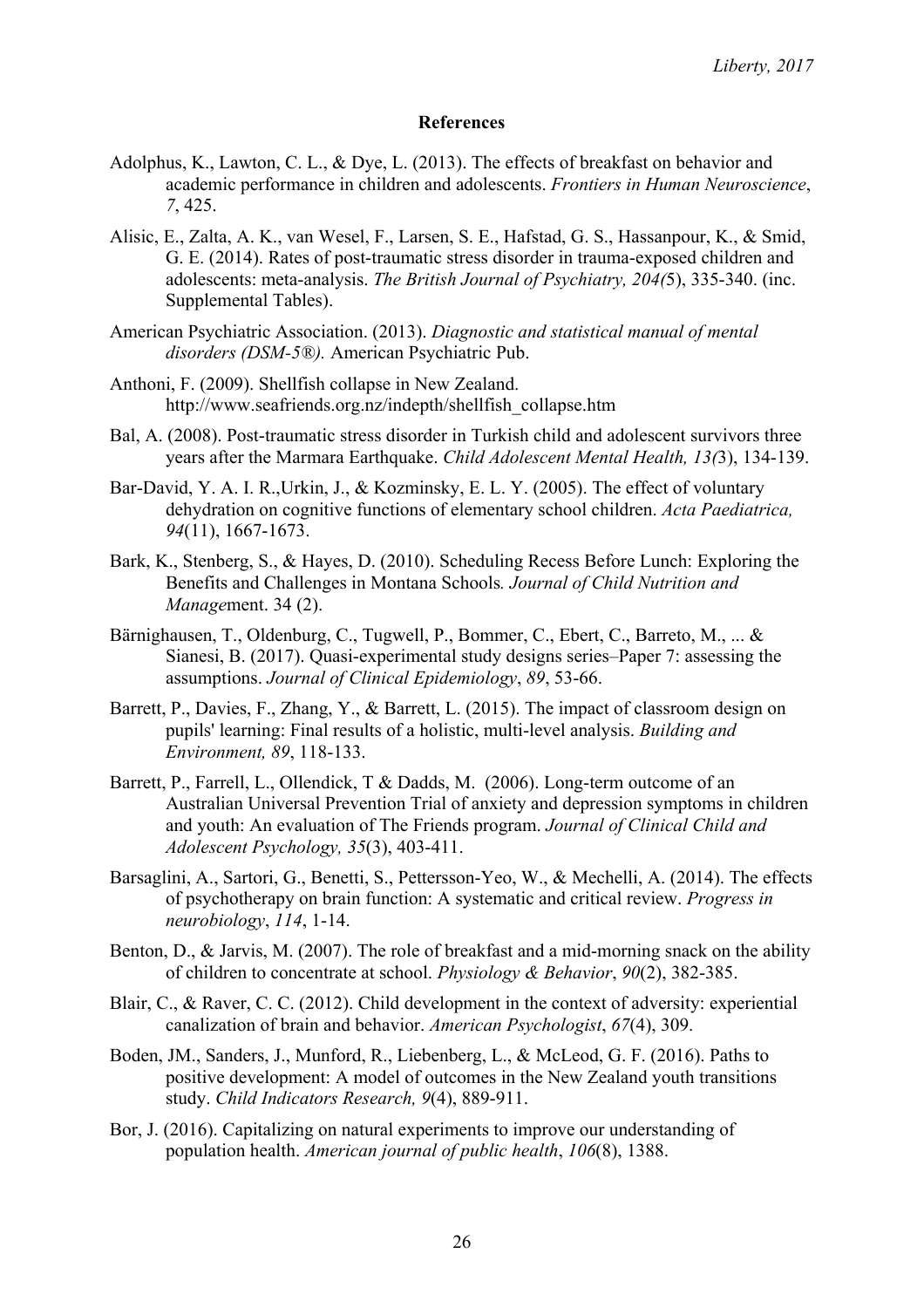- Breslau, N. (2009). The epidemiology of trauma, PTSD, and other posttrauma disorders. *Trauma, Violence & Abuse*, *10* (3), 198–210. doi:10.1177/1524838009334448
- Brooker, A., & Franklin, A. (2016). The effect of colour on children's cognitive performance. *British Journal of Educational Psychology, 86(*2), 241-255.
- Brown, R. C., Witt, A., Fegert, J. M., Keller, F., Rassenhofer, M., & Plener, P. L. (2017). Psychosocial interventions for children and adolescents after man-made and natural disasters: a meta-analysis and systematic review. *Psychological Medicine*, *47* (11), 1893-1905.
- Buchhorn, R., Koenig, J., Jarczok, M.N. et al. (2017). A case series on the potential effect of omega-3-fatty acid supplementation on 24-h heart rate variability and its circadian variation in children with attention deficit (hyperactivity) disorder. *ADHD Atten Def Hyp Disord* , 1-5, https://doi-org.ezproxy.canterbury.ac.nz/10.1007/s12402-017-0240 y**.**
- Byrd, R. S., Weitzman, M., & Auinger, P. (1997). Increased behavior problems associated with delayed school entry and delayed school progress. *Pediatrics*, *100*(4), 654-661.
- Canterbury Earthquake Recovery Authority (CERA).(2012). Land Classifications.
- Canterbury Earthquake Recovery Authority (CERA). (2013). *Wellbeing Survey September 2012*. Wellington: CERA
- Canterbury Earthquake Recovery Authority (CERA). (2014). *Wellbeing Survey September 2013*. Wellington: CERA
- Canterbury Earthquake Recovery Authority (CERA). (2015). *Wellbeing Survey September 2014*. Wellington: CERA
- Carrion, V. G., Weems, C. F., & Bradley, T. (2010). Natural disasters and the neurodevelopmental response to trauma in childhood: A brief overview and call to action. *Future Neurology*, *5*(5), 667-674.
- Carville, O. (2017, 26 July). Break the silience: Self-harm epidemic 'elephant in the room'. *The New Zealand Herald*. http://www.nzherald.co.nz/nz/news/article.cfm?c\_id=1&objectid=11894602
- Chang, S. E., Taylor, J. E., Elwood, K. J., Seville, E., Brunsdon, D., & Gartner, M. (2014). Urban disaster recovery in Christchurch: the central business district cordon and other critical decisions. *Earthquake Spectra*, *30*(1), 513-532.
- Chu, A. T., & Lieberman, A. F. (2010). Clinical implications of traumatic stress from birth to age five. *Annual Review of Clinical Psychology*, *6*, 469-494.
- Chrousos, G. P. (2009). Stress and disorders of the stress system. *Nature Reviews Endocrinology*, *5*(7), 374-381.
- Cook, B. G., & Odom, S. L. (2013). Evidence-based practices and implementation science in special education. *Exceptional Children*, *79*(2), 135-144.
- Contractor, A. A., Layne, C. M., Steinberg, A. M., Ostrowski, S. A., Ford, J. D., & Elhai, J. D. (2013). Do gender and age moderate the symptom structure of PTSD? Findings from a national clinical sample of children and adolescents. *Psychiatry Research*, *210*(3), 1056-1064.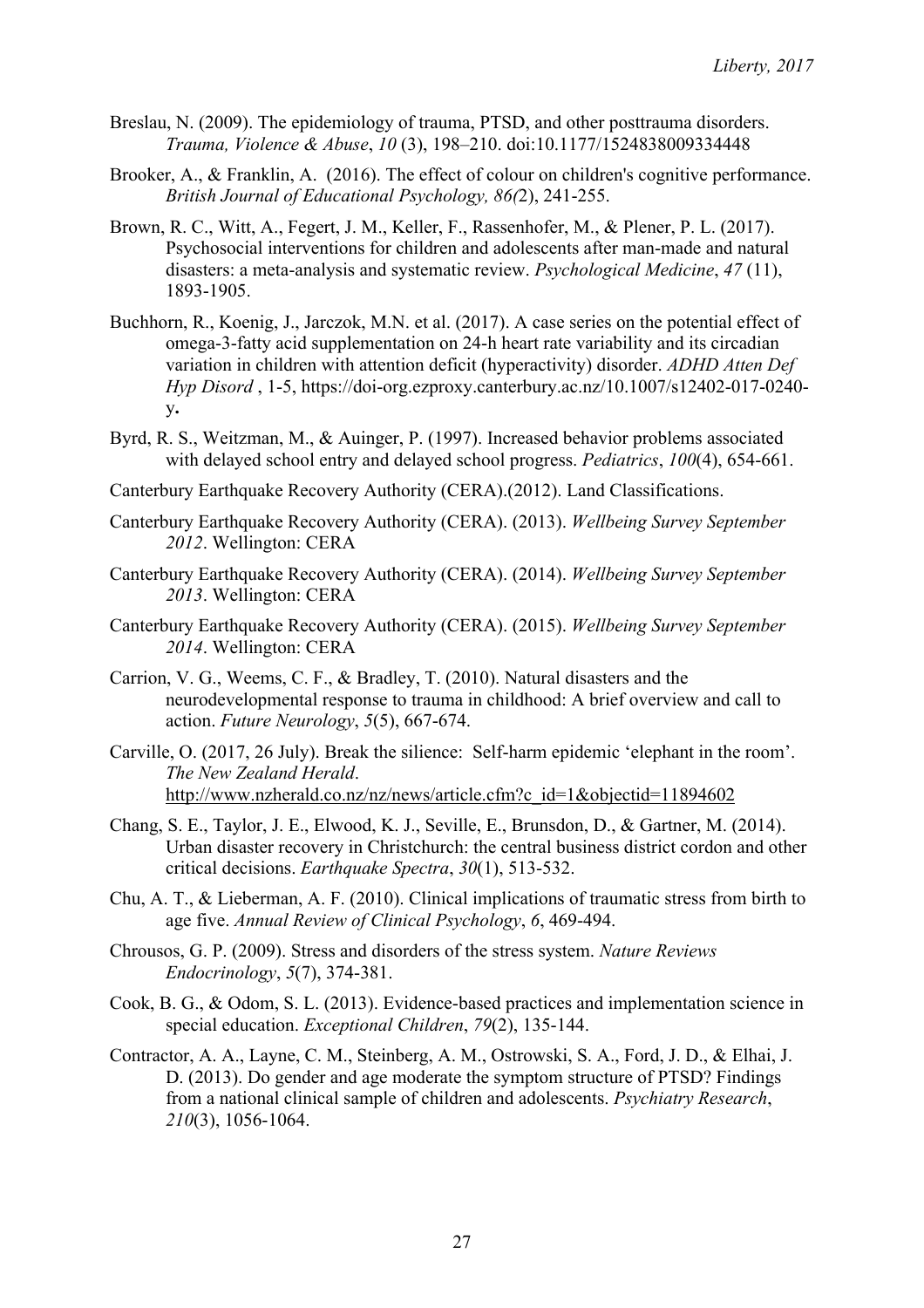- Coogan, A.N. & McGowan, N.M. (2017). A systematic review of circadian function, chronotype and chronotherapy in attention deficit hyperactivity disorder. *ADHD Atten Def Hyp Disord* , *9* (3), 129-147.
- Crowe, C. (2013). *Canterbury Quake Live*: GeoNet Search engine for quakes. http://www.canterburyquakelive.co.nz/QuakeSearch.
- Cubrinovski, M., Hughes, M., Bradley, B., McCahon, I., McDonald, Y, Simpson, H., Cameron, R., Christison, M., Henderson, B., Orense, R. & O'Rourke, T. (2011). *Liquefaction impacts on pipe networks*. Research Report 2011-04. University of Canterbury: Civil and Natural Resources Engineering. ISSN 1172-9511.
- Cubrinovski, M., Robinson, K., Taylor, M., Hughes, M., & Orense, R. (2012). Lateral spreading and its impacts in urban areas in the 2010–2011 Christchurch earthquakes. *New Zealand Journal of Geology and Geophysics, 55*(3), 255-269.
- Cuttance, P. (2003). Quality assurance for schools. In T. Townsend (Ed.) *Restructuring and Quality: Issues for tomorrow's schools*, 100-113. London: Routledge. 1134785658
- D'Anci, K. E., Constant, F., & Rosenberg, I. H. (2006). Hydration and cognitive function in children. *Nutrition Reviews*, *64*(10), 457-464.
- Davidson, R. J., & McEwen, B. S. (2012). Social influences on neuroplasticity: stress and interventions to promote well-being. *Nature Neuroscience*, *15*(5), 689-695. https://www.ncbi.nlm.nih.gov/pmc/articles/PMC3491815/
- De Bellis, M. & Zisk, A. (2014). The biological effects of childhood trauma. *Child and Adolescent Psychiatric Clinics of North America, 23* (2), 185-222).
- Dehon, C., & Scheeringa, M. S. (2006). Screening for preschool posttraumatic stress disorder with the Child Behavior Checklist. *Journal of Pediatric Psychology, 31(*4), 431-435.
- Delamater, A. M., & Applegate, E. B. (1999). Child development and post-traumatic stress disorder after hurricane exposure. *Traumatology*, *5*(3), 4.
- Department of the Interior (2016). *The water in you*. The USGS Water Science School. Department of the Interior, Washington, D.C. https://water.usgs.gov/edu/propertyyou.html
- Durie, M. (1994). *Whaiora: Māori Health Development*. Auckland: Oxford University Press.
- Eksi, A. & Braun, K. L. (2009). Over-time changes in PTSD and depression among children surviving the 1999 Istanbul earthquake. *Eur Child Adolesc Psychiatry, 18,* 384-391.
- Elliot, A. J., & Maier, M. A. (2012). Color-in-context theory. *Advances in experimental social psychology, 45*, 61-125.
- Fadda, R., Rapinett, G., Grathwohl, D., Parisi, M., Fanari, R., Calò, C. M., & Schmitt, J. (2012). Effects of drinking supplementary water at school on cognitive performance in children. *Appetite*, *59*(3), 730-737.
- Fairbank, J. A., & Fairbank, D. W. (2009). Epidemiology of child traumatic stress. *Current Psychiatry Reports, 11*(4), 289-295.
- Felitti, V. J. (2009). Adverse childhood experiences and adult health. *Academic Pediatrics*, *9*(3), 131.
- Felitti, V. J., Anda, R. F., Nordenberg, D., Williamson, D. F., Spitz, A. M., Edwards, V., ... & Marks, J. S. (1998). Relationship of childhood abuse and household dysfunction to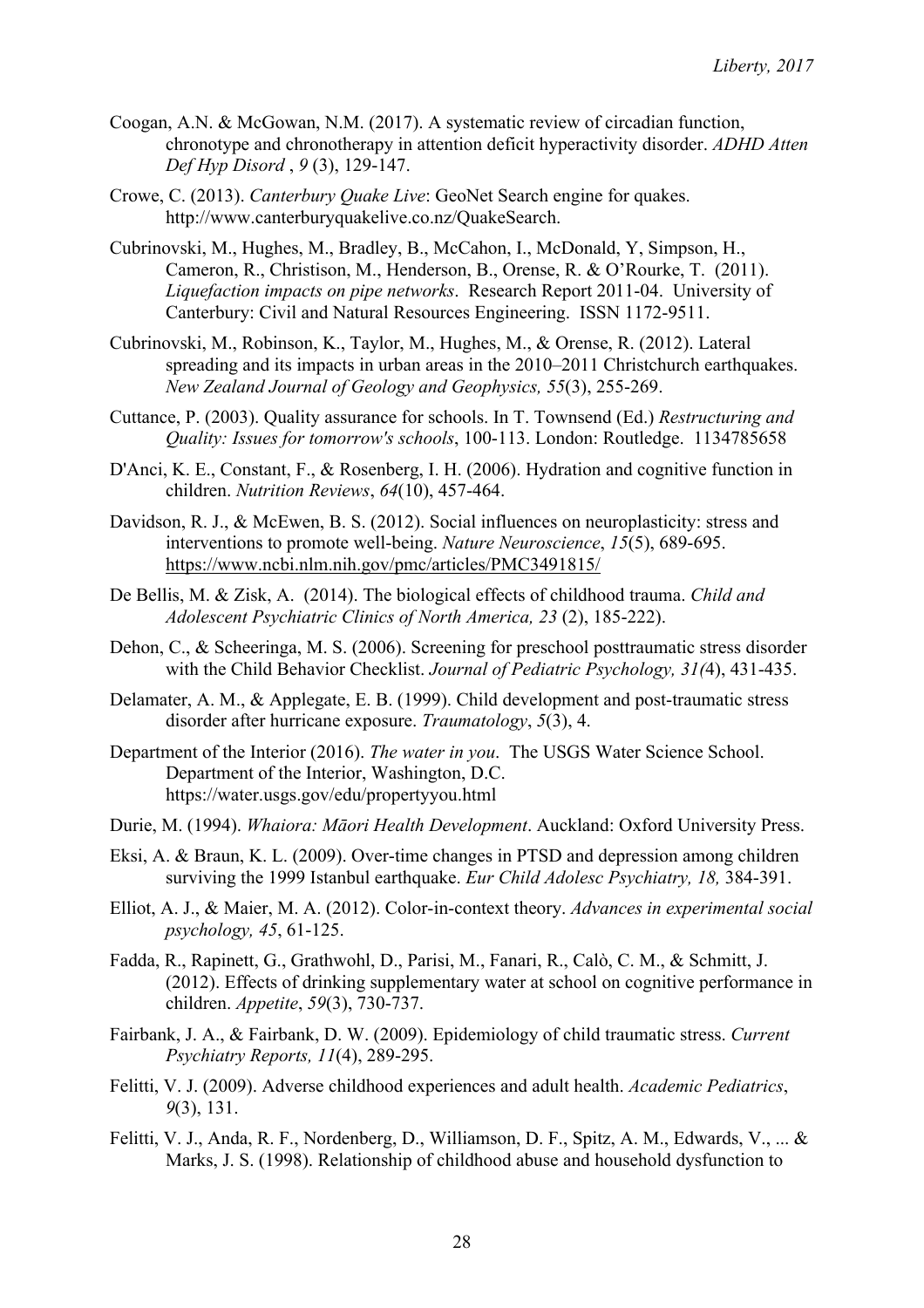many of the leading causes of death in adults: The Adverse Childhood Experiences (ACE) Study. *American Journal of Preventive Medicine*, *14*(4), 245-258.

- Feo, P., Di Gioia, S., Carloni, E., Vitiello, B., Tozzi, A. E., & Vicari, S. (2014). Prevalence of psychiatric symptoms in children and adolescents one year after the 2009 L'Aquila earthquake. *BMC Psychiatry*, *14*, 270-270.
- Fergusson, D. M., Horwood, L. J., Boden, J. M., & Mulder, R. T. (2014). Impact of a major disaster on the mental health of a well-studied cohort. *JAMA Psychiatry, 71*(9), 1025- 1031.
- Ferrris, E. & Petz, D. (2012). *The year that shook the rich: A review of natural disasters in 2011.* London: The Brookings Institution London School of Economics. Available form: http://www.brookings.edu/research/reports/2012/03/natural-disaster-reviewferris
- Fisher, A. V., Godwin, K. E., & Seltman, H. (2014). Visual environment, attention allocation, and learning in young children when too much of a good thing may be bad. *Psychological Science, 25(*7), 1362-1370.
- Flett, R. A., Kazantzis, N., Long, N. R., MacDonald, C., & Millar, M. (2002). Traumatic events and physical health in a New Zealand community sample. *Journal of Traumatic Stress*, *15*(4), 303-312.
- Forman-Hoffman, V., Knauer, S., McKeeman, J., Zolotor, A. Blanco, R., Lloyd, S., Tant, E. & Viswanathan, M. (2013). Child and adolescent exposure to trauma: Comparative effectiveness of interventions addressing trauma other than maltreatment or family violence. Comparative Effectiveness Review Number 107, (Prepared by the RTI International-University of North Carolina at Chapel Hill Evidence-based Practice Center under Contract No. 290-2007-10056-I.) AHRQ Publication No. 13-EHC054- EF. Rockville, MD: Agency for Healthcare Research and Quality. Feb 2013. www.effectivehealthcare.ahrq.gov/reports/final.cfm.
- Franklin, T. B., Saab, B. J., & Mansuy, I. M. (2012). Neural mechanisms of stress resilience and vulnerability. *Neuron*, *75*(5), 747-761.
- Friedman-Krauss, A. H., Raver, C. C., Morris, P. A., & Jones, S. M. (2014). The role of classroom-level child behavior problems in predicting preschool teacher stress and classroom emotional climate. *Early Education and Development, 25*(4), 530-552.
- Fuchs, T., Lührmann, P., Simpson, F., & Dohnke, B. (2016). Fluid intake and cognitive performance: Should schoolchildren drink during lessons?. *Journal of School Health*, *86*(6), 407-413.
- Gajos, J. M., & Beaver, K. M. (2016). The effect of omega-3 fatty acids on aggression: A meta-analysis. *Neuroscience & Biobehavioral Reviews*, *69*, 147-158.
- Galea, S., Nandi, A. & Viahov, D. (2005). The epidemiology of post-traumatic stress disorder after disasters. *Epidemiologic Reviews, 27,* 78-91 (and supplemental tables).
- Geonet Science. *Canterbury Quakes*. Retrieved 14-06-14. from http://info.geonet.org.nz/display/home/Canterbury+Quakes
- Getlinger M., Laughlin C., Bell, E, Akre, C, Arjmandi, B. (1996). Food waste is reduced when elementary-school children have recess before lunch. *J Am Diet Assoc, 96*, 906– 90.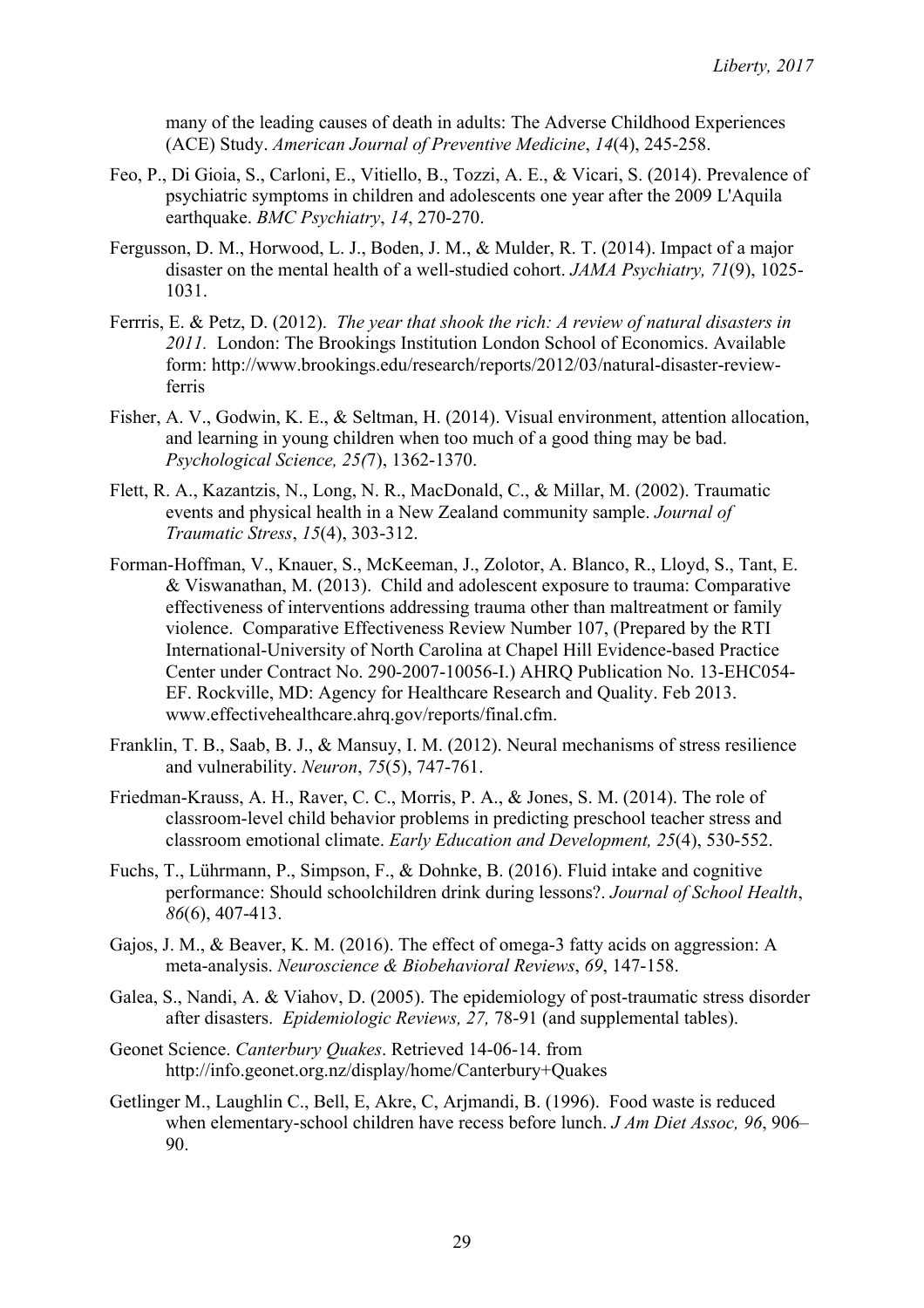- Gibson‐Moore, H. (2013). Improving hydration in children: a sensible guide. *Nutrition Bulletin*, *38*(2), 236-242.
- Goenjian, A., Pynoos, R., Steinberg, A., Najarian, L., Asarnow, J., Karayan, I., Ghurabi, M. & Fairbanks, L. (1995) Psychiatric comorbidity in children after the 1988 earthquake in Armenia. *Jour. Amer. Acad. Child & Adoles. Psychiatry, 34*, 1174-1184.
- Golden, R. N., Gaynes, B. N., Ekstrom, R. D., Hamer, R. M., Jacobsen, F. M., Suppes, T., ... & Nemeroff, C. B. (2005). The efficacy of light therapy in the treatment of mood disorders: a review and meta-analysis of the evidence. *American Journal of Psychiatry, 162*, 656–662.
- Gowin, J. (2010). Why your brain needs water. *Psychology Today.*  https://www.psychologytoday.com/blog/you-illuminated/201010/why-your-brainneeds-water
- Grave, J., & Blissett, J. (2004). Is cognitive behavior therapy developmentally appropriate for young children? A critical review of the evidence. *Clinical Psychology Review, 24*(4), 399-420.
- Grider, J., Bertrand, P., & Bornstein, J. (2017). Defining roles for seerotonin in the autonomic nervous system: About this research topic. *Frontiers of Neuroscience*, journals.frontiers.org
- Guha-Sapir, D. & Vos, F. (2011). Earthquakes, an epidemiological perspective on patterns and trends. In R. Spence, E. So & C. Scawthorn (Eds.) *Human Casualties in Earthquakes: Advances in Natural and Technological Hazards Research (No. 29)* 13- 24. London: Springer Science+Business Media.
- Guha-Sapir, D., Vos, F., Below, R & Ponserre, S. (2012). *Annual Disaster Statistical Review 2011: The numbers and trends.* Brussels: Centre for Research on the Epidemiology of Disasters. Institute of Health and Society, Universite Catholique de Louvain.
- Gupta, M. A. (2013). Review of somatic symptoms in post-traumatic stress disorder. *International Review of Psychiatry, 25(*1), 86-99.
- Gutermann, J., Schwartzkopff, L., & Steil, R. (2017). Meta-analysis of the long-term treatment effects of psychological interventions in youth with PTSD symptoms. *Clinical Child and Family Psychology Review*, 1-13.
- Harika, R. K., Eilander, A., Alssema, M., Osendarp, S. J., & Zock, P. L. (2013). Intake of fatty acids in general populations worldwide does not meet dietary recommendations to prevent coronary heart disease: a systematic review of data from 40 countries. *Annals of Nutrition and Metabolism*, *63*(3), 229-238.
- Harvard Center on the Developing Child (2006). Excessive Stress Disrupts the Architecture of the Developing Brain National Scientific Council on the Developing Child http://www.google.com/url?sa=t&rct=j&q=&esrc=s&source=web&cd=1&cad=rja&v ed=0CCwQ6QUoADAA&url=http%3A%2F%2Fdevelopingchild.harvard.edu%2Fres ources%2Freports and working papers%2Fworking papers%2F&ei=C9xpUoT3Bo KYrge27YGOCA&usg=AFOjCNGUH\_k3vBBSyMjmrgJ9RNL9dvpjuw&bvm=bv.5 5123115,d.bmk
- Hibbeln, J. R., Ferguson, T. A., & Blasbalg, T. L. (2006). Omega-3 fatty acid deficiencies in neurodevelopment, aggression and autonomic dysregulation: opportunities for intervention. *International Review of Psychiatry*, *18*(2), 107-118.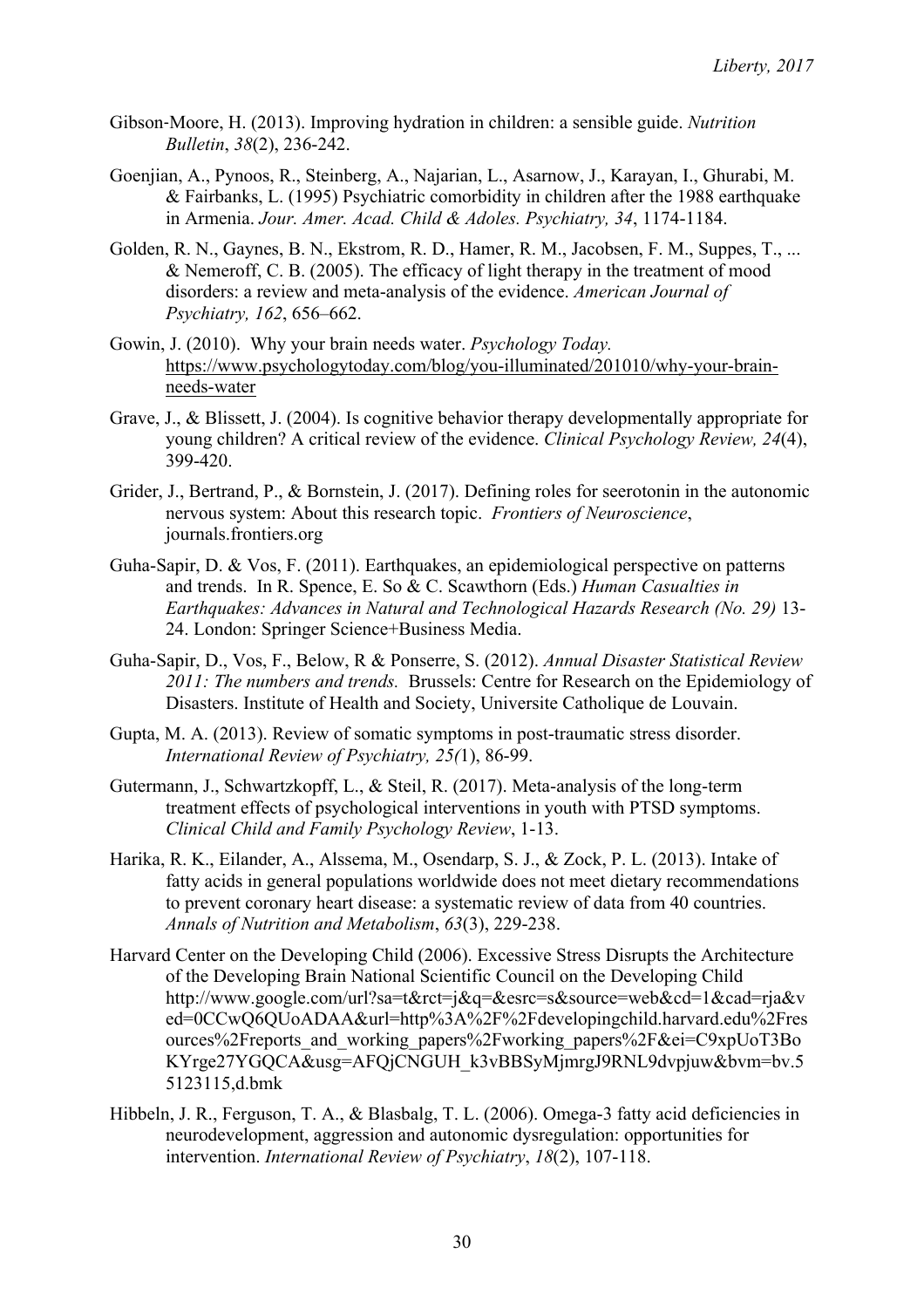- Hirini, P., Flett, R., Long, N., & Millar, M. (2005). Frequency of traumatic events, physical and psychological health among Maori. *New Zealand Journal of Psychology*, *34*(1), 20-27.
- Ho, R. T., Lai, A. H., Lo, P. H., Nan, J. K., & Pon, A. K. (2017). A strength-based arts and play support program for young survivors in post-quake China: Effects on selfefficacy, peer support, and anxiety. *The Journal of Early Adolescence*, *37*(6), 805-824.
- Horn, S. R., Miller-Graff, L. E., Galano, M. M., & Graham-Bermann, S. A. (2017). Posttraumatic stress disorder in children exposed to intimate partner violence: the clinical picture of physiological arousal symptoms. *Child care in practice*, *23*(1), 90- 103.
- Huang‐Chih Chou, F., Tung‐Ping Su, T., Ou‐Yang, W. C., Chien, I. C., Lu, M. K., & Chou, P. (2003). Establishment of a disaster‐related psychological screening test. *Australian and New Zealand Journal of Psychiatry*, *37*(1), 97-103.
- Hunsberger, M., McGinnis, P., Smith, J., Beamer, B. A., & O'Malley, J. (2014). Elementary school children's recess schedule and dietary intake at lunch: a community-based participatory research partnership pilot study. *BMC Public Healt*h, *14*(1), 156-170.
- Imuta, K., & Scarf, D. (2014). When too much of a novel thing may be what's "bad": commentary on Fisher, Godwin, and Seltman (2014). *Frontiers in Psychology, 5,* 1444. http://doi.org/10.3389/fpsyg.2014.01444)
- Kar, N. (2009). Psychological impact of disasters on children: review of assessment and interventions. *World Journal of Pediatrics*, *5*(1), 5-11.
- Kazdin A. E. (1977). Assessing the clinical or applied significance of behavior change through social validation. *Behavior Modification, 1*, 427–452.
- Kempton, M. J., Ettinger, U., Foster, R., Williams, S. C., Calvert, G. A., Hampshire, A., ... & Smith, M. S. (2011). Dehydration affects brain structure and function in healthy adolescents. *Human Brain Mapping*, *32*(1), 71-79.
- Kenney, E. L., Long, M. W., Cradock, A. L., & Gortmaker, S. L. (2015). Prevalence of inadequate hydration among US children and disparities by gender and race/ethnicity: National Health and Nutrition Examination Survey, 2009–2012. *American Journal of Public Health*, *105*(8), e113-e118
- Kessler, R. C., McLaughlin, K. A., Koenen, K. C., Petukhova, M., & Hill, E. D. (2012). The importance of secondary trauma exposure for post-disaster mental disorder. *Epidemiology and psychiatric sciences*, *21*(01), 35-45.
- Kessler, R. C., Rose, S., Koenen, K. C., Karam, E. G., Stang, P. E., Stein, D. J., ... & McLean, S. A. (2014). How well can post-traumatic stress disorder be predicted from pretrauma risk factors? An exploratory study in the WHO World Mental Health Surveys. *World Psychiatry*, *13*(3), 265-274.
- Klasen, F., Otto, C., Kriston, L., Patalay, P., Schlack, R., Ravens-Sieberer, U., & Bella Study Group. (2015). Risk and protective factors for the development of depressive symptoms in children and adolescents: results of the longitudinal BELLA study. *European Child & Adolescent Psychiatry*, *24*(6), 695-703.
- Koss, K. J., & Gunnar, M. R. (2017). Annual Research Review: Early adversity, the hypothalamic–pituitary–adrenocortical axis, and child psychopathology. *Journal of Child Psychology and Psychiatry*. 10.1111/jcpp.12784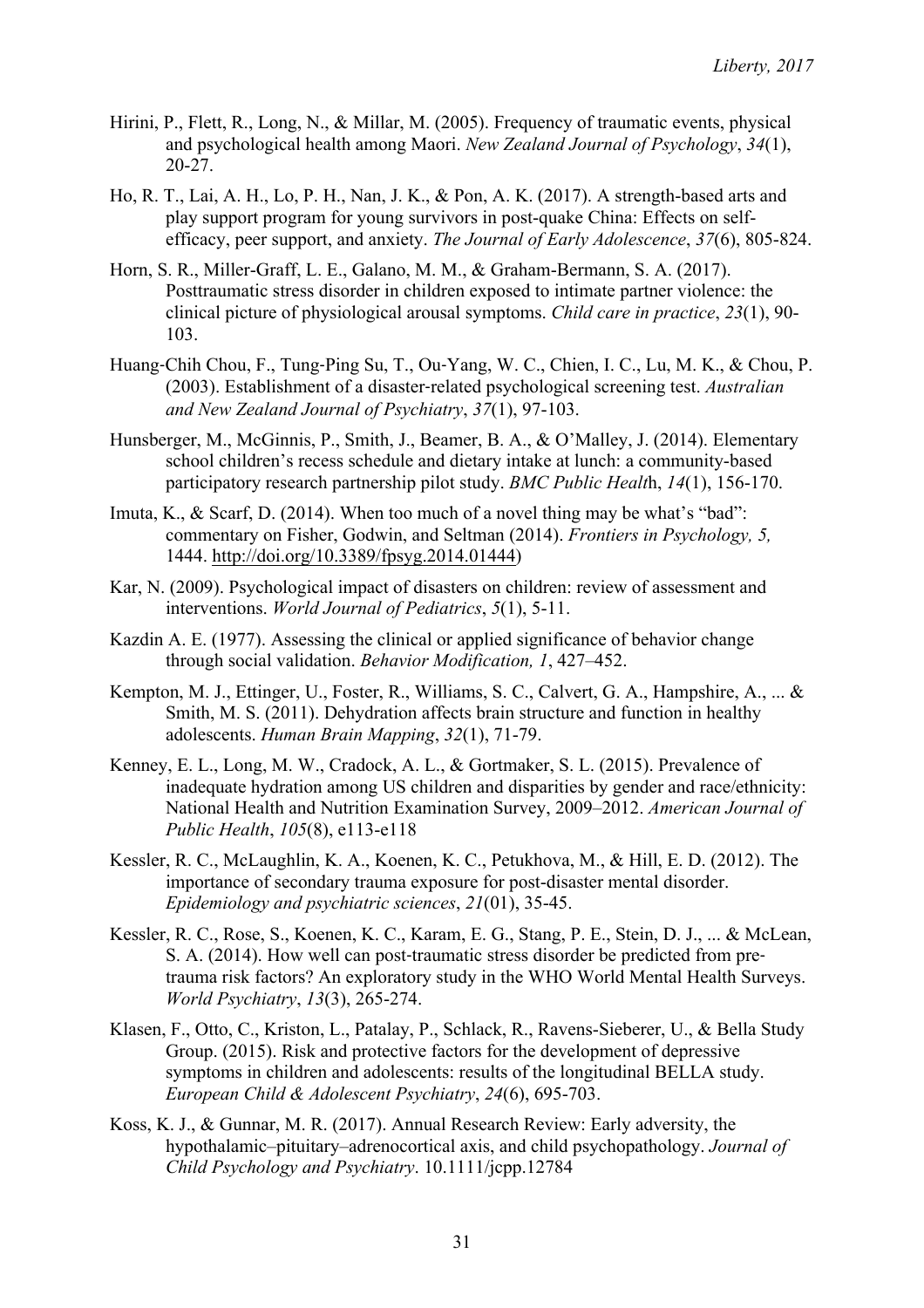- Küller, R., Mikellides, B., & Janssens, J. (2009). Color, arousal, and performance—A comparison of three experiments. *Color Research & Application, 34*(2), 141-152.
- Lambert, S., & Mark-Shadbolt, M. (2012). *Māori experiences and expressions of leadership through the Christchurch Otautahi earthquakes.* Retrieved from: http://researcharchive.lincoln.ac.nz/handle/10182/5349 124
- Lambert, S., Mark-Shadbolt, M., Ataria, J., & Black, A. (2012) Indigenous resilience through urban disaster: The Māori response to the 2010 and 2011 Christchurch Ōtautahi earthquakes. In: Proceedings of the International Indigenous Development Research Conference, pp.234-241. http://www.academia.edu/2489921/Indigenous resilience through urban disaster.
- Laor, N., Wolmer, L., Kora, M., Yucel, D., Spirman, S., & Yazgan, Y. (2002). Posttraumatic, dissociative and grief symptoms in Turkish children exposed to the 1999 earthquakes. *The Journal of Nervous and Mental Disease*, *190*(12), 824-832.
- Laplante, D., Brunet, A., Schmitz, N., Ciampi, A., & King, S. (2008) Project Ice Storm: Prenatal maternal stress and cognitive and linguistic functioning in 5 ½ year old children. *Journal of the American Academy of Child and Adolescent Psychiatry, 47*(9), 1063-1072.
- Liberty, K., Tarren-Sweeney, M., Macfarlane, S., Basu, A., & Reid, J. (2016). Behavior problems and post-traumatic stress symptoms in children beginning school: a comparison of pre-and post-earthquake groups. *PLoS currents disasters*, *8*. https://www.ncbi.nlm.nih.gov/pmc/articles/PMC5419821/.
- Lukens, E. P., & McFarlane, W. R. (2004). Psychoeducation as evidence-based practice: Considerations for practice, research, and policy. *Brief Treatment & Crisis Intervention*, *4*(3), 247-242.
- Macfarlane A. & Macfarlane S. (2012) Weaving the dimensions of culture and learning: Implications for educators. In Kaur, B. (Ed.), *Understanding teaching and learning: Classroom research revisited*: 213-224. Rotterdam: Sense Publishers.
- Mane, J., (2009). Kaupapa Māori: A community approach. *MAI Review, 3*(1), 1-9. http://www.review.mai.ac.nz/index.php/MR/article/viewFile/243/282
- Maoz, H., Goldstein, T., Goldstein, B. I., Axelson, D. A., Fan, J., Hickey, M. B., Monk, K, Sakolaky, D, Diler, R., Brent, D., Kupfer, D, & Birmaher, B. (2014). The effects of parental mood on reports of their children's psychopathology. *Journal of the American Academy of Child & Adolescent Psychiatry*, *53*(10), 1111-1122.
- Marriott, L., & Sim, D. (2015). Indicators of inequality for Maori and Pacific people. *Journal of New Zealand Studies*, (20), 24-50.
- Martin, H. (2017, 21 April). Few schools 'well placed' to support students' mental health report shows. The Christchurch Press. http://www.stuff.co.nz/national/education/91394883/few-schools-wellplaced-tosupport-students-mental-health-issues-report-shows
- Maxwell, L. & Chmielewski, E. (2008). Environmental personalization and elementary school children's self esteem. *Journal of Environmental Psychology, 28(*2), 143-153.
- Maxwell, L. E., & Evans, G. W. (2000). The effects of noise on pre-school children's prereading skills. *Journal of Environmental Psychology, 20*(1), 91-97.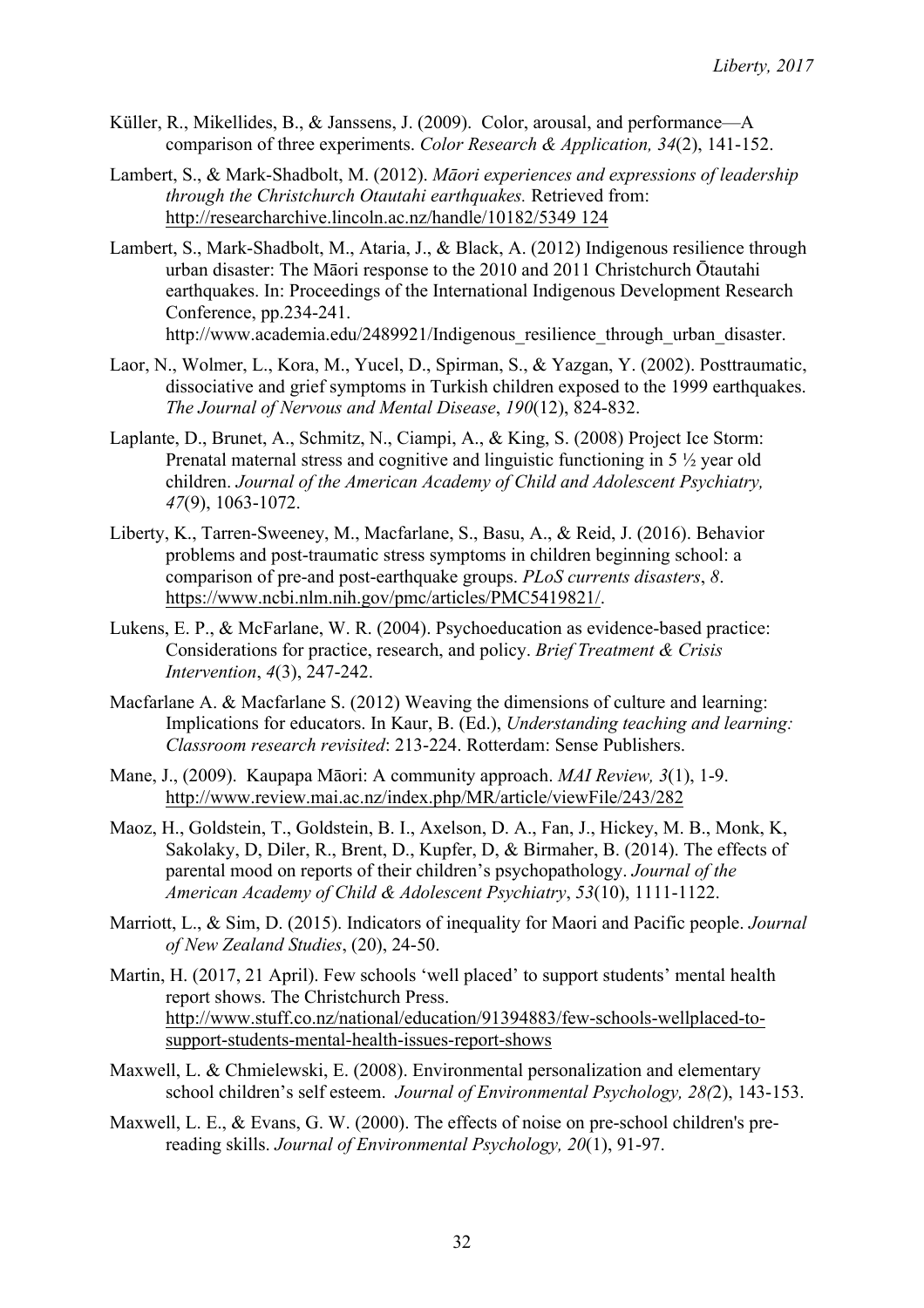- McClelland, T., Ismail, R., Liberty, K. & Hooper, L. (2016). *Drink to Think – Think to Drink*. School of Health Sciences, New Zealand: University of Canterbury.
- McColl, G. J., & Burkle, F. M. (2012). The new normal: Twelve months of resiliency and recovery in Christchurch. *Disaster Medicine and Public Health preparedness, 6(*01), 33-43.
- McKellin, W. H., Shahin, K., Hodgson, M., Jamieson, J., & Pichora‐Fuller, M. K. (2011). Noisy zones of proximal development: Conversation in noisy classrooms. *Journal of Sociolinguistics, 15*(1), 65-93.
- McLaughlin, K., Fairbank, J., Gruber, M., Jones, R., Lakoma, M., Pfefferbaum, B., Sampson, N. & Kessler, R., (2009). Serious emotional disturbance among youths exposed to Hurricane Katrina 2 years postdisaster. J*. Am Acad Child Adol Psychiatry, 48*, 1069- 1078.
- Mealings, K. T., Buchholz, J. M., Demuth, K., & Dillon, H. (2015). Investigating the acoustics of a sample of open plan and enclosed Kindergarten classrooms in Australia. *Applied Acoustics*, *100*, 95-105.
- Meier, C. (2017, 6 March). Christchurch's specialist mental health services 'on a knife edge'. The Christchurch Press. http://www.stuff.co.nz/national/health/89624342/christchurchs-specialist-mentalhealth-services-on-a-knife-edge

Ministry of Education (n.d.). Innovative Learning Environments. http://ile.education.govt.nz/

- Ministry of Health (2013). Health of New Zealand Children. Wellington: Ministry of Health http://www.health.govt.nz/publication/health-new-zealand-children-2011-12
- Ministry of Health (2015). Guidelines for fluid intake. From: *Food and Nutrition Guidelines for Healthy Children and Young People (Aged 2-18 years): A background paper.* 72- 84. Wellington: Ministry of Health.
- Ministry of Health (2017). Māori health models Te Whare Tapa Whā. Wellington: Ministry of Health. http://www.health.govt.nz/our-work/populations/maori-health/maorihealth-models/maori-health-models-te-whare-tapa-wha.
- Moore, K. W., & Varela, R. E. (2010). Correlates of long-term posttraumatic stress symptoms in children following Hurricane Katrina. *Child Psychiatry & Human Development, 41*(2), 239-250.
- Morina, N., Koerssen, R., & Pollet, T. V. (2016). Interventions for children and adolescents with posttraumatic stress disorder: A meta-analysis of comparative outcome studies. *Clinical psychology review*, *47*, 41-54.
- Mott, M. S., Robinson, D. H., Williams-Black, T. H., & McClelland, S. S. (2014). The supporting effects of high luminous conditions on grade 3 oral reading fluency scores. *SpringerPlus, 3*(1), 53.
- Munro, A., Kovats, R. S., Rubin, G. J., Waite, T. D., Bone, A., Armstrong, B., ... & Oliver, I. (2017). Effect of evacuation and displacement on the association between flooding and mental health outcomes: a cross-sectional analysis of UK survey data. *The Lancet Planetary Health*, *1*(4), e134-e141.
- Najarian, L. M., Sunday, S., Labruna, V., & Barry, I. (2011). Twenty-year follow-up of adults traumatized during childhood in Armenia. *Journal of Affective Disorders, 135*(1), 51- 55.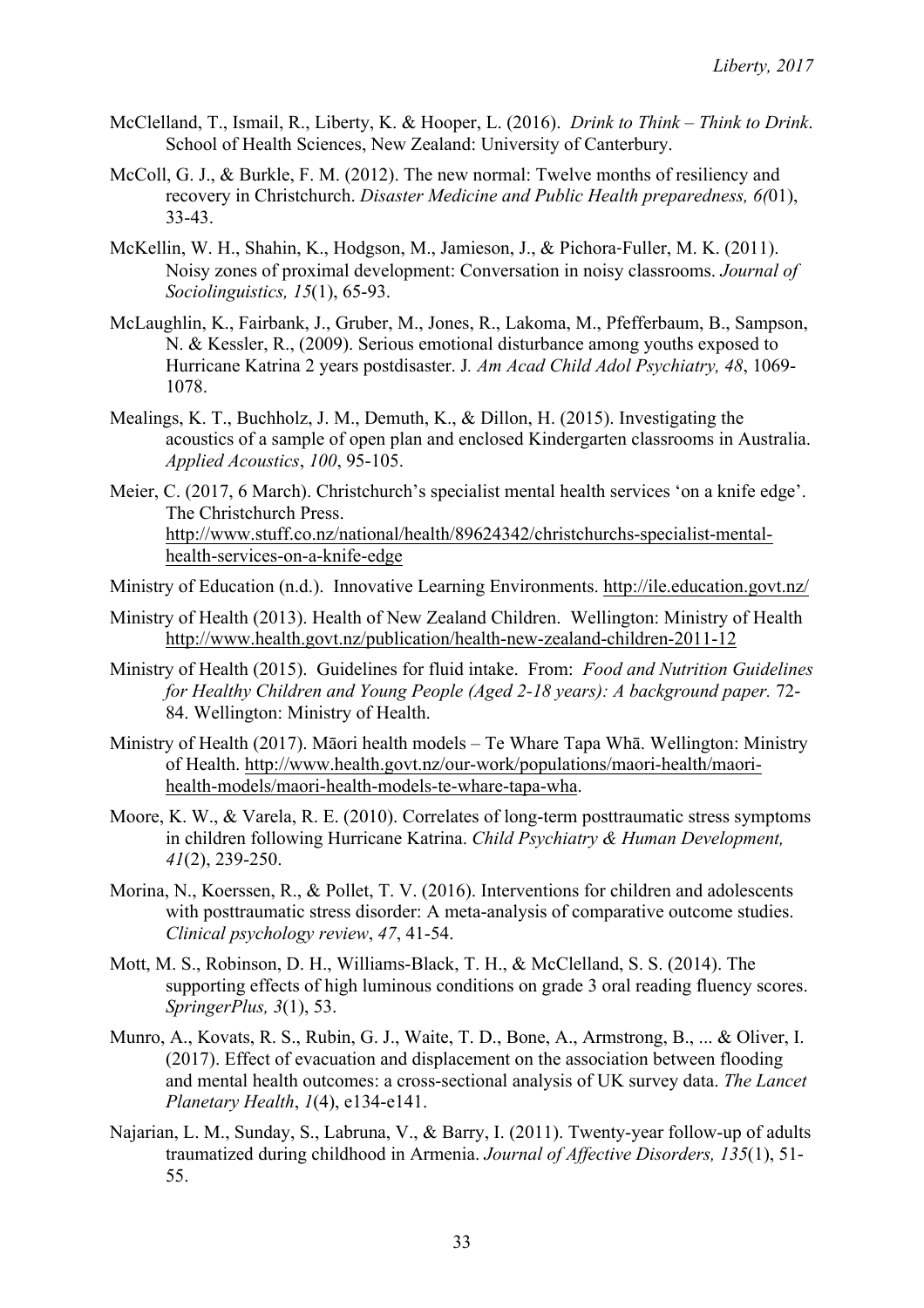- National Longitudinal Surveys (n.d.). *National Longiduinal Survey of Youth 1979: Children and Young Adults*. https://www.nlsinfo.org/content/cohorts/nlsy79-children.
- Norris, F. H., Friedman, M. J., Watson, P. J., Byrne, C. M., Diaz, E., & Kaniasty, K. (2002). 60,000 disaster victims speak: Part I. An empirical review of the empirical literature, 1981–2001. P*sychiatry: Interpersonal and Biological Processes, 65*(3), 207-239.
- Norris, F. H., & Kaniasty, K. (1992). Reliability of delayed self‐reports in disaster research. *Journal of Traumatic Stress, 5(*4), 575-588.
- Okuyama, J., Funakoshi, S., Tomita, H., Yamaguchi, T., & Matsuoka, H. (2017). Mental health and school-based intervention among adolescent exposed to the 2011 Great East Japan Earthquake and tsunami. *International Journal of Disaster Risk Reduction*, *24*, 183-188.
- Overstreet, S., Salloum, A., Burch, B. & West, J. (2011). Challenges associated with childhood exposure to severe natural disasters: Research review and clinical implications. *J. Child and Adolescent Trauma, 4*, 52-68.
- Panel Study on Income Dynamics (PSID) (2017). Child Development Supplement. Behavior Problem Index. https://psidonline.isr.umich.edu/Guide/FAQ.aspx?Type=2
- Pearson, J. & Hall, D. (2006, 2017). *Reaching In ... Reaching Out Resiliency Guidebook.* Toronto, CA: Child and Family Partnership.www.reachinginreachingout.com/resouces-guidebook.htm.
- Pereira, E. R. B. N., Tavares, E. L. M., & Martins, R. H. G. (2015). Voice disorders in teachers: clinical, videolaryngoscopical, and vocal aspects. *Journal of Voice*, *29*(5), 564-571.
- Pfefferbaum, B., Varma, V., Nitiéma, P., & Newman, E. (2014). Universal preventive interventions for children in the context of disasters and terrorism. *Child and Adolescent Psychiatric Clinics of North America*, *23*(2), 363.
- Piaget, J., & Inhelder, B. (2014). *The origin of the idea of chance in children.)*. Psychology Press: Psychology Revivals.
- Pollio, D. E., McClendon, J. B., North, C. S., Reid, D., & Jonson-Reid, M. (2005). The promise of school-based psychoeducation for parents of children with emotional disorders. *Children & Schools*, *27*(2), 111.
- Prinstein, M., LaGreca, A., Vernberg, E., Silverman, W. (1996). Children's coping assistance: How parents, teachers and friends help children cope after a natural disaster. *Journal of Clinical Child Psychology, 25*(4), 463-475.
- Proctor, L. J., Fauchier, A., Oliver, P. H., Ramos, M. C., Rios, M. A., & Margolin, G. (2007). Family context and young children's responses to earthquakes. J*ournal of Child Psychology and Psychiatry, 48*(9), 941-949.
- Pynoos, R. S., Goenjian, A., Tashjian, M., Karakashian, M., Manjikian, R., Manoukian, G., ... & Fairbanks, L. A. (1993). Post-traumatic stress reactions in children after the 1988 Armenian earthquake. *The British Journal of Psychiatry*, *163*(2), 239-247.
- Raine, A., Portnoy, J., Liu, J., Mahoomed, T., & Hibbeln, J. R. (2015). Reduction in behavior problems with omega‐3 supplementation in children aged 8–16 years: a randomized, double‐blind, placebo‐controlled, stratified, parallel‐group trial. *Journal of Child Psychology and Psychiatry*, *56*(5), 509-520.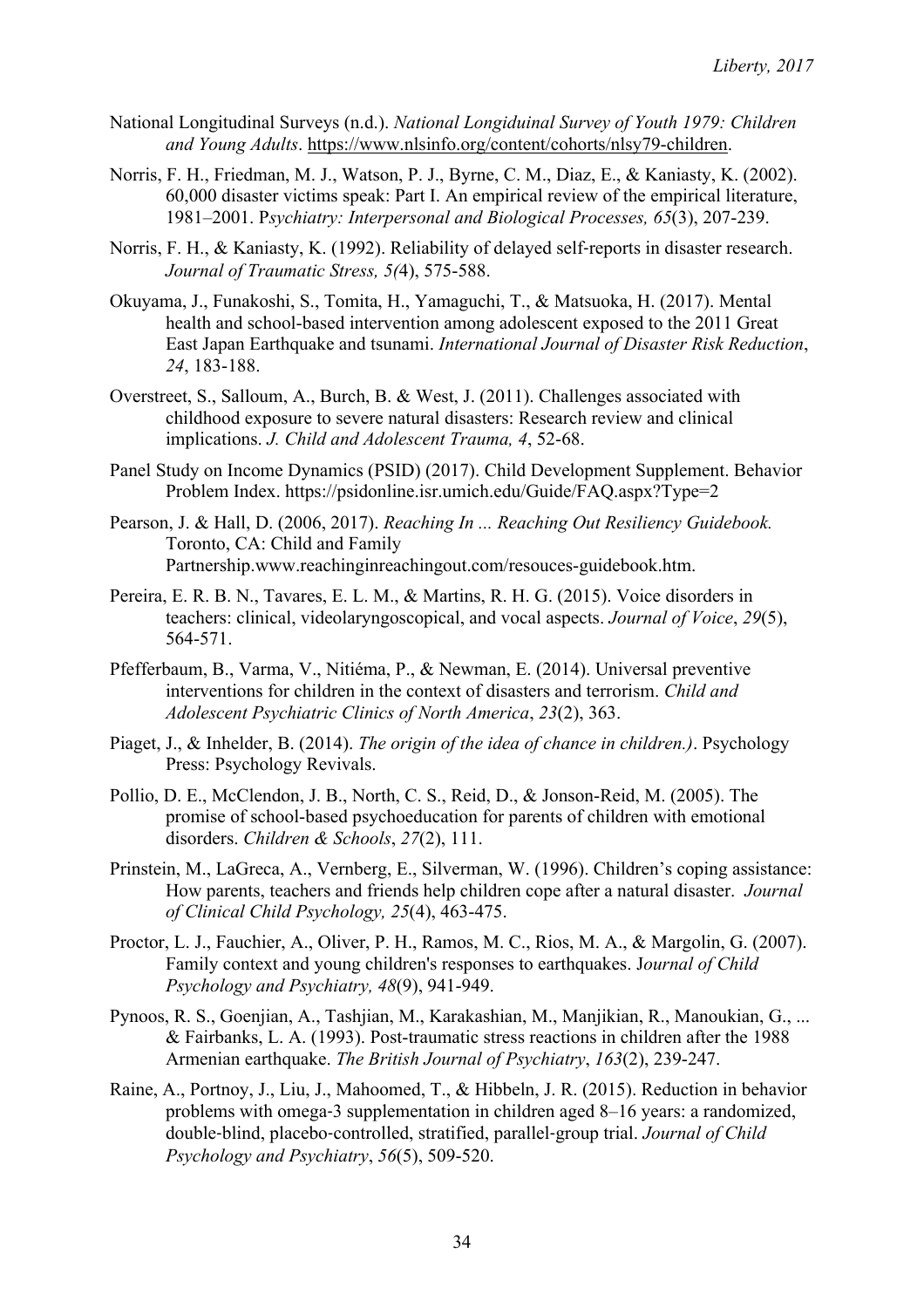- Rapp C. A., Etzel-Wise D., Marty D., Coffman M., Carlson L., Asher D., . . . Holter M. (2010). Barriers to evidence-based practice implementation: Results of a qualitative study. *Community Mental Health Journal, 46*, 112–118.
- Rees, C. (2014). Lost among the trees? The autonomic nervous system and paediatrics. *Archives of Disease in Childhood, 99*, 552-562.
- Reid, J., Taylor-Moore, K., & Varona, G. (2014). Towards a social-structural model for understanding current disparities in Maori health and well-being. *Journal of Loss and Trauma*, *19*(6), 514-536.
- Reis,C., & Hibbeln, J. (2006). Cultural symbolism of fish and the psychotropic properties of omega-3 fatty acids, *Prostaglandins, Leukotrienes and Essential Fatty Acids*, *75* (4– 5), 227-236, ISSN 0952-3278, ISSN 0952-3278,
- Reyners, M., Eberhart-Phillips, D., & Martin, S. (2014). Prolonged Canterbury earthquake sequence linked to widespread weakening of strong crust. *Nature Geoscience, 7*(1), 34-37.
- Rodgers, J. L., Van Hulle, C., D'Onofrio, B., Rathouz, P., Beasley, W., Johnson, A., ... & Lahey, B. B. (2015). Behavior problems and timing of menarche: a developmental longitudinal biometrical analysis using the NLSY-Children data. *Behavior genetics*, *45*(1), 51-70.
- Rolfsnes, E. & Idsoe, T. (2011). School-based intervention programs for PTSD symptoms: A review and meta-analysis. *Journal of Traumatic Stress, 24*(2), 155-165.
- Ross, K. & Shuell, T. (1993). Children's beliefs about earthquakes. *Science Education, 77*(2), 191-205.
- Salmon, K., & Bryant, R. A. (2002). Posttraumatic stress disorder in children: The influence of developmental factors. *Clinical Psychology Review*, *22*(2), 163-188.
- Salmon, K., Sinclair, E., & Bryant, R. A. (2007). The role of maladaptive appraisals in child acute stress reactions. *British Journal of Clinical Psychology*, *46*(2), 203-210. {Main association, child negative appraisals of their vulnerability; Parent stress did not make any difference.}
- Scheeringa, M. (2008). Developmental considerations for diagnosing PTSD and acute stress disorder in preschool and school-age children. *American Journal of Psychiatry*, *165*(10), 1237-1239.
- Scheeringa, M. (3 January 2014). *PTSD for children 6 years and younger*. National Center for PTSD: US Department of Veteran Affairs. Downloaded from: http://www.ptsd.va.gov/professional/PTSDoverview/ptsd children 6 and younger.asp
- Scheeringa, M. S., & Zeanah, C. H. (2008). Reconsideration of harm's way: Onsets and comorbidity patterns of disorders in preschool children and their caregivers following Hurricane Katrina. *Journal of Clinical Child & Adolescent Psychology, 37*(3), 508- 518.
- Scheeringa, M. S., Zeanah, C. H., & Cohen, J. A. (2011). PTSD in children and adolescents: toward an empirically based algorithm. *Depression and anxiety*, *28*(9), 770-782.
- Schiff, A.J. (Ed.). (1999). *Guide to improved earthquake performance of power systems*  (No.96). ASCE Manuals and Reports on Engineering Practice.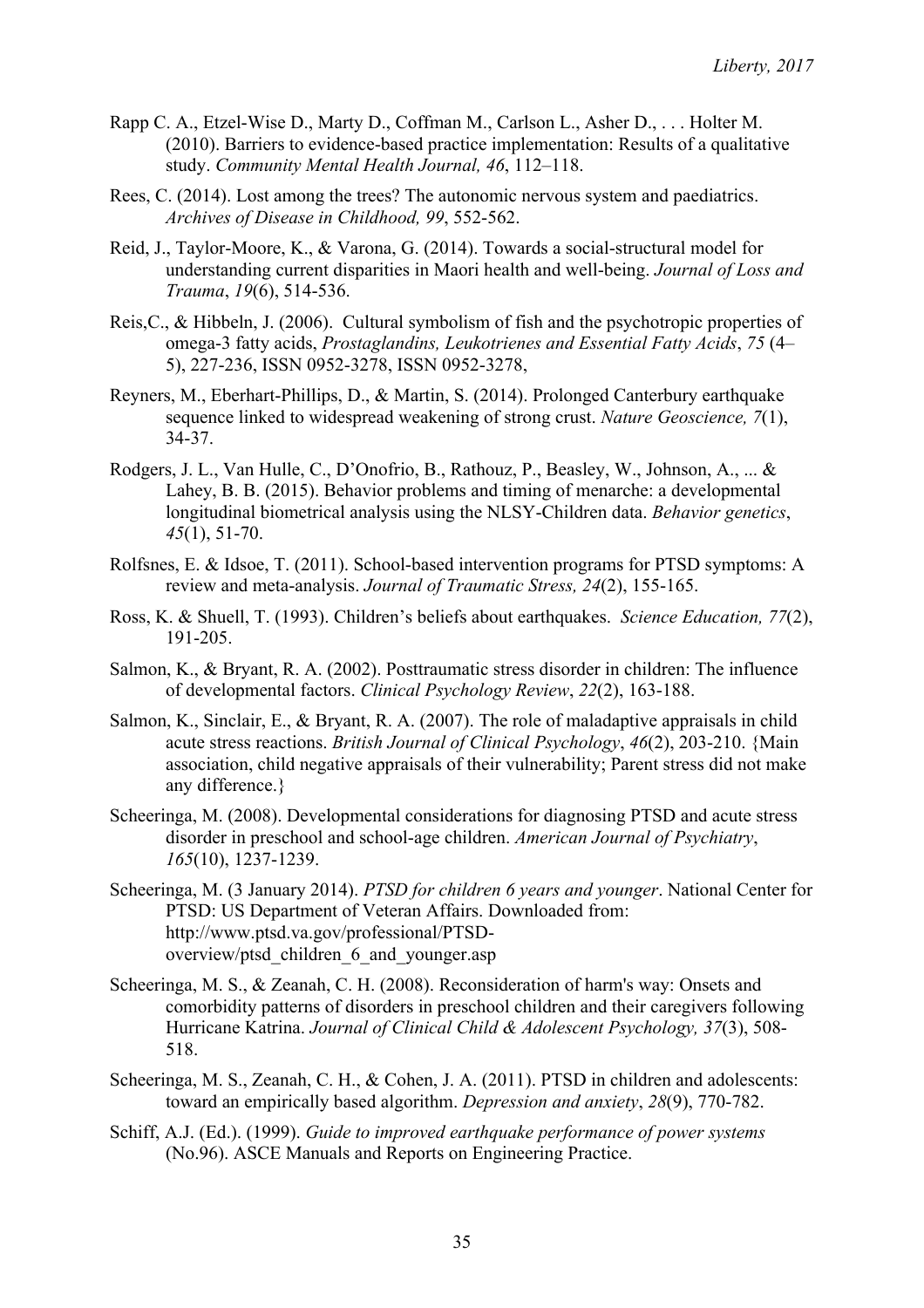- Schuchardt, J. P., Huss, M., Stauss-Grabo, M., & Hahn, A. (2010). Significance of long-chain polyunsaturated fatty acids (PUFAs) for the development and behaviour of children. *European Journal of Pediatrics*, *169*(2), 149-164.
- Shaw, J. A., Espinel, Z., & Shultz, J. M. (2012). *Care of children exposed to the traumatic effects of disaster.* American Psychiatric Pub.
- Sleegers, P. J. C., Moolenaar, N. M., Galetzka, M., Pruyn, A., Sarroukh, B. E., & van der Zande, B. (2012). Lighting affects students' concentration positively: Findings from three Dutch studies. Lighting Research and Technology, 1477153512446099.
- Smith, K. (2013). *Environmental Hazards: Assessing Risk and Reducing Disaster.* 6th Edition. London: Routledge.
- Smith, A. P., & Wilds, A. (2009). Effects of cereal bars for breakfast and mid-morning snacks on mood and memory. *International Journal of Food Sciences and Nutrition*, *60*(sup4), 63-69.
- Smith, P., Perrin, S., Dalgleish, T., Meiser-Stedman, R., Clark, D. M., & Yule, W. (2013). Treatment of posttraumatic stress disorder in children and adolescents. *Current Opinion in Psychiatry*, *26*(1), 66-72.
- Stevens, L. J., Zentall, S. S., Abate, M. L., Kuczek, T., & Burges, J. R. (1996). Omega-3 fatty acids in boys with behavior, learning, and health problems. *Physiology & Behavior*, *59*(4), 915-920.
- Stoddard, F. J. (2014). Outcomes of traumatic exposure. *Child and Adolescent Psychiatric Clinics of North America*, *23*(2), 243-256.
- The Prime Minister's Youth Mental Health Project (2016). *Localities and National Perspectives Evaluation*. Wellington, N.Z.: Social Policy Evaluation and Research Unit. available from: http://www.superu.govt.nz/ymh
- Thornley, L., Ball, J., Signal, L. Lawson-Te Aho, K., & Rawson, E. (2013). Building community resilience: Learning from the Canterbury earthquakes: Final report to Health Research Council and Canterbury Medical Research Foundation. Available from: http://anzasw.org.nz/documents/0000/0000/0603/building-communityresilience-report.pdf.
- Tol, W. A., Komproe, I. H., Jordans, M. J., Ndayisaba, A., Ntamutumba, P., Sipsma, H., ... & de Jong, J. T. (2014). School-based mental health intervention for children in waraffected Burundi: a cluster randomized trial. *BMC Medicine*, *12*(1), 56.
- Tottenham, N., & Sheridan, M. A. (2010). A review of adversity, the amygdala and the hippocampus: a consideration of developmental timing. *Frontiers in Human Neuroscience*, *3*, 68
- Trauma-Informed Care in Behavioral Health Services (2014). Treatment Improvement Protocol (TIP) Series, No. 57. Center for Substance Abuse and Mental Health Services Administration Rockville, MD. https://www.ncbi.nlm.nih.gov/books/NBK207195/#part1\_ch1.s5
- Tremblay, R. E. (2010). Developmental origins of disruptive behaviour problems: the 'original sin'hypothesis, epigenetics and their consequences for prevention. *Journal of Child Psychology and Psychiatry*, *51*(4), 341-367.
- Turnbull, G. J. (2006). The biology of post-traumatic stress disorder. *Psychiatry*, *5*(7), 221- 224.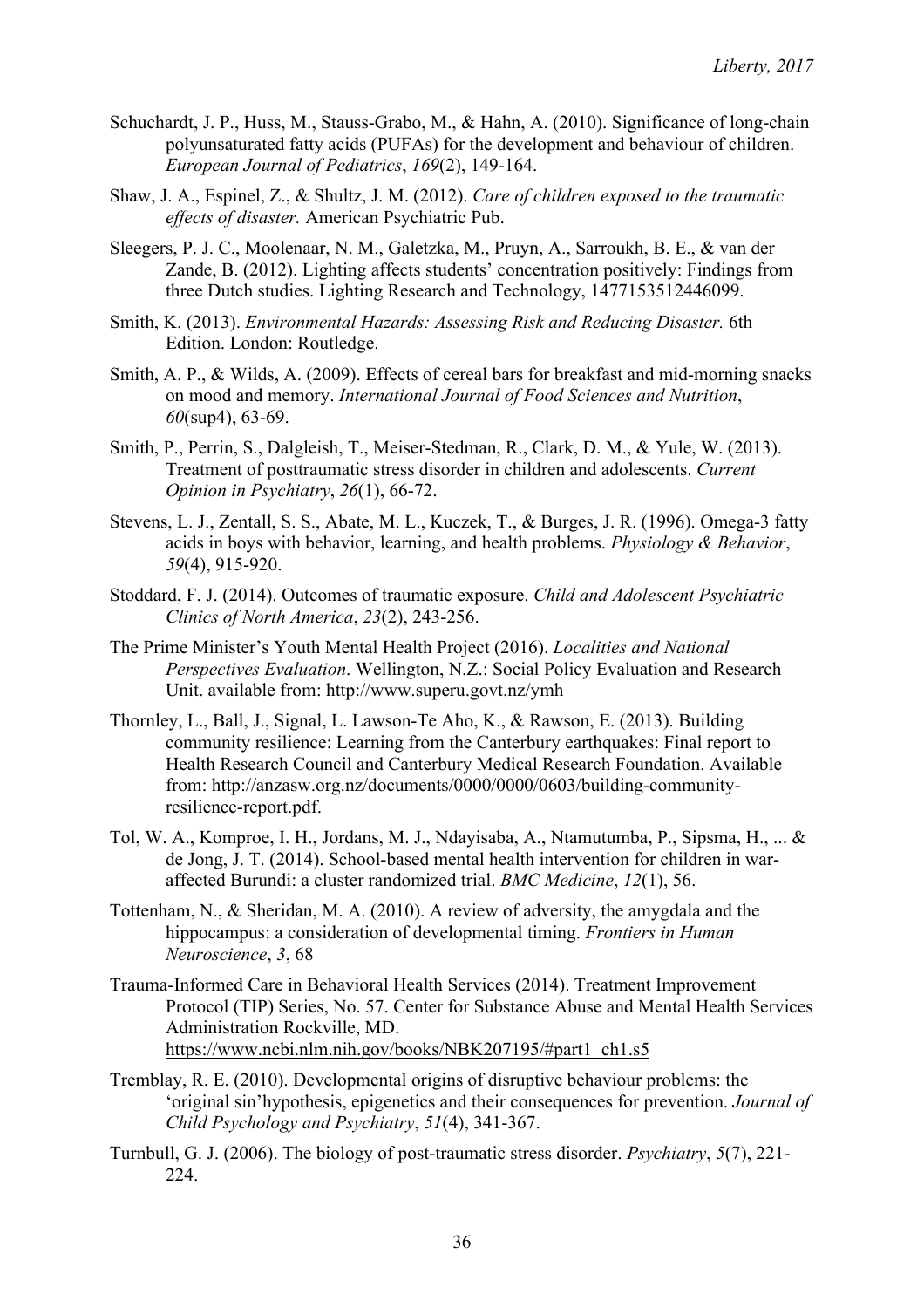- Usami, M., Iwadare, Y., Kodaira, M., Watanabe, K., Aoki, M., Katsumi, C., Matsuda, K., Makino, K., Iijima, S., Harada, M., Tanaka, H., Sasaki, Y., Tanaka, T., Ushijima, H. & Saito, K. (2012). Relationships between traumatic symptoms and environmental damage conditions among children 8 Months after the 2011 Japan Earthquake and Tsunami. *PLoS ONE, 7*, 50721.
- Van Ballegooy, S., Malan, P., Lacrosse, V., Jacka, M. E., Cubrinovski, M., Bray, J. D., O'Rourke, T., Crawford, S. & Cowan, H. (2014). Assessment of liquefaction-induced land damage for residential Christchurch. *Earthquake Spectra, 30*(1), 31-55.
- Van der Kolk, B. A. (2004). Psychobiology of posttraumatic stress disorder. *Textbook of Biological Psychiatry*, 319-344.
- Walker, S., Eketone, A., & Gibbs, A. (2006). An exploration of kaupapa Maori research, its principles, processes and applications. *International Journal of Social Research Methodology*, *9*(4), 331-344.
- Wang, C. W., Chan, C. L., & Ho, R. T. (2013). Prevalence and trajectory of psychopathology among child and adolescent survivors of disasters: a systematic review of epidemiological studies across 1987–2011. *Social Psychiatry and Psychiatric Epidemiology, 48*(11), 1697-1720.
- Weems, C. F. (2015). Biological correlates of child and adolescent responses to disaster exposure: A bio-ecological model. *Current Psychiatry Reports*, *17*(7), 1-7.
- Wesnes, K. A., Pincock, C., Richardson, D., Helm, G., & Hails, S. (2003). Breakfast reduces declines in attention and memory over the morning in schoolchildren. *Appetite*, *41*(3), 329-331.
- Widyatmoko, C. S., Tan, E. T., Seyle, D. C., Mayawati, E. H., & Silver, R. C. (2011). Coping with natural disasters in Yogyakarta, Indonesia: The psychological state of elementary school children as assessed by their teachers. *School Psychology International*, *32*(5), 484-497.
- Williamson, V., Creswell, C., Fearon, P., Hiller, R. M., Walker, J., & Halligan, S. L. (2017). The role of parenting behaviors in childhood post-traumatic stress disorder: A metaanalytic review. *Clinical Psychology Review, 53*, 1-13.
- World Health Organization. (2014). *Social determinants of mental health*. World Health Organization. http://apps.who.int/iris/bitstream/10665/112828/1/9789241506809\_eng.pdf.
- Yoshizaki, T., Tada, Y., Hida, A., Sunami, A., Yokoyama, Y., Togo, F., & Kawano, Y. (2013). Influence of dietary behavior on the circadian rhythm of the autonomic nervous system as assessed by heart rate variability. *Physiology & Behavior*, *118*, 122- 128.
- Young, H. A., Johnston, S., & Benton, D. (2017). Compensatory Autonomic Modulations Mediate Hypohydration Related Changes in Brain Functioning and Mood. *The FASEB Journal*, *31*(1 Supplement), 298-3.
- Zakszeski, B. N., Ventresco, N. E., & Jaffe, A. R. (2017). Promoting resilience through trauma-focused practices: A critical review of school-based implementation. *School Mental Health*, *9*(4), 310-321.
- Zhang, Y., Zhang, J., Zhu, S., Du, C., & Zhang, W. (2015). Prevalence and predictors of somatic symptoms among child and adolescents with probable posttraumatic stress